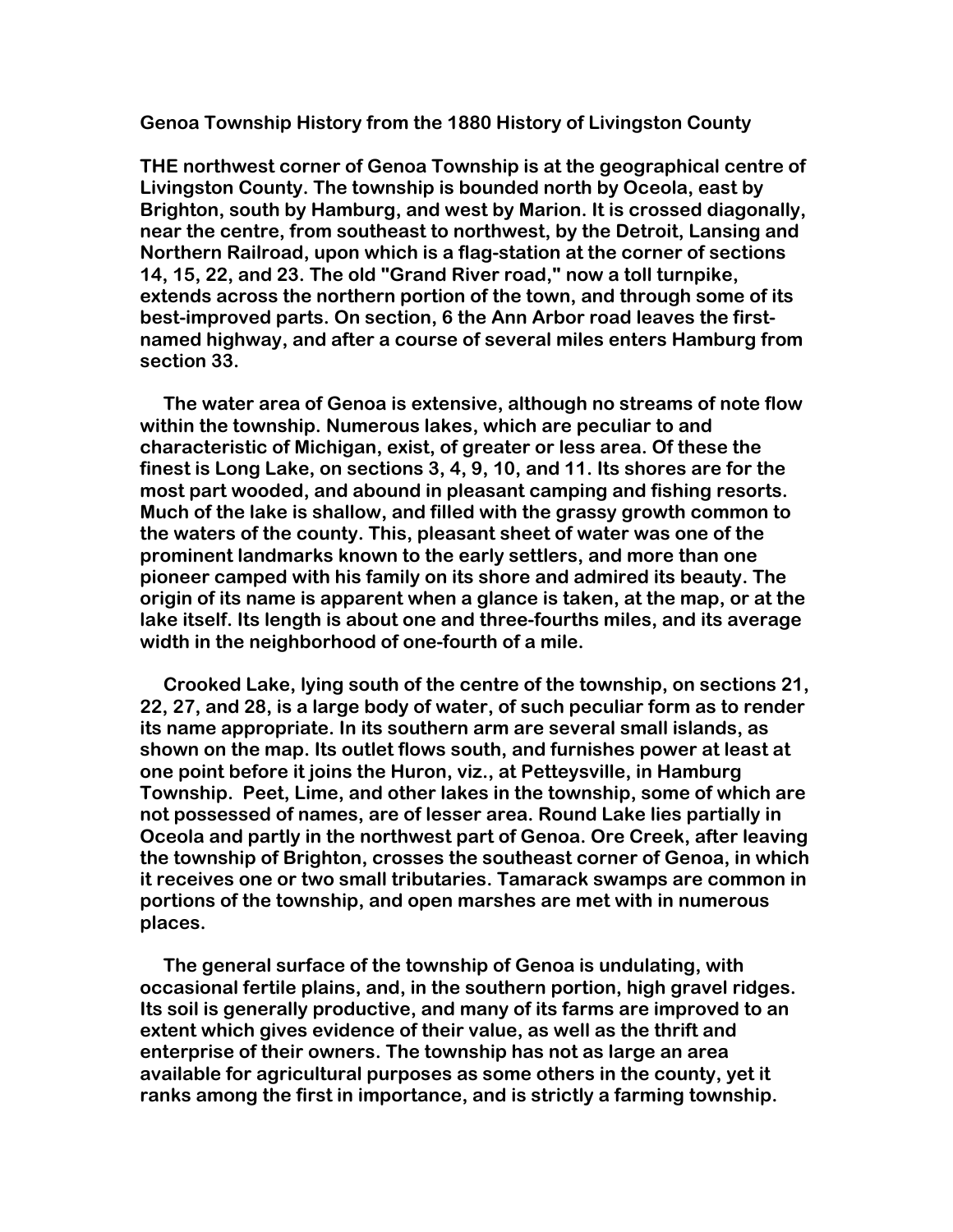THE ANNUAL MARKET WANTED A STREET FOR THE ANNUAL MARKET CONTRACT OF THE STREET WAS ARRESTED FOR

# **LAND-ENTRIES**

**BUILDING THE STREET WANTED CONTINUES AND INCOME.** AUSTIN MENTAL CONTRACTOR

 **The following is a list of those who entered land in what is now Genoa Township, together with the sections upon which they located and the years in which the entries were made:**

| <b>SECTION</b>      | 1835, Alvin F. Benjamin, William S. Conely;<br>1836, Peter Duross, Erastus Kellogg, Alvin<br>Norton, Andrew Lamb, John W. Williams,<br>Valentine Strack, Horace R. Hudson; 1837,<br><b>William Placeway.</b> |
|---------------------|--------------------------------------------------------------------------------------------------------------------------------------------------------------------------------------------------------------|
| <b>SECTION</b><br>2 | 1835, Chester Hazard; 1836, James M.<br>Murray, Erastus Kellogg Abram Hankins,<br>Joseph Placeway, John White; 1837, Amasa<br>Dean; 1838, John Clark.                                                        |
| <b>SECTION</b><br>З | 1835, John L. Martin; 1836, Benjamin Earl,<br>Benjamin J. Boutwell, Erastus Watrous,<br>Richard Brown, John White, 1837, William<br>Jacobs; 1853, Charles P. Bush, J. J. Bush.                               |
| <b>SECTION</b><br>4 | 1835, Samuel West, John Ellis, John L. Martin;<br>1836, Benjamin. Earl, John Earl, John Ellis,<br>John F. Lawson; 1837, Cornelius W. Burwell.                                                                |
| <b>SECTION</b><br>5 | 1833, John Drew; 1835, John Ellis, Asahel<br>Dibble; 1836, Asahel Dibble, John Ellis; 1837,<br><b>Cornelius W. Burwell, Orson Elliott.</b>                                                                   |
| <b>SECTION</b><br>6 | 1835, Asa Cobb, William Shaft, Asahel Dibble,<br>Flavius J. B. Crane; 1836, Horace M.<br>Comstock, Mark Healey, B. B. Kercheval.                                                                             |
| <b>SECTION</b>      | 1834, Ely Barnard; 1835, Edward Latson,<br>William Shaft; 1836, Asahel Dibble, William<br>Burr Curtis. Peter Shaft; 1837, David Parker,<br><b>Asahel Dibble.</b>                                             |
| <b>SECTION</b><br>8 | 1834, Ely Barnard; 1835, John Ellis, Asa Cobb,<br>Jr., Jacob Vandewalker.                                                                                                                                    |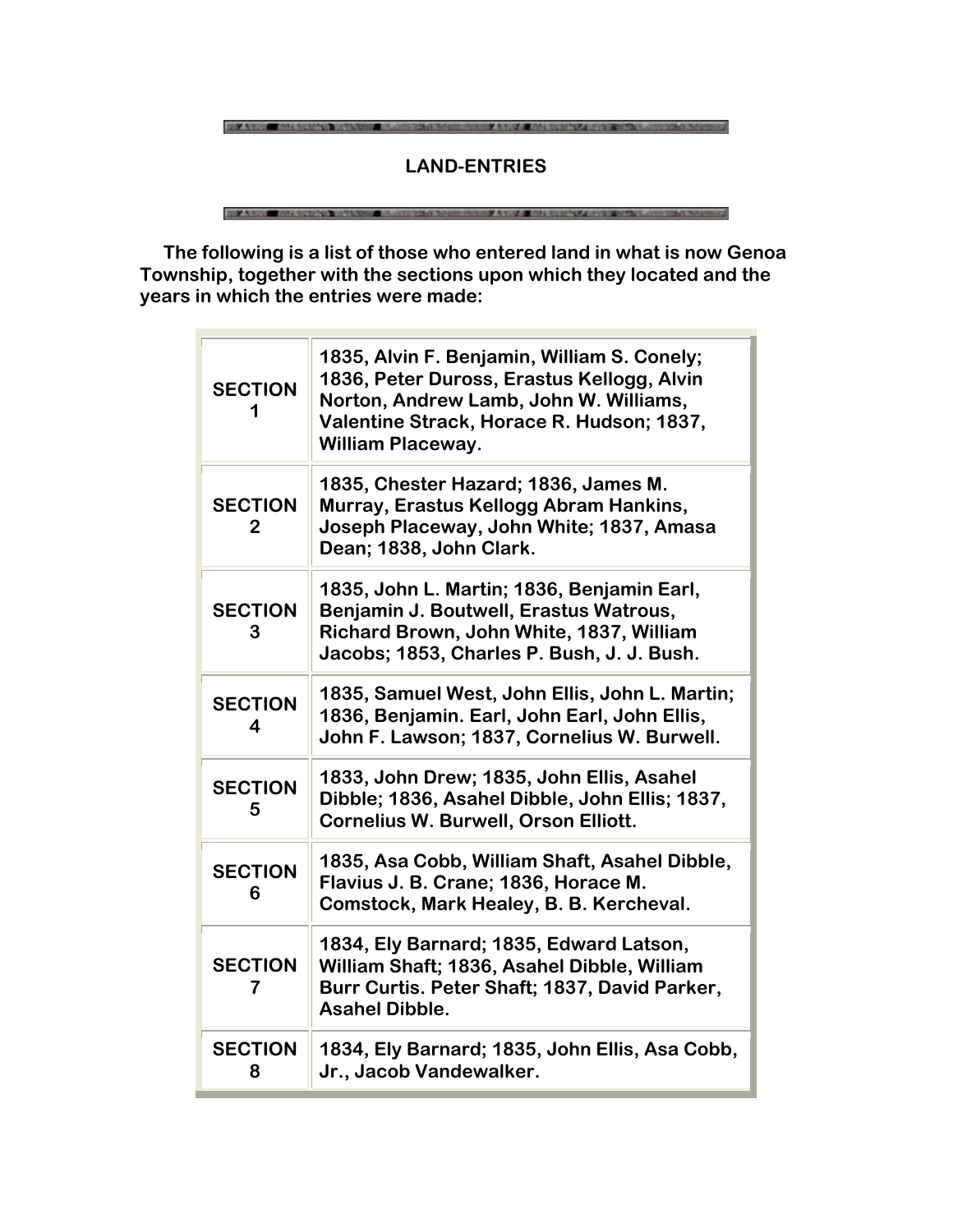| <b>SECTION</b><br>9                       | 1834, Zachariah Sutton; 1835, Samuel West,<br>Neil F. Butterfield, Lucius H. Peat; 1836,<br>William P. Patrick; 1837, John F. Lawson.                                                                                                                            |
|-------------------------------------------|------------------------------------------------------------------------------------------------------------------------------------------------------------------------------------------------------------------------------------------------------------------|
| <b>SECTION</b><br>10                      | 1833, John Whyte; 1834, Jehiel Barron; 1835,<br>John White; 1836, Horace H. Comstock; 1837,<br>Steward H. Hazard; 1853-54, Charles P. Bush.                                                                                                                      |
| <b>SECTION</b><br>11                      | 1835, Jacob Euler, Lavina Robbins, Thomas<br>Pinckney, Chester Hazard; 1836, Steward<br>Hazard, Oren Rhoades, Lucius H. Peet,<br>Pamelia, Lavina, and Jane F. Ward, John<br>White.                                                                               |
| <b>SECTION</b><br>12                      | 1835, Alvin F. Benjamin, Peter Euler, George<br>Henry Zulauf, Aaron H. Kelley, John Euler;<br>1836, Peter Duross, John J, Brown, Elisha<br>Hodgman; 1837-47, Lawrence Euler.                                                                                     |
| <b>SECTION</b><br>13                      | 1834, Alexander Fraser, Thomas Pinckney,<br>Charles A. Green; 1835, Mansing Hathaway,<br>Alvin F. Benjamin, Roswell Barns; 1836,<br>Horace H. Comstock, Benjamin J. Boutwell,<br><b>Nehemiah Boutwell.</b>                                                       |
| <b>SECTION</b><br>14                      | 1835, Lucius H. Peet, Neil F. Butterfield, Isaiah<br>P. Robbins, Abigail A. R. Pinckney; 1836, Mark<br>Healey and B. B. Kercheval; 1837, Philip Coon.                                                                                                            |
| <b>SECTION</b><br>15                      | 1835, Isaiah P. Robbins, Peter McDerby; 1836,<br>William Miller, Mark Healey and B. B.<br>Kercheval, Jacob Fishbeck, Charles Benedict,<br><b>Patrick Bogan, Samuel Sewall</b>                                                                                    |
| <b>SECTION</b><br>16<br>(school<br>lands) | 1846, Freeman Fishbeck; 1851, Jacob<br>Fishbeck, Charles Benedict; 1853, Hans<br>Russell, William Crostick, John E. Dorn,<br>William Van Blarcom, James O'Hara, John<br>Duffy, John Bogan, Freeman Fishbeck; 1854,<br><b>Catharine McGark, Charles Benedict.</b> |
| <b>SECTION</b><br>17                      | 1834, Ely Barnard; 1835, Asa Cobb, Pardon<br>Barnard, Elias Davis, Joseph Rider; 1836,<br><b>Isaac Morse, David Pierce, Henry Williams.</b>                                                                                                                      |
| <b>SECTION</b>                            | 1834 Ely Barnard: 1835, Pardon Barnard, Ir                                                                                                                                                                                                                       |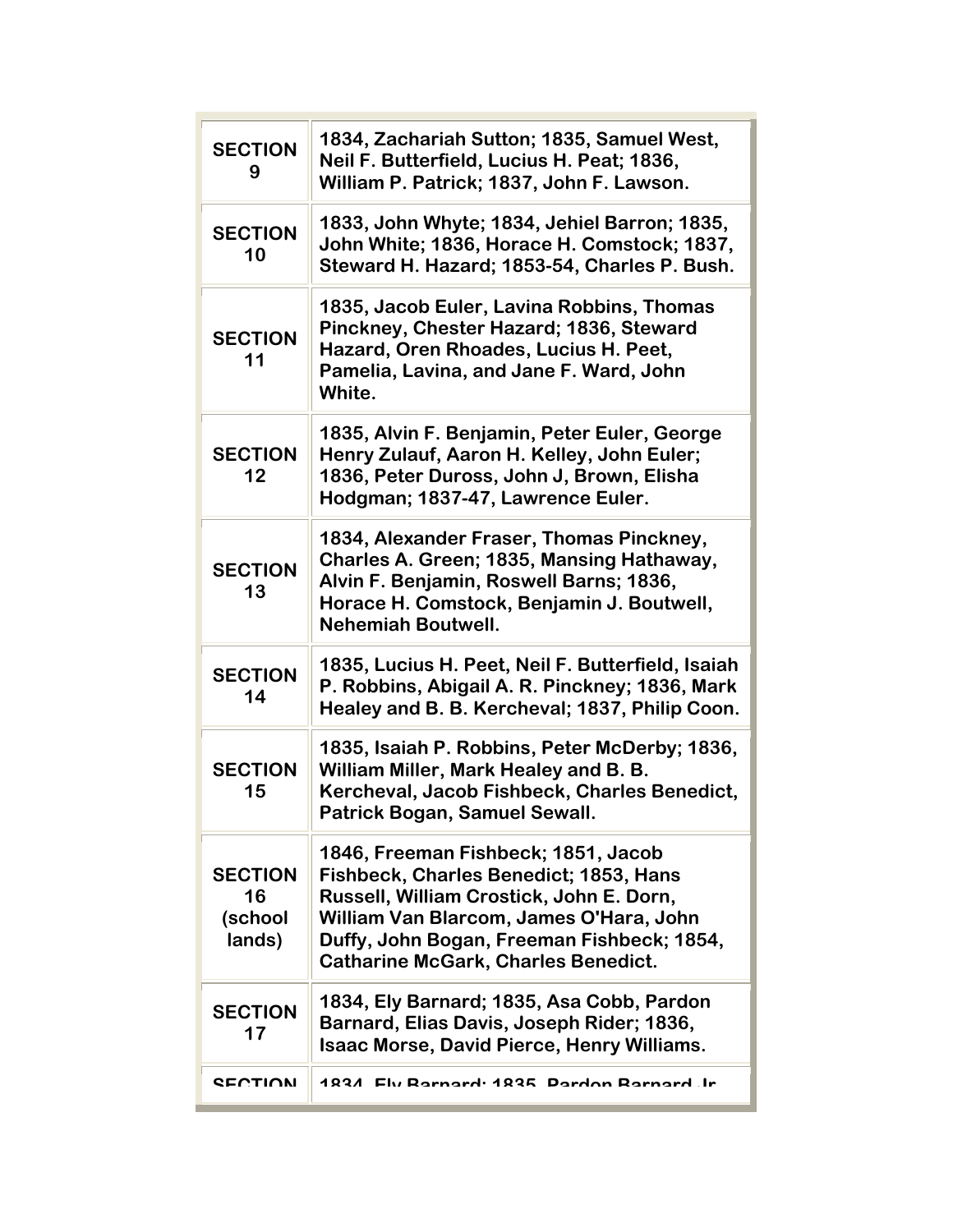| 18                   | Josiah Ward; 1836, George Babcock, Timothy<br>R. Bennett, William T. Curtis, Lawrence Noble,<br>Asahel Dibble; 1854, Richard Britten.                                                                                          |
|----------------------|--------------------------------------------------------------------------------------------------------------------------------------------------------------------------------------------------------------------------------|
| <b>SECTION</b><br>19 | 1835, Timothy R. Bennett, Reuben Moore;<br>1836, Richard Britten, John Tompkins, Enoch<br>Webster, Samuel W. Baldwin, Joseph Bower,<br>Lawrence Noble, Samuel Sewall; 1837,<br><b>Consider Crapo.</b>                          |
| <b>SECTION</b><br>20 | 1835, James H. Cole; 1836, Elias Davis,<br>Amariah Hammond, Hubbard McCloud, Henry<br>S. Lisk, Margaret Cantine, Caleb Curtis; 1838,<br>Wm. T. Curtis; 1854, James Welch.                                                      |
| <b>SECTION</b><br>21 | 1835, Freeman Fishbeck, David Pierce,<br>Jemima Fishbeck; 1836, William B. Yauger,<br><b>Charles Benedict, Abram Cantine, Freeman</b><br>Fishbeck, Philip Fishbeck; 1854, William Suhr,<br><b>Alexander Carpenter.</b>         |
| <b>SECTION</b><br>22 | 1835, Peter McDerby; 1836, Chauncey<br>Symonds, Lawrence Euler, John Magee,<br>Gardner Carpenter; 1837, Daniel Jones, Peter<br>Coon; 1840, Rodman Stoddard; 1850, Lewis<br>Dorr; 1854, William Suhr, Joseph M. Gilbert.        |
| <b>SECTION</b><br>23 | 1836, Henry Smith, Martin Hartman, Charles<br>Conrad, Hazard Newton; 1837, Henry Smith,<br>George Ranscher, Catharine Hartman, Henry<br>Foster, William Hacker; 1838, Moses O. Jones;<br>1839, Henry Bush; 1852, Jacob Conrad. |
| <b>SECTION</b><br>24 | 1835, Chester Hazard; 1836, Benjamin J.<br>Boutwell, Mark Healey, B. B. Kercheval,<br><b>Charles S. Emerson.</b>                                                                                                               |
| <b>SECTION</b><br>25 | 1833, Almon Maltby; 1835, Joseph Brown, Jr.;<br>1836, Mark Healey, B. B. Kercheval, Hiram<br>Olds; 1837, Truman B. Worden; 1839, Grace<br>Thomson; 1847, John Cushing.                                                         |
| <b>SECTION</b><br>26 | 1836, Nathaniel Carr, Henry Earl, Justin<br>Willey; 1838, Francis W. Brown; 1839, Daniel<br>S. O'Neal; 1840, Nathaniel Carr; 1854, John<br><b>Bauer, Gustav Baetcke.</b>                                                       |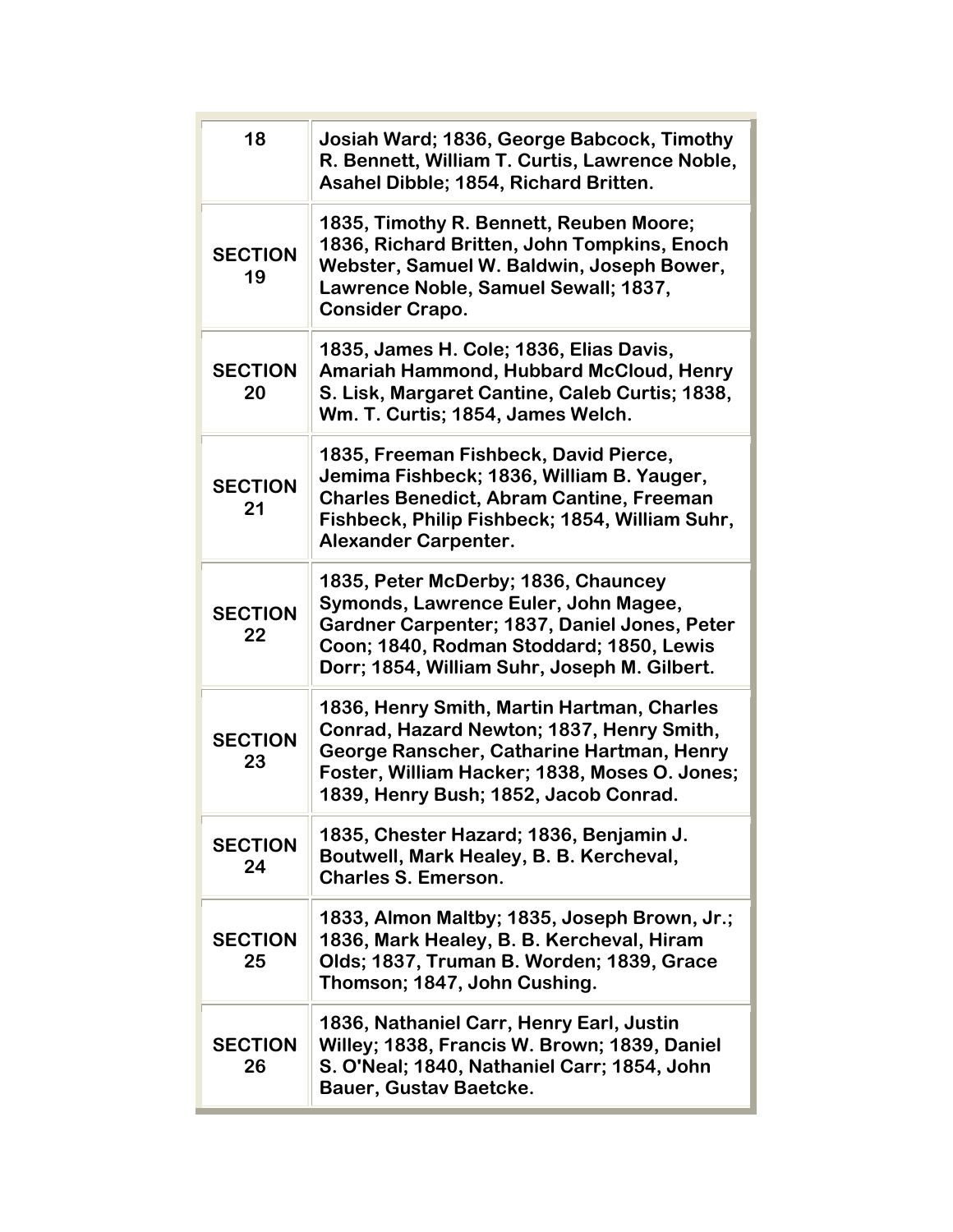| <b>SECTION</b><br>27 | 1835, Herman C. Hause; 1836, Nathan Hawley,<br>John D. Robinson, Luther H. Hovey, Henry<br>Hand; 1837, Charles Weller; 1838, Moses O.<br>Jones, Betsey McMulling; 1856, Philip Conrad.                                                               |
|----------------------|------------------------------------------------------------------------------------------------------------------------------------------------------------------------------------------------------------------------------------------------------|
| <b>SECTION</b><br>28 | 1835, Nicholas Kristler, William Harmon,<br>Herman C. Hause; 1836, Justus J. Bennett,<br>Amariah Hammond, Daniel B. Harmon,<br>Norman L Gaston, Abner Ormsby, Margaret<br>Cantine; 1854, Alexander Carpenter; 1857,<br>Edward N. H. Bode.            |
| <b>SECTION</b><br>29 | 1835, Nicholas Kristler, David Higbt, Daniel<br>Jessup; 1836, Reuben Haight, Ira White, Caleb<br><b>Curtis, Byram Timmons, Patrick Smith, Asahel</b><br>Dibble.                                                                                      |
| <b>SECTION</b><br>30 | 1835, Reuben Moore; 1836, Richard Britten,<br>John Jennings, Enoch Webster, Patrick Smith,<br>Samuel Sewall, William L. Tompkins; 1837,<br>Jonathan P. King, Nicholas Fishbeck; 1846,<br>Jacob D. Gall; 1854, Matthew Brady.                         |
| <b>SECTION</b><br>31 | 1837, John B. Britten, Samuel Dean, Michael<br>Fuhay; 1838, James Collins, Joseph Gruver;<br>1847, Seymour Phillips; 1850, Matthew Brady;<br>1853, Philip Brady.                                                                                     |
| <b>SECTION</b><br>32 | 1836, Parley Phillips, Henry Phillips, David<br>Hight, David Wells, Francis A. Fisk; 1837,<br>William Bloodworth, John B. Britten, Denison<br>Tisdale; 1838, Joseph Gruver; 1853, Timothy<br>Phillips.                                               |
| <b>SECTION</b><br>33 | 1835, Garner Carpenter, Eastman Griffeth;<br>1836, Daniel B. Harmon, Miletus H. Snow,<br>Fanny L. Snow, Eastman Griffeth, Reuben H.<br>Bennett, Christopher Hoagland, Caleb Curtis,<br>Jonathan Stone, Rodney D. Hill; 1837, Denison<br>Tisdale, Jr. |
| <b>SECTION</b><br>34 | 1836, Nelson Hawley, David Whitney, Rodney<br>D. Hill, B. B. Kercheval, Luther H. Hovey; 1837,<br>George J. Moon.                                                                                                                                    |
| <b>SECTION</b>       | 1836 Samuel E. Chanman, Levi Hanley: 1836                                                                                                                                                                                                            |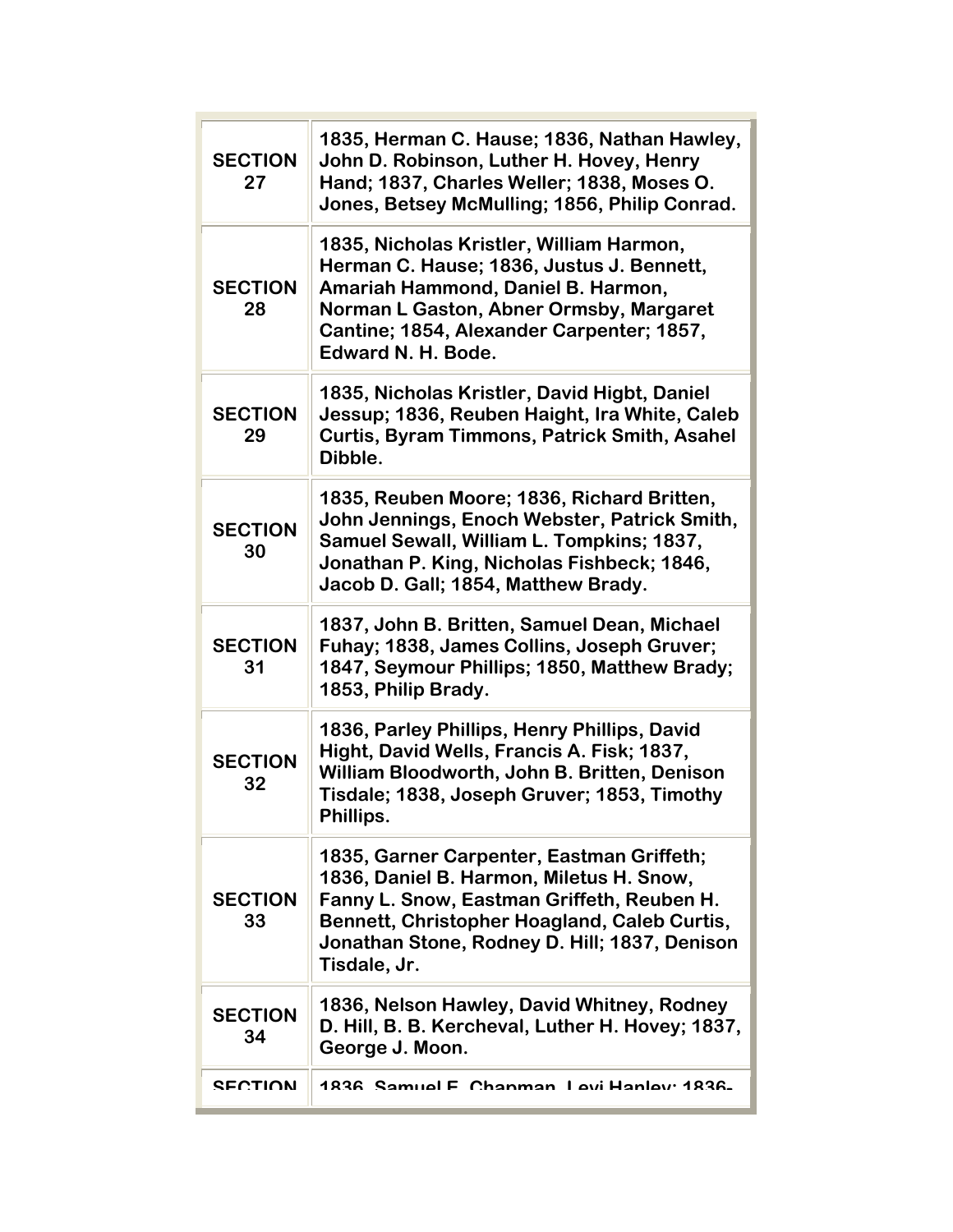| 35             | 37; Joseph Charles.                                                                            |
|----------------|------------------------------------------------------------------------------------------------|
| <b>SECTION</b> | 1835, Elijah Fitch, William H. Townsend, Philip<br>Stewart, Amy Hawkshurst; 1837-54, George J. |
| 36             | Moon.                                                                                          |

### **EARLY SETTLEMENT**

 **Although the first entries of land in Genoa were made by Almon Maltby\* and John White in May and July, respectively, in the year 1833, yet it was not until the second year afterwards that a settlement was made. The veil of uncertainty is thrown around the first improvements and their projectors, but the following are the facts as near as can at present be ascertained:** 

 **In the summer of 1835 the township received the advance guard of its pioneer army in the persons of Thomas Pinckney and Pardon and Ely Barnard,--the latter two named being brothers, all since deceased. Pinckney came from Dutchess Co., N.Y., and the Barnards from Madison County, in the same State. It has been the general opinion heretofore that** 

 **Pinckney's log house was the first structure built in the township for the use, of a white family, and such is probably the case, although it can have the precedence by only a few days to that built by the Barnards. Both were built in the summer of 1835. Thomas Pinckney was a brother of John D. Pinckney, one of the early settlers of Howell, in which village the latter's widow yet resides.** 

 **In the fall of 1834, Ely Barnard visited Genoa, and entered considerable quantities of land for himself and his brother. Ely Barnard was at the time a single man, and, with his brother, "kept bachelors' hall" in 1835 in the log house they had erected. Pardon Barnard had come in the spring of that year to the State. He was a native of the town of Lenox, Madison Co., N.Y., where he was born Jan. 11, 1812. In 1832 he was married to Eliza A. Curtis, of Morrisville, N.Y., and in 1834 was licensed as a Methodist preacher. In November, 1835, he moved his family into the log house in Genoa, his wife's brother, Burr Curtis, coming with them. The father of the latter, William T. Curtis, moved into town in June, 1836, with his wife and daughter,--the latter afterwards becoming the wife of Ely Barnard, who was much of a sportsman and a true lover of the chase. He was also a man of remarkable business capabilities, and one of the foremost citizens of the town and county in which he had made his home. Burr Curtis is now a**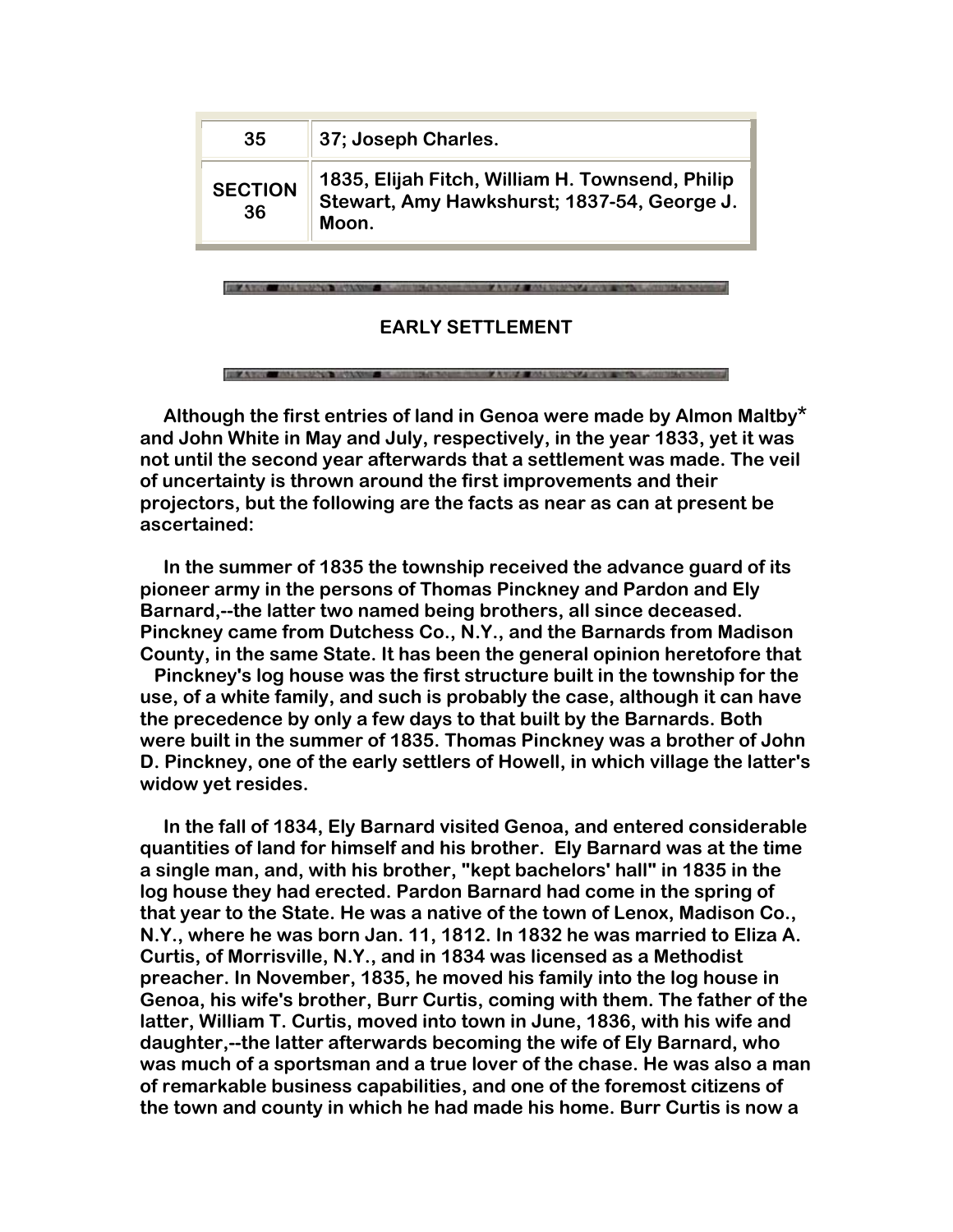**resident of Howell, where also dwell Pardon Barnard's widow and one son, William. A second son, Henry, lives at Brighton, to which place he moved, from Howell, in August, 1879. Mrs. Barnard, Sr., relates that from the time when she came to Genoa it was six weeks--and long enough they seemed to her--before she saw another white woman.** 

 **The farms of the Messrs. Barnard were upon the Ann Arbor road, and are now owned by Henry Spencer and William Bell. Thomas Pinckney's Place was in the eastern part of town, on the Grand River road, and is the present property of Andrew Pless.** 

 **Joseph A. and Asahel Dibble were among the pioneers of the lastmentioned part of the township, arriving in June, 1837. The latter is deceased and the former resides north of Howell.** 

 **John W. Lawson settled west of Long Lake in the summer of 1836, and built his house in the fall of the same year, it being well under way in November, when C. W. Burwell arrived. Mr. Lawson's son, John, occupies the old place at present. In this locality are some of the best improved farms in the township. A plain of considerable area offers special attractions and advantages to the agriculturist, and the settlers were not slow in appreciating them.** 

 **Two of the most attractive places along the Grand River road in Genoa are those owned by William and Albert Tooley. The latter came from Wayne Co., N.Y., in June, 1841, and settled on the farm east of the one on which his brother located in September, 1844. William Tooley was accompanied by his wife. The land on which these gentlemen settled was originally located by their half-brother, Samuel West, but he made no improvements whatever upon it. The two brothers are still residing upon the homesteads they originally settled, and which they have so extensively improved.**

 **The following sketch of the early history of Genoa was prepared by Mrs. C. W. Burwell in 1877, and read before the June meeting--in that year-- of the Pioneer Association:** 

 **"The first location was made in what is now Genoa, on section 25, near Brighton village, May 13, 1833, by Almon Maltby, and sold by him to B. Cushing, in 1841. Mr. Maltby is still living in the town of Green Oak has held the office of supervisor of that town, and other offices; is to-day one of our best citizens.** 

 **"The second location was made on section 10, July 22, 1833 (land now owned by Henry Weimeister, on Long Lake), by John White, an Englishman and a bachelor. He built a small log house and then went to**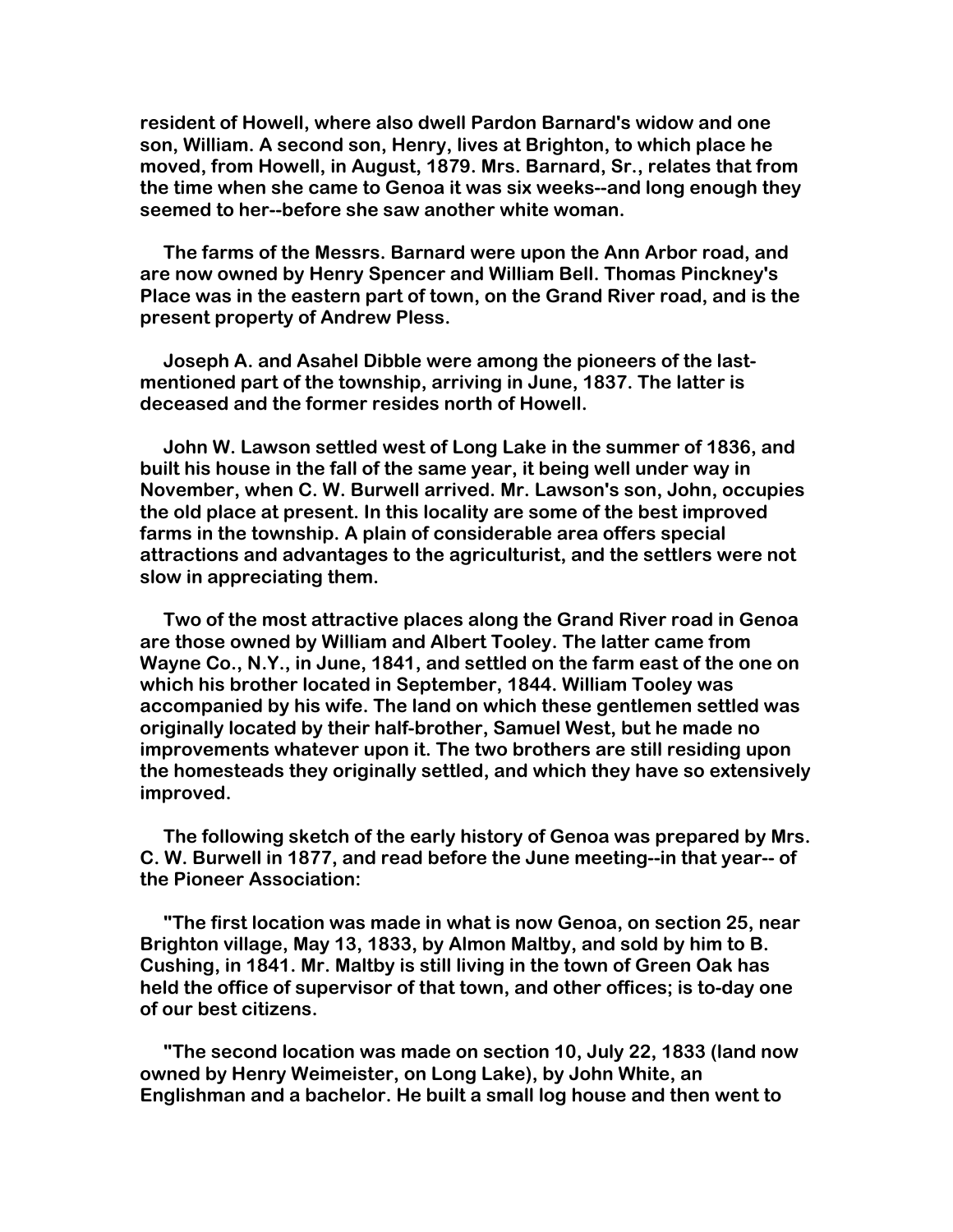**Detroit to live, where be died in 1847. After his death, A. Harvey, of Detroit, an administrator of White's estate, sold the land to C. P. Bush.** 

 **"The third location, 240 acres on section 5, by John Drew, Aug. 13, 1833. These were the only lands located in 1833, and the first in the township as above stated.** 

 **"The fourth location was made Aug. 9, 1834, by Alexander Fraser, of New York City (father of Mrs. John D. Pinckney, of Howell), on section 13, now owned by N. S. Benjamin.** 

 **"The fifth location was made by Thomas Pinckney, on section 13, Sept. 30, 1834. Mr. Pinckney soon settled on his land, and there the first white child in Genoa was born. This land is now owned by A. Pless.** 

 **"The sixth location, October 24, on section 9, by Zachariah Sutton, and sold to John V. Lawson, July 9, 1836, who settled on it that year. It is now owned by his son, J. W. Lawson.** 

 **"Charles A. Green located on section 13, Aug. 22, 1834, forty acres, now owned by Louis Meyers. Ely Barnard, of Madison Co., N.Y., located on sections 7, 8, 17, and 18, in all 240 acres.** 

 **"Chester Hazard located the southwest quarter of the southwest quarter of section 3, and other lands, Nov. 3, 1835, Mr. Hazard still lives on and tills, or oversees the tilling of his farm, and is now a very old but hale man.** 

 **"C. W. Burwell located lands in 1837 on sections 4 and 5.** 

 **"Thomas Pinckney built the first house in the town, and Pardon Barnard the second, I believe. Mr. F. Curtis was the first supervisor of the town of Genoa under that name in 1837.** 

 **"Ely Barnard was the first register of deeds for the county and clerk of the first Board of Supervisors in 1836. He was afterwards a member of the State Legislature, and one of the members to amend the constitution in 1850. The first year after the town was organized the valuation was \$60,000; no town tax; \$18 State, and \$110 county tax.** 

 **"John Ellis located in 1835, where C. W. Burwell now lives; Samuel West, where the Tooleys live, afterwards the Bush farm, where C. P. Bush settled in 1837, first in a log house on the site of what is now the Widow Sweet's house and farm.**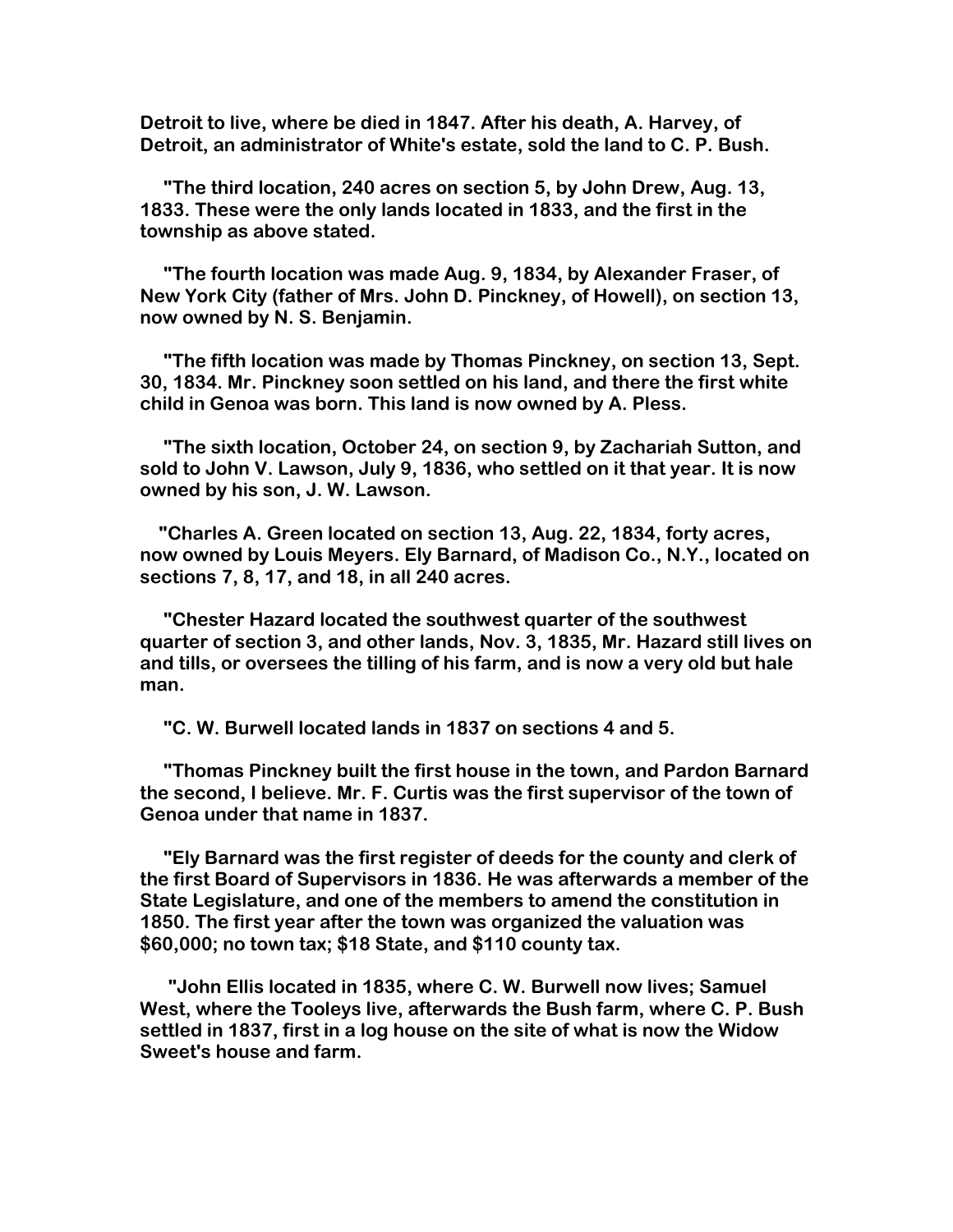**Afterwards he built the first frame house\*\* in Genoa, in 1838 or '39,--a part of it is yet standing on the farm now owned by Kinsley Tooley, in full view of our beautiful Long Lake. C. P. Bush settled first in the town of Handy, and then here, in the fall of 1837. He was a 'mighty hunter.' The first winter of his residence here be shot thirty-three deer, besides other game, and his neighbors well remember the savory bits be sent so often. "Mr. David Hight is still living, aged ninety-six or over. The writer and family came to Michigan and settled in Genoa in the autumn of 1836. The face of the country was even then very pleasant. These openings were not at all like timbered woods, but like trees set in a park, as they were by the All Father. One could walk anywhere be pleased, as there was no underbrush. We stayed in Ypsilanti a short time. In the mean time Mr. Burwell came out to Livingston and engaged a man to put up for us a log house. It was to be finished in three weeks. Within half a mile of our place were two families (transient settlers) living in shanties, one on the site of our neighbor's (Mr. Crostick's) old house, the other exactly opposite. The last-mentioned family agreed to vacate and rent to Mr. Bush for twentyfive cents. He paid in advance, and when we came we took possession. It was about 17 by 14. There were eight in our family, including three little children. There we stayed six weeks. Our goods, except some of our beds and bedding, were still in Detroit, and our journey to Detroit in those days was about like going to California now. Mr. Fraser, our nearest neighbor west, and the only one between here and Howell, kindly lent us a small iron kettle and spider, a teakettle, and a tea-pot without any cover. Of our 'opposite neighbor' we borrowed one plate, one knife and fork, and one chair, all of which we courteously left for the mistress of the mansion. The rest used cleaned chips for plates, and pocket-knife and fingers for forks. The meat was fried in the spider and served in the same. Thanks to our Michigan appetites, nothing before nor since was ever eaten with a better relish than was that fried meat, well-watered gravy, excellent potatoes, bread, cheese, etc. Can't remember that we had a spoon; think that we all dipped our morsels in the same dish,--said spider. We brought a cow with us, and to change our diet occasionally made a dish of thickened milk, the milk well diluted with water, to make it go further, until about the color of clear-starch, -- delicious nevertheless.** 

 **"There are few evils so bad but some good comes out of them, and when at last our house was so we could move into it, no room ever was in (thanks to our shanty experience) seemed to me so grand and spacious as did that log house, with its clean hewn logs, rough board floor, a partition for bedrooms, a fireplace, the back of which took in almost the whole end of the house; a stick chimney, through which we could look up and see the stars; round stones for a hearth,--no others could begot at that time of the year --and such fires as high as our heads, made of oak limbs and logs crackling and sparkling, making the room glow like a fairy palace. The pine boxes were soon converted into closets and shelves for dishes and**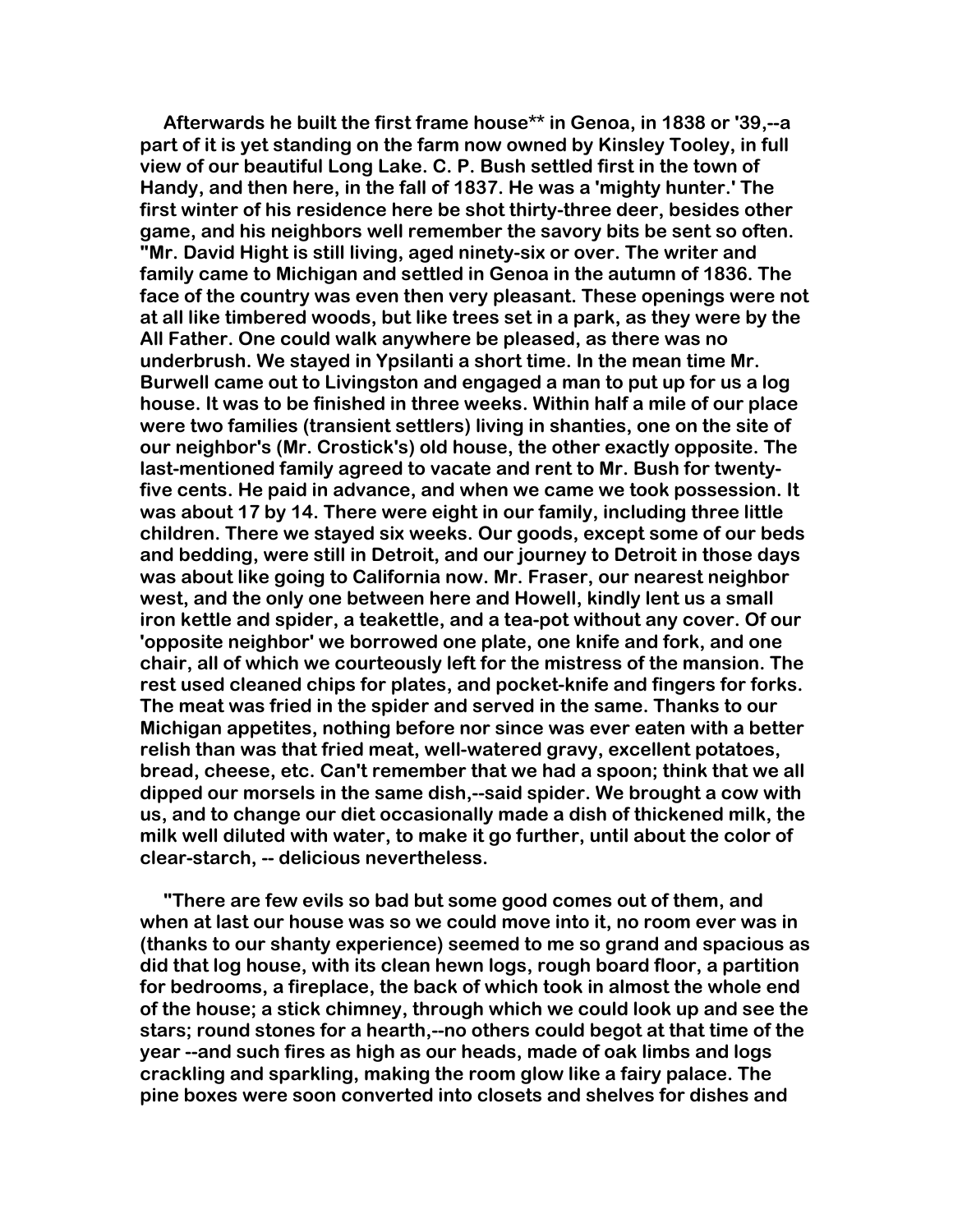**books, by the ingenious hands of the hired man that came with us from York State; with old white muslin for curtains, it all looked indeed homelike and cozy. Thanks again to the shanty, it magnified by comparison every after-comfort and convenience. We can never fully appreciate the value of what we have never had. There is nothing like a new country experience to make us appreciate home comforts, as they are brought about one by one by our own exertions. And the greatest blessing of all, we were in perfect health; especially were the children so much better than they ever were in New York. That alone would have reconciled us to any amount of discomfort, but we were resting very comfortably after we got settled. The winter was very mild, with only snow enough to be pleasant, as were many of the succeeding winters. The deer were very numerous--would come sometimes almost to the door, and if we went only a little distance from the house we were almost sure to see two or more of the graceful creatures. Once, and only once, we were surrounded by wolves. We did not seek for nor admire them as we did the deer. Game of all kinds was very plenty, also fish in great abundance in our numerous lakes,--a great help and luxury to new-comers. Our nearest neighbor, until after the Tooleys came, was the family of John T. Lawson, about three-quarters of a mile east of us, where his son, John W. Lawson, now lives. They came in the spring of the same year we did. I think Mr. Pardon Barnard came a year before; he lived about three miles from us,--near neighbors in those days,--and we visited them and others often, and they us, with oxen and sleds. The sleighing was good, and riding through among the trees very pleasant, oxen notwithstanding. Mr. Curtis, too,--Mr. Barnard's father-inlaw, lived near them, and came soon after we did. One knows how to value good neighbors and pleasant intercourse with them in a new country. Before the next winter the Hon. Charles P. Bush settled near us, as I mentioned elsewhere. He was one of the first to represent our county in the Legislature, and helped to bring about the removal of the capital from Detroit to Lansing, Ingham Co., then a 'wild wood,' and very few settlers between Howell and there. A few years after, Mr. Roswell Pettibone settled and lived many years on the place now owned by Mr. Conrad Shoenhals. He now lives in Oceola, but is a near neighbor yet. Our neighbor, Rev. William Stedman, came in a few years later than we did; he settled on the place owned now by Mr. Fitch, and resided there until recently; he lives now in the village of Howell. Mr. Brewster Carpenter came still later, and settled about one mile, I think, from what was the Buckland place, on the Ann Arbor road, and is still living on the old homestead. Mr. A. Dibble also settled on the same road in either 1836 or '37, but has left long ago; the place is now owned by Mr. Garlock. Mr. William Shaft settled on the adjoining farm, now owned by Mr. Wesley Garlock.** 

 **"Mr. William A. Buckland, now deceased, located and resided for many years on the corner of Grand River and Ann Arbor roads, now owned by**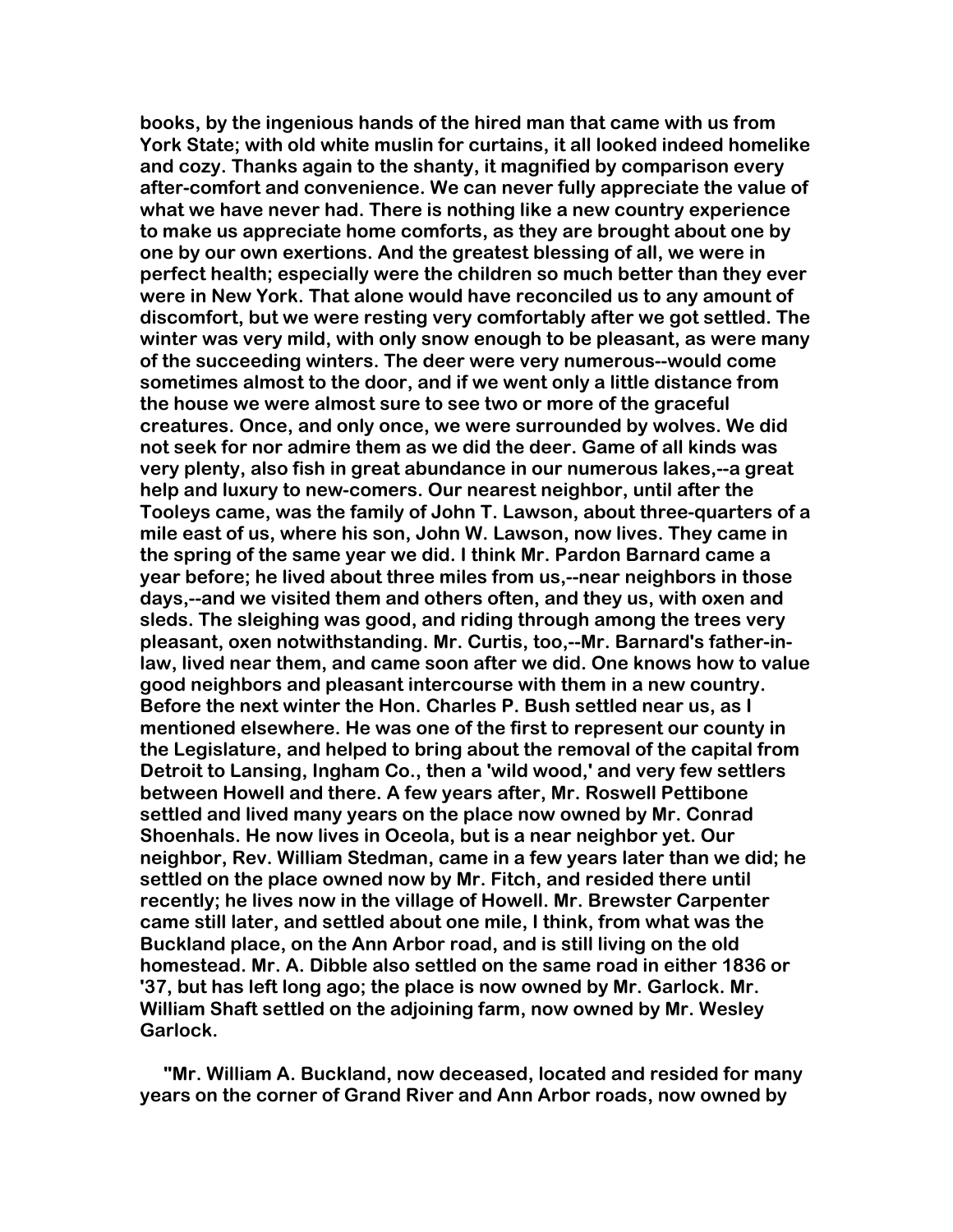**the Messrs. Hubbard. Mrs. Buckland was the daughter of Dr. Wheeler, of Howell, still well remembered by pioneers of Howell and Genoa. Mrs. Buckland resides at present with her family in the village of Howell.** 

 **"For several of the first years we all went visiting and to meeting (as we sometimes had preaching at our different houses), and to church at Howell,--after one was organized there,--with our own ox-teams. A horse at the church door was a rare sight. We could not boast of their speed, but they were safe, especially if a man was at their heads, and their lack of speed was only a source of merriment, as was every other annoyance from what we had not, but hoped some time to have. . . .** 

 **"In the spring of 1839 we commenced our first school in District No. 2, consisting of three families,-- Lawson, Bush, and Burwell,--nine children in all, part of them hardly old enough to go, but we must send all we could of those nine. All are still living, and heads of families, except George Lawson, who died in early manhood. Our first school-house (log, of course) was nearly opposite Mr. Lawson's house, and on his land. Our first teacher was Miss Electa Bush, a daughter of John Bush, of Handy, and mother of Mrs. John W. Lawson. She was then a very young girl. C. W. Burwell, being director, went after her with his pony. She rode and he walked back, a distance of fourteen miles. A killing matter that would be now, but teachers were not so plenty then. District No. 2 built the second school-house in Genoa, I think, that in the Benjamin district being the first. ....."** 

 **Mr. Burwell and his family still reside on the place they settled in 1836, and he has grown old in the land of his adoption.** 

 **Chester Hazard, from Steuben Co., N.Y., came to Genoa in 1835 and purchased land, returning afterwards for his family. July 4, 1836, he left his home and started on the overland journey to Michigan, accompanied by his family. His wagon was drawn by two yokes of cattle, and nine additional head were driven. The trip was made through Canada, and in the course of time Detroit was reached. Mr. Hazard's brother, Stewart Hazard, was then living in Wayne County, and with him the family stayed until some time in the month of August, when they proceeded to the new home in the wilderness. One child had been buried before leaving New York; but four sons and three daughters accompanied their parents to Michigan, and aided in the conquest of the difficulties which there beset them. On the place adjoining Mr. Hazard's, at the east, a log house had been erected by Mr. Butterfield, of Kensington, Oakland Co., but it had not been completed. Mr. Butterfield informed Mr. Hazard that if he chose to finish it up he was welcome to the use of it until he could build for himself, and his offer was gratefully accepted. William Wood, a carpenter and joiner by trade, who had been one of Mr. Hazard's neighbors in the State**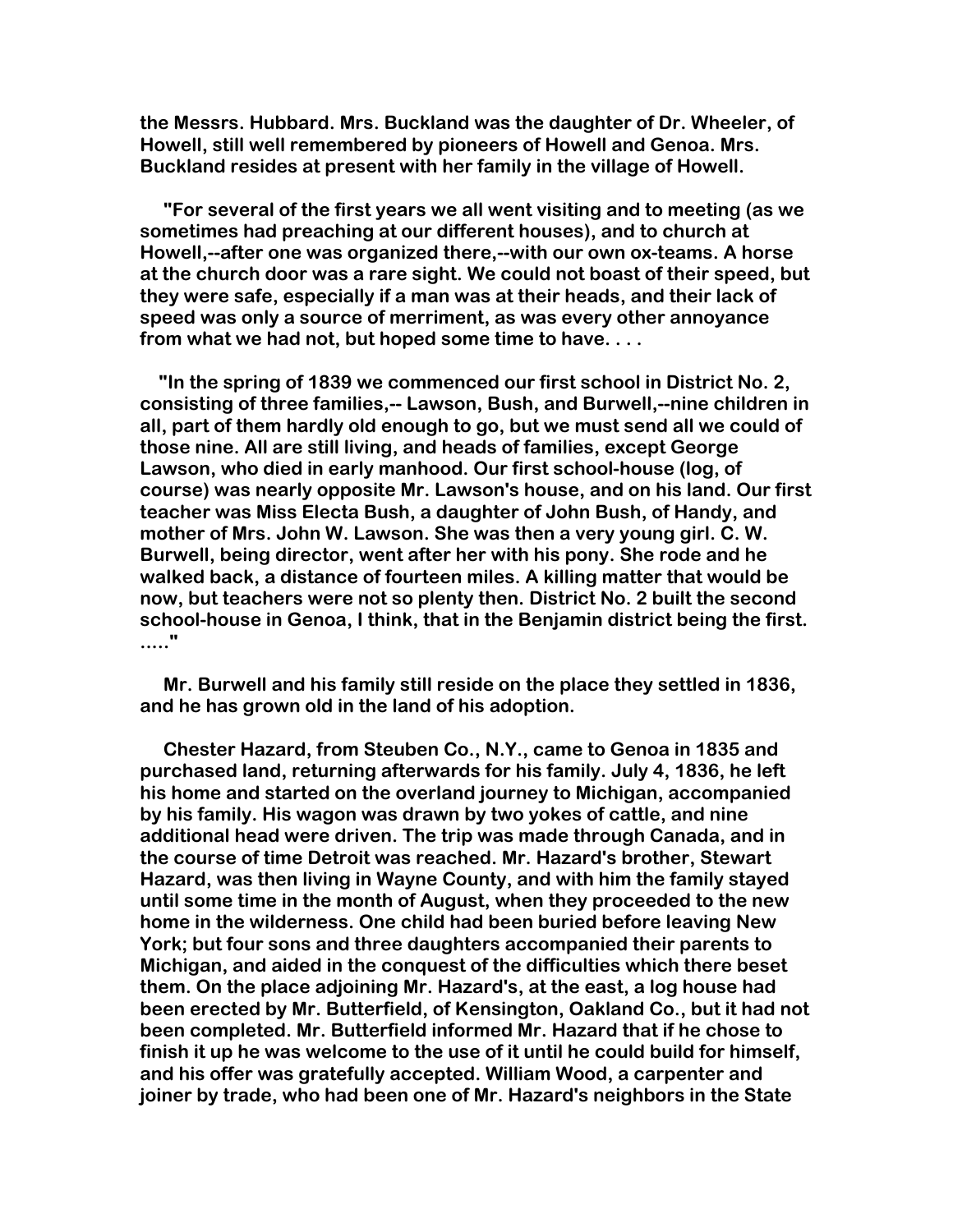**of New York, came to Genoa early in 1837. He wished for work to enable him to purchase some land, and Mr. Hazard employed him to build the frame house which is still standing on the latter's place. Mr. Hazard cut whitewood (tulip) trees on his own farm, drew the logs to Maltby's mill below Brighton, and had them sawed into lumber. This was in the winter of 1836-37, and it was principally of this lumber that the house was built. Mr. Hazard is of the opinion that his was the first frame house erected in the township. When he arrived here his nearest neighbors were Thomas Pinckney and Lucius H. Peet. Manning Hathawily came soon after. In early life Mr. Hazard learned the trade of tanner, currier, and shoemaker at Arlington, Bennington Co., Vt., and conducted a moderately extensive business in that line while living in New York, but never after coming to Michigan. In 1842 he was elected treasurer of Livingston County, which office he held two successive terms, residing during, the time at Howell. While absent from the farm his son-in-law, Abram Upthegrove, kept a hotel in the house he had vacated. In 1848, Mr. Hazard was chosen to the State Legislature, and has also held other offices, having been a justice of the peace for many years, and supervisor of Genoa several terms, etc. Since 1849 he has resided upon his farm.** 

 **Lucius H. Peet for a number of years kept a tavern in the log house he had erected on his place. A frame house was subsequently built by Jacob Euler, who had purchased the property. The farm is now owned by Henry Ratz, as is also the one near, which was settled quite early by Louis Dorr.** 

 **The Manning Hathaway place was purchased by Charles and John Myers in 1837, in which year they came, and is now owned by Louis Myers. These two brothers stayed for a short time with Mr. Hazard upon their arrival. Their father followed them, and settled in town in 1838. Mr. Hathaway removed from the township.** 

 **When Chester Hazard came into town with his family he left a portion of his household goods in Detroit. He subsequently went after them, and on, the way met Patrick Bogan, who was out on a peddling tour, and expressed himself as desirous of purchasing some land. He had a description of a certain tract with him, and was quite free in showing it, and Mr. Hazard advised him to be more quiet about it, or he would run the risk of having some other person reach the land-office and locate it before him. Hazard told Bogan where he lived, and on the return of the former from Detroit the latter came to see him. Mr. Hazard conducted him to his land, and he settled upon it, and lived there until his death, which occurred about 1876-77. Mr. Bogan was a native of Ireland, and the father of the present postmaster at Genoa Station.** 

 **Mr. Hazard mentions the fact that upon his arrival in town he found the deer to be very plenty. He had never in his life killed one, but it tempted**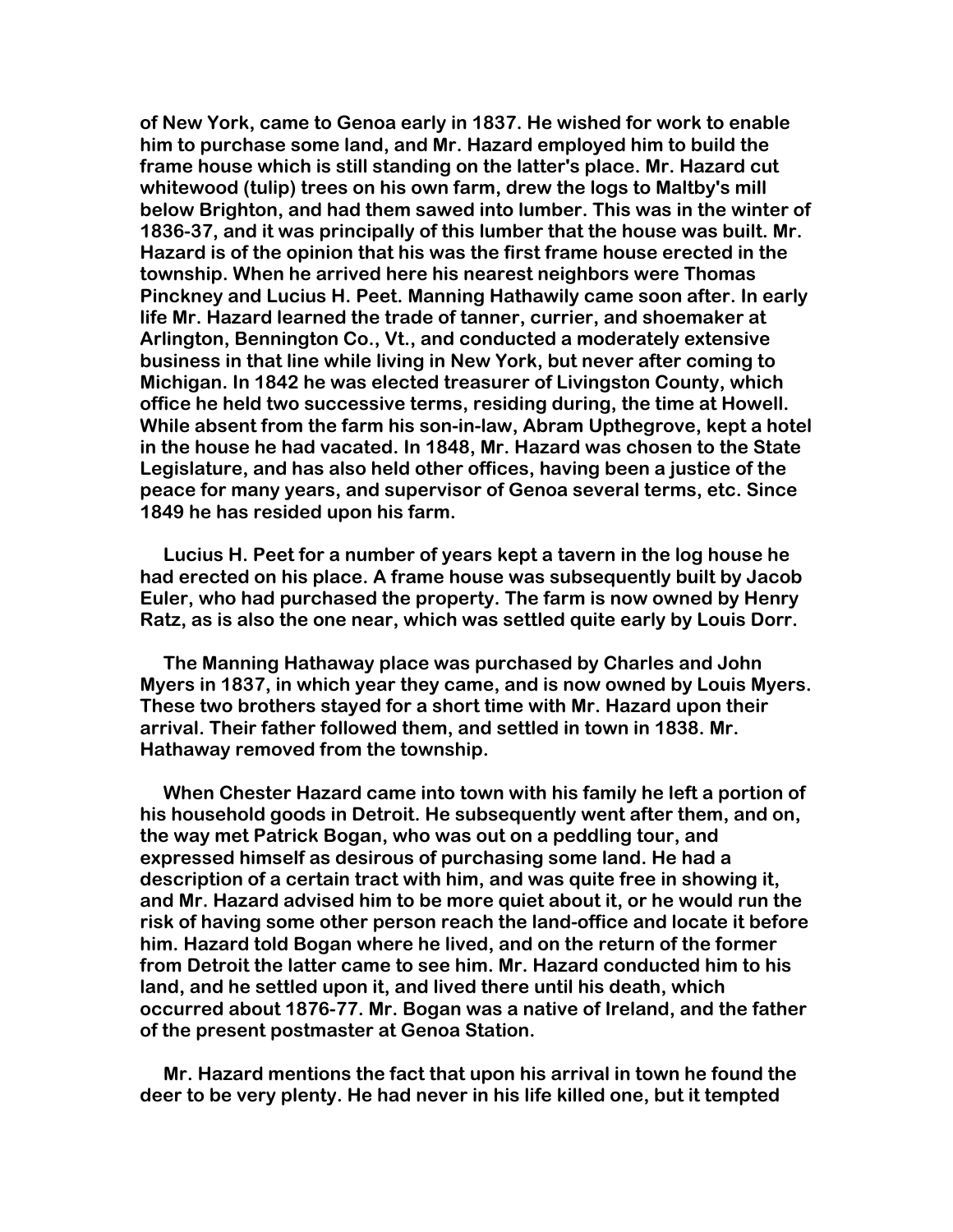**him to such an extent to live, as it were, among them, that he finally went to Ann Arbor and had a rifle made. The weapon proved an excellent one, and its owner seldom missed a shot with it at any distance. On one occasion he killed four deer inside of six hours, coming to the house twice in the time. Whenever the supply of fresh meat gave signs of failing, Mrs. Hazard mentioned the fact, and her willing lord, as soon as a leisure moment offered, took his rifle, and soon returned with an addition to the larder. On five successive occasions he went out, and inside of two hours returned with a deer he had slain. Mr. Hazard does not claim to have been the hunter which Charles P. Bush undoubtedly was, as he hunted from necessity many times, while Bush was a genuine lover of the sport, and passed more time in that way than perhaps any other man in the township.** 

 **Erastus Watrous, from Connecticut, came to the township in June, 1836. He was then a bachelor, but afterwards married a Miss Walker, of Oceola, the ceremony being performed by Chester Hazard, Esq., who was called upon to do the greater proportion of such business in the township during his long service as magistrate. Mr. Watrous, whose home was on the northeast shore of Long Lake, is at present residing in Howell.**

 **Richard Behrens, from Hanover, Germany (near Bremen), emigrated to the United States in 1837, and located in New York. In 1845 he came to Genoa and settled on section 14, where he still resides. A few other German families had previously settled in the township.** 

 **Henry Hartman, from the State of New York, came to Detroit in 1836, and obtained employment at his profession, that of a cook. In 1841 he removed to Genoa and settled on the farm he still owns, his first house having stood on the opposite (south) side of the road from the site of the present one, or on section 23. His son, John G. Hartman, at present occupies the place, and Mr. Hartman. lives in Brighton, where he is engaged in the grain trade. His father, Martin Hartman, entered the land in 1836, and settled upon it with his youngest. son, John Hartman, who yet resides on the South-line of the same section (23).** 

 **William Suhr, from the city of Hamburg, Germany, came to Michigan first in 1838, but did not, settle until 1842, when he located on the place he now owns and occupies in Genoa, on the eastern and most picturesque shore of Crooked Lake. He was accompanied by his wife. Mr. Suhr, who is possessed of most excellent business tact and is a neat penman and accountant, holds the present position of secretary and treasurer of the Livingston County Mutual Fire Insurance Company, beside numerous others of greater or less responsibility. He has also held the position of town clerk of Genoa since 1850, with the exception of the three years from 1861 to 1863, inclusive; and without flattery it may be said that the township records of Genoa are the neatest, most thorough, and**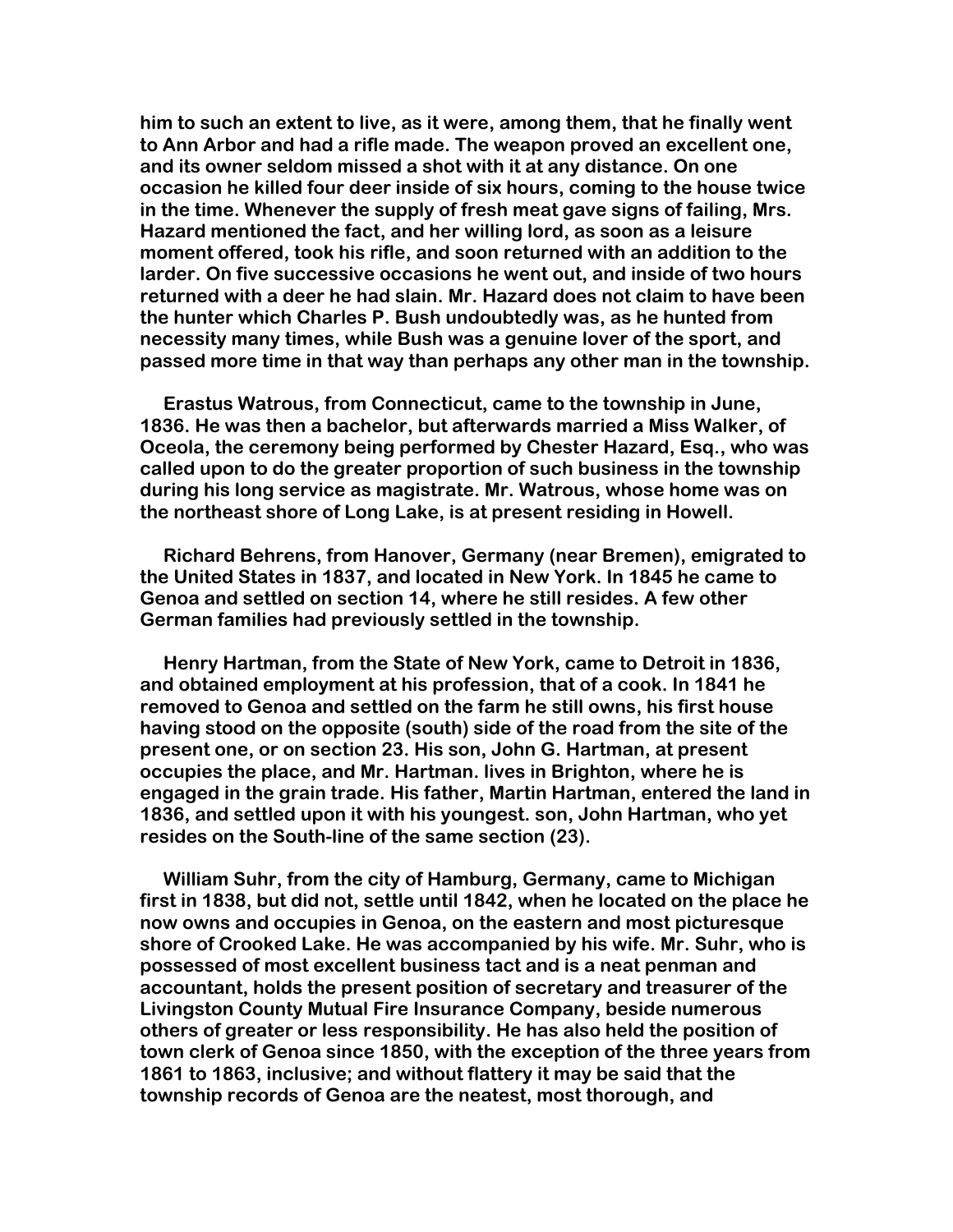**convenient of any in Livingston County.** 

 **Gustav Baetcke, also from Hamburg, settled where he now lives in 1837, having previously resided one year in Oceola. The same year in which he located in Genoa, four other Germans settled with their families, viz.: George Ransher, Martin Hartman (who had purchased in 1836), Charles Conrad, and Jacob Euler. These, with Mr. Baetcke, were the first of the nationality to settle in the township. Jacob Euler was the pioneer, having entered his land in 1835. The others, except Mr. Baetcke, entered in 1836.** 

 **William Suhr lives in the frame house he built and moved into in 1842. Like all the dwellings of that day, it originally possessed a huge fireplace, but that has been removed and a stove substituted. The early settlers suffered considerably at times from scarcity of food and clothing; yet, withal, --they were sociable and happy. From the beams in the house hung festoons of dried pumpkin, known in the parlance of the day as "Michigan apples," and a frontiersman's house was scarcely homelike in the fall and winter without this appendage. Most of the pioneers of this township were men in the prime of life, and the heads of families.** 

 **Joseph Rider, from Oswego, N.Y., in company with his father, Joseph Rider, Sr., came to Michigan in 1833, and settled in what is now the township of Milford, Oakland Co. In December, 1835, the son removed to the place he at present occupies, upon section 17, in Genoa. His mother died several years before the family left the State of New York. While building their log house on the place in Genoa, the Riders boarded with a man named Johnson, who had squatted and erected a log cabin on a piece of land to the eastward, which had been taken up by a man named Cole. Johnson remained, but a short time; the place is now owned by Mr. Holtforth.** 

 **As soon as the Riders completed their house they moved into it. Hay and stock were brought in from Oakland County. The senior gentleman died during the war of the Rebellion, and the son still lives on the old place. The log house stood about twenty-five rods east of the present frame residence.** 

 **Another early settler in the same neighborhood was Freeman Fishbeck, who married a sister of Joseph Rider, Jr., while living in Oakland County, to which he had come with the Rider family. He purchased in Genoa a short time previous to the date of Mr. Rider's purchase, and the latter helped him build a house, after which the elder Rider went to Ohio, and his son boarded for a time with Mr. Fishbeck. Mr. Rider, Jr., was soon afterwards married to Mr. Fishbeck's sister, Miss Isabella M. Fishbeck, and was one of the earliest residents of the township who took upon**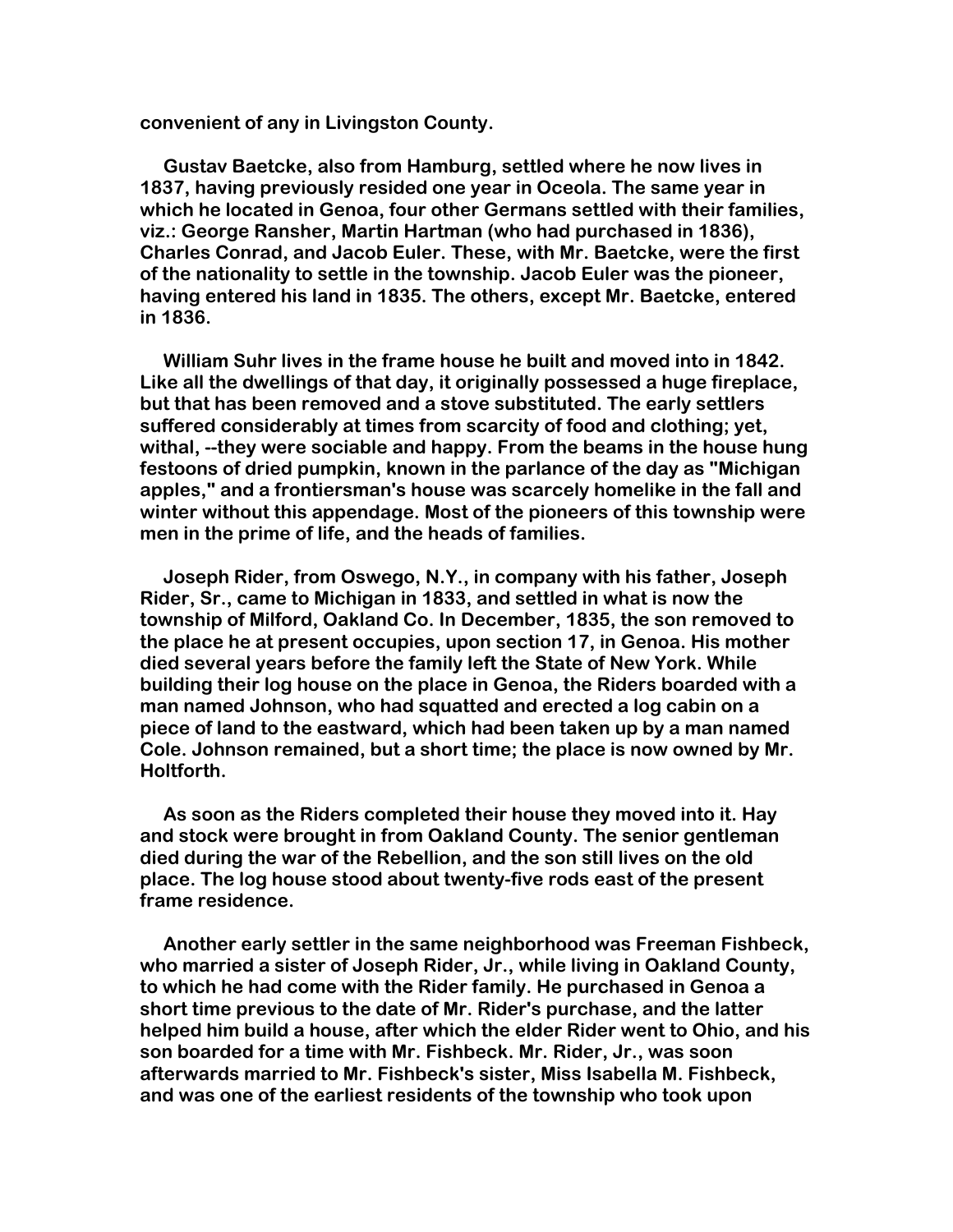**himself bonds hymeneal. The father of Freeman Fishbeck and sister, Jacob Fishbeck, lived in the township of Marion. The son is at this date (1879) a resident of Howell.** 

 **David B. Pierce, who married a sister of Mrs. Joseph Rider, Sr., came from New York with the other two families, and when Fishbeck first located in Genoa, Mr. Pierce built a house on a portion of his (Fishbeck's) land. He was a carpenter and millwright by trade, and built the mills at Milford and aided in building one in the township of Brighton. He also aided in erecting numerous barns and other buildings. The first mill he built in Michigan was for parties at Kensington, Oakland Co. He is now deceased.**

 **Edward Latson settled in the northwest part of the township in 1836, and still resides on the place he then located. The land was purchased from the government in 1835.** 

 **Charles P. Bush came to the township of Handy in 1836, in company with Calvin Handy and family, from Danby, Tompkins Co., N.Y.,--his native place. These were the first settlers in the township named, and Mrs. Handy was the first white woman who had ever set foot within its limits. Both men purchased land. Mr. Bush built a log house on his place, and returned to New York for his family. In the spring, of 1837 he moved with them to the place he had prepared, and was also accompanied by his brother, Richard P. Bush, and their cousin, John Bush, both having families with them. The Bush's were connected with the Platts, of Oswego, N.Y., one of the prominent families of the State.** 

 **The Messrs. Bush all located in Handy. Crops had been put in, and after that of C. P. Bush's was harvested in 1837, he sold out to John B. Fowler, brother of Ralph Fowler, of Fowlerville, and moved in the fall of the same year to Genoa township, in which he purchased land on sections 8, 9, and 10, and made the first improvements upon it, although buying from second hands. He at one time owned about 1700 acres in this township. The old home in Genoa is now owned by the heirs of Newberry Sweet. Mr. Bush's house was at first half a mile or more back from the Grand River road, south of John Lawson's present place, and there his youngest son, Elbert C. Bush, now of Lansing, was born in 1838. Mr. Bush ere long moved up nearer the highway, and built one of the earliest frame houses in the township. The latter place he owned at the time of his death, which occurred in Lansing, where members of his family at present reside. The only one left in Livingston County is his son, Isaac W. Bush, Esq., of Howell.** 

 **Mr. Bush has elsewhere been mentioned as a hunter of note. So much of one was he that he would acknowledge but one superior in all this**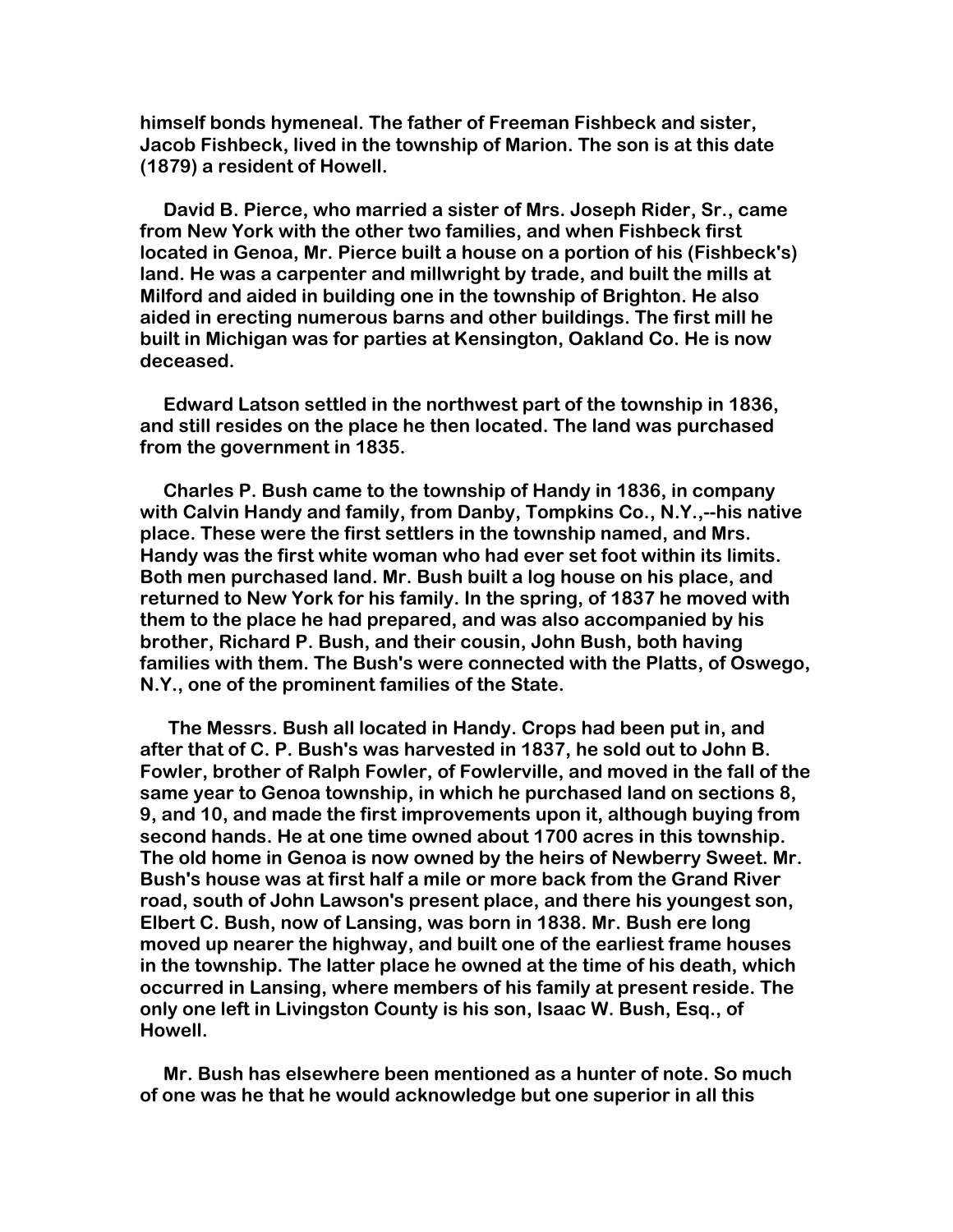**region at the time, and that was "Old Si Badgero," a professional hunter, who lived in Conway township. Elias Sprague, then of Brighton, and now living in Cohoctah, was nearly the equal of Mr. Bush, but the latter always claimed superiority. But few men who ever hunted with Mr. Bush were able to follow him all day in the chase, and he always went on foot. Joel Rumsey, of Oceola, was one who claimed equal endurance. As a rifle shot Mr. Bush was unexcelled. He finally moved to Lansing, where he was frequently known to cross Grand River in the winter after a deer. His official record will be found elsewhere in this volume.** 

 **Andrew Sharp, from the town of Bennington, Genesee Co., N.Y. (now in Wyoming County), came to Michigan with his father, Andrew Sharp, Sr., in the fall of 1837. They stopped for one week at Pontiac, and then moved into Genoa, and settled on the place where the elder Sharp's widow and widowed daughter--Mrs. Melvin--now live, on the west line of town. Andrew Sharp, the son, was then but twelve years of age. He at present resides a mile south of the old place. His father purchased his land in Genoa, of a brother, who lived in Eaton County. Mr. Sharp, a blacksmith**

**by trade, built a shop on his place, and used it a number of years. The son learned the same trade, and operated a shop two years in Howell. Farming was, however, the principal business of both. Mr. Sharp, Sr., has been dead about ten years.** 

 **Cyrus Hoyt, from Yates Co., N.Y. (his wife from Steuben County), and a native of Connecticut, came with his wife to Genoa early in June, 1846, settled on land he had previously purchased from second hands, built a log house, and is yet living in it. He first came into the township in April, but was unable to prepare a house before June. The first improvements were made upon the place by Mr. Hoyt. Mrs. Hoyt's brother, Jacob N. Switzer, a single man, came with the Hoyts, and at the same time Mr. Hoyt went to Gratiot to purchase land for himself; he bought 80 acres also for Mr. Switzer. The latter did not settle in town, and now lives in the State of New York.**

 **David Hight, a native of New Jersey, and for some time a resident of Steuben Co., N.Y., came to Michigan, with his wife and two children, in 1835, and settled on the place where he yet lives. Nathan and Deborah, the two children who came with their parents, were unmarried, while a second daughter, the wife of Reuben Haight, came at the same time with her husband and three children. They arrived in the fall of the year, and during the winter remained with Timothy Pettit, who lived in the edge of Hamburg Township, two miles southeast of Mr. Hight's place. During the time thus spent Mr. Hight built a log house, and, in March, 1836, moved into it with his family. The lumber used inside was hauled from Redford, thirty miles away, in the direction of Detroit, and the glass and sash were**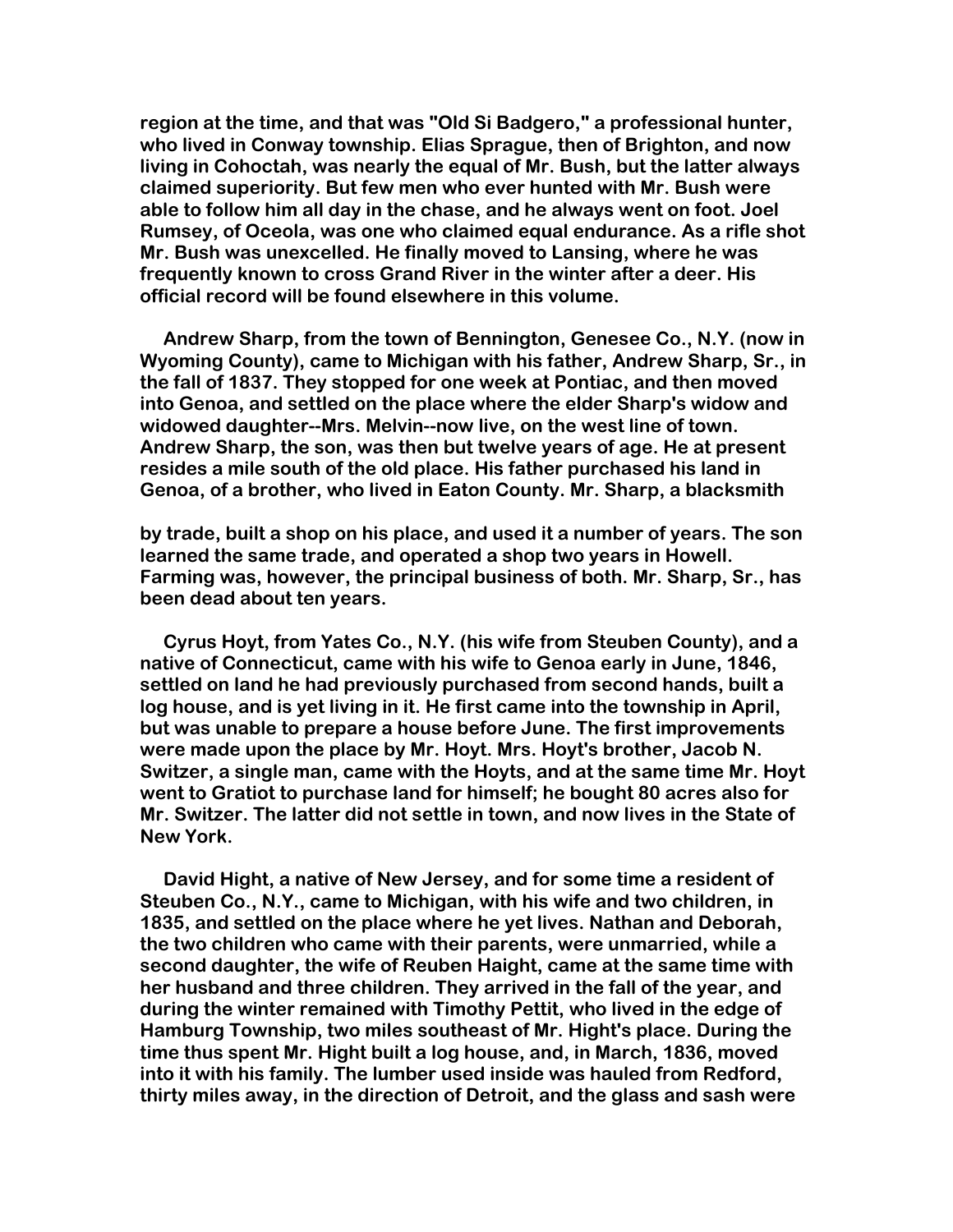**brought from Detroit. The only house between their place and Howell was that built by Pardon and Ely Barnard. In the opposite direction, between them and Timothy Pettit, lived Christopher Hoagland and Nicholas Kristler, the former in Hamburg; the latter came from Delaware in October, 1835. Mr. Hight is now in his ninety-ninth year. His wife died in 1864, at the age of eighty-four. Nathan Hight lives near his father, on the old place. His wife is the daughter of Elijah Bennett, who settled in Hamburg in the spring of 1835.** 

 **Among those who had settled in this immediate region at that time, and who were pioneer neighbors of those already mentioned, were Garner Carpenter and soon after Samuel Case and his sons, Joseph and Elisha, the latter at present living in Brighton. Joseph Case's son, Oren Case, owns and occupies a farm in the south part of Genoa; and Elisha Case's son, Niles N. Case, occupies his father's old farm in Hamburg.** 

 **About 1849-50, while the stage-line was yet in operation over the Grand River road, a post-office, called Genoa, was established in the township, and Chester Hazard received the first appointment as postmaster, which position he held several years. Finally, on account of the necessary care it took to see to the office, he wrote to the Department and secured the appointment of John Weimeister in his place. The latter, now of Howell, was then keeping a grocery in Genoa. Old Mr. Myers was his deputy. The office is now near Genoa Station, and James Bogan is the postmaster.** 

 **One of the later settlers of the township, and one who became prominent in political circles in the county and held numerous offices therein, was Daniel D. T. Chandler, who came from Buffalo, N.Y., in the fall of 1843, and settled on section 4 in Genoa, where John O'Connor now lives. He was accompanied by two sons, George W. and John K. Chandler. The former at present resides in Lansing, Mich., and the latter at Atchison, Kan. Two sons and two daughters were born in Mr. Chandler's family after his settlement, and of these, three are now living, viz.: Lewis C., of Jackson, Mich.; A. J., of Lafayette, Ind., treasurer and auditor of the C. C. & I. C. Railway; and an unmarried sister with George W. Chandler, in Lansing. Mr. Chandler lived in Howell during his terms in county offices, but subsequently moved back to the farm in Genoa, where he died in December, 1857. Judge George W. Kneeland, of Howell, was the brother of Mrs. Chandler.** 

 **Among other early arrivals in the township were Charles E. Beurman, from Germany, August, 1840; H. Kellogg, 1842; G. C. Westphal, 1846; and Riley and John Earl. The wife of the latter died in the winter of 1835-36, and it is probable that this was the first death among the white population of the township. The grave was dug by Henson Walker, of Oceola. The Earls lived on the north line of the township, and were among its earliest**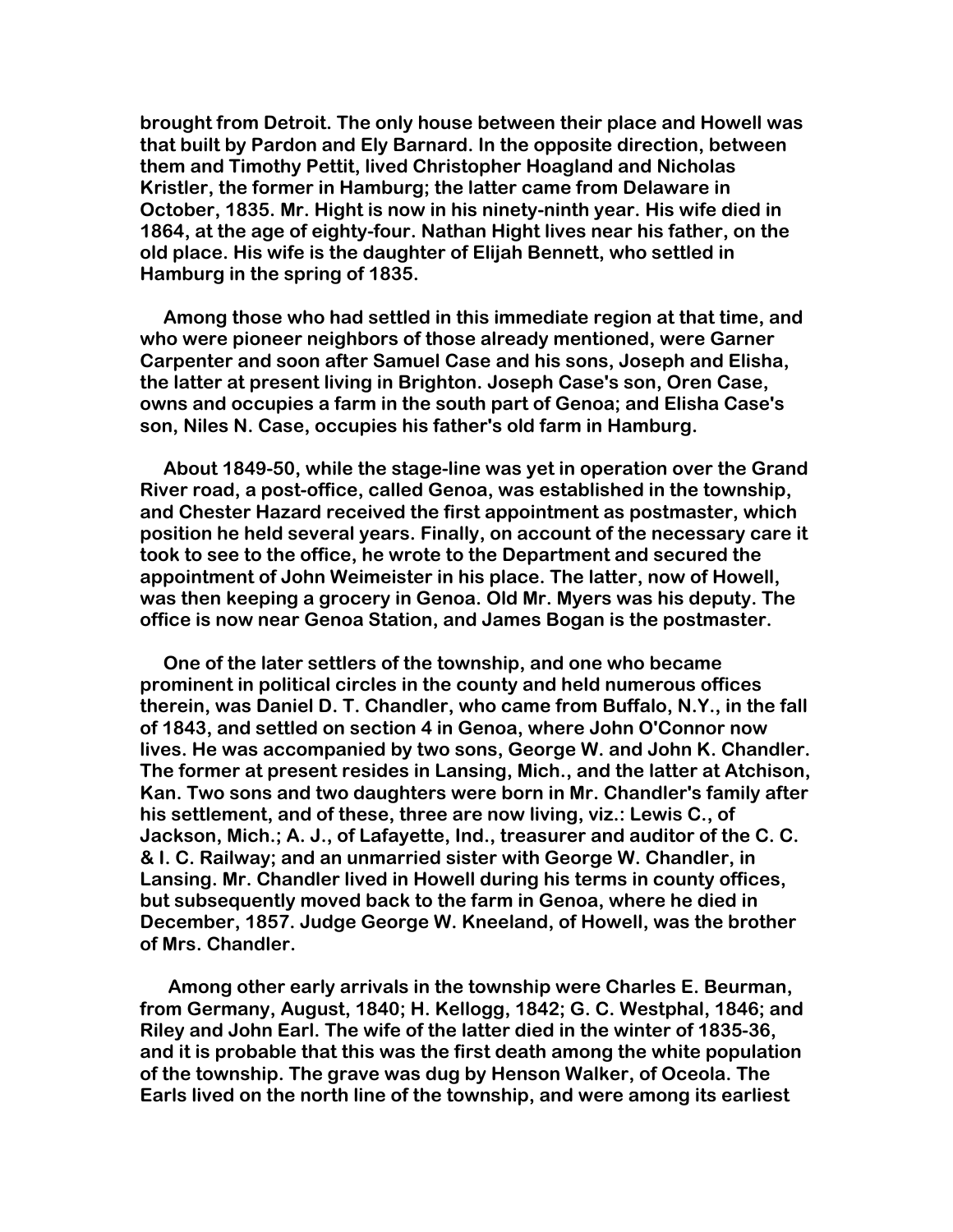**settlers.** 

 **The following is an alphabetical list (re-alphabetized by Webmaster) of the resident tax-payers in the township of Genoa, for the year 1844:**

| Acker, Frederick D.         | <b>Fishbeck, Freeman</b>  |
|-----------------------------|---------------------------|
| Abbey, Jerry                | Fishbeck, Jacob           |
| <b>Baetcke, Gustav</b>      | Fitch, Elijah             |
| <b>Barnard, Amos</b>        | Hartman, Henry            |
| <b>Barnard, Ely</b>         | Hause, Heiman C.          |
| <b>Barnard, James</b>       | <b>Hazard, Chester</b>    |
| <b>Barnard, Pardon</b>      | <b>Hight, David</b>       |
| <b>Behrens, Richard</b>     | Hinckley, Benjamin        |
| <b>Benedict, Charles</b>    | Hunt, Joseph              |
| Benjamin, Alvin F.          | Jacobs, Mark              |
| Benjamin, Nelson S.         | Jacobs, William           |
| <b>Bennett, Elijah</b>      | Jessop, Daniel            |
| <b>Bennett, Morris</b>      | <b>Kristler, Nicholas</b> |
| <b>Bloodsworth, William</b> | Latson, Edward            |
| Bogan, Patrick              | Latson, John              |
| Bradner, John D.            | Lawrence, George          |
| Britton, John B.            | Lawson, John F.           |
| <b>Britton, Richard</b>     | Laughlin, John            |
| Brown, Alben G.             | Moon, George J            |
| <b>Brown, Richard</b>       | Moore, John               |
| <b>Buckland, William E.</b> | Morse, Benjamin           |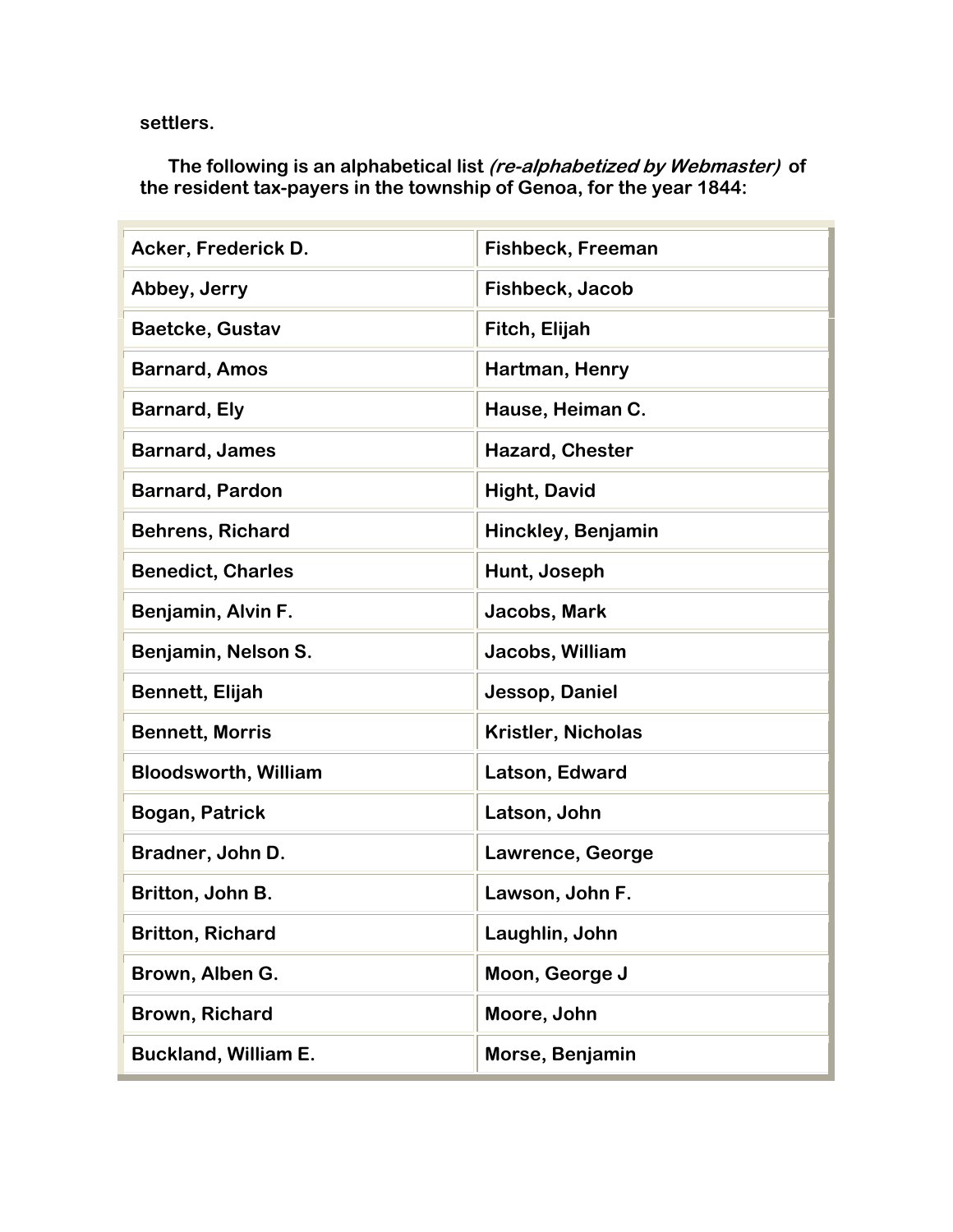| Burmann, William H.          | Morse, Francis            |
|------------------------------|---------------------------|
| <b>Burwell, Cornelius W.</b> | Morse, Isaac              |
| <b>Bush, Charles P.</b>      | Murray, James M.          |
| <b>Butler, Catharine</b>     | Orr, Joseph               |
| Chandler, D. D. T.           | Paddock, George W.        |
| 299. Carpenter, Garner       | Paddock, John             |
| <b>Conrad, Charles</b>       | Paddock, Richard          |
| Crosman, Frederick G.        | <b>Pettibone, Roswell</b> |
| Curtis, William B.           | Pierce, David B.          |
| Curtis, William T.           | Placeway, Joseph          |
| Davis, John                  | <b>Pless, Andrew</b>      |
| Dean, Amasa                  | Shaft, William C.         |
| Dibble, Amos                 | <b>Sharp, Andrew</b>      |
| Dibble, Asahel               | Snider, Isaac H. R.       |
| Dibble, Silas A.             | <b>Stedman, George</b>    |
| Dickerson, Alanson P.        | <b>Stedman, William</b>   |
| Dorr, Lewis                  | Steel, Joseph H.          |
| Earl, Riley                  | <b>Stone, David</b>       |
| Earl, William                | <b>Sutton, Richard</b>    |
| <b>Edmunds, James</b>        | Suhr, William             |
| <b>Elliott, Henry</b>        | Terry Stephen H.          |
| <b>Elliott, Orson</b>        | Timmons, Bryan            |
| Ellis, James                 | <b>Tooley, Albert</b>     |
| <b>Euler &amp; Dickerson</b> | Upthegrove, Abram         |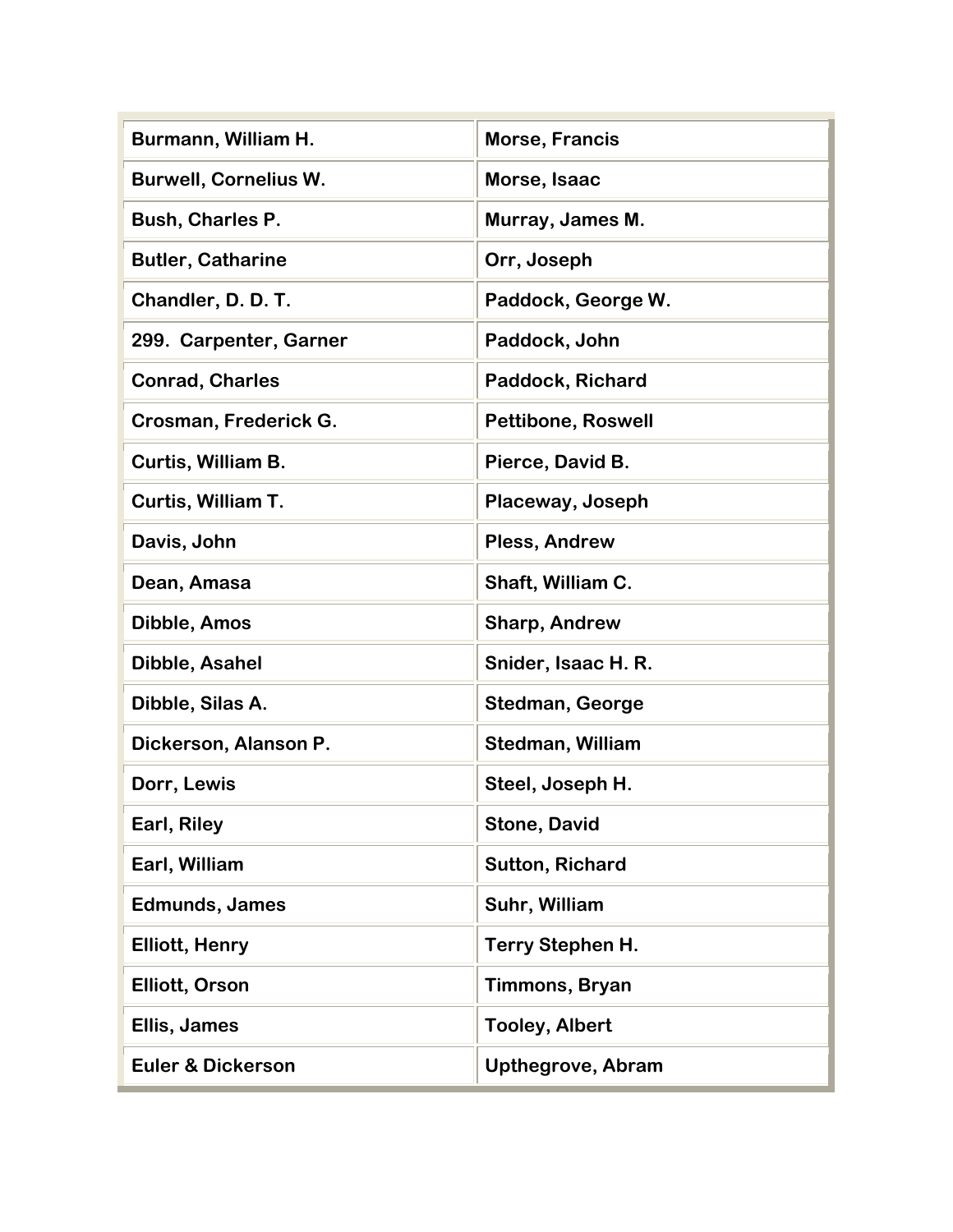| Euler, Jacob           | Vealy, Benjamin            |
|------------------------|----------------------------|
| Euler, John            | <b>Walker &amp; Foster</b> |
| <b>Euler, Lawrence</b> | Weichers, John E.          |
| Everetts, Sophia       | <b>Winter, Theodore</b>    |
| <b>Fewhey, Michael</b> | Yawger, William B.         |

 **Many of these were enrolled among those who had a personal tax to pay only. Among the heavier tax-payers were the following:**

|                              | <b>Total Tax</b> |                           | <b>Total Tax</b> |
|------------------------------|------------------|---------------------------|------------------|
| <b>Chester Hazard</b>        | \$33.62          | <b>Morris Bennett</b>     | \$14.95          |
| <b>Charles P. Bush</b>       | 13.49            | <b>Andrew Pless</b>       | 11.68            |
| <b>William Jacobs</b>        | 14.80            | <b>Benjamin Vealy</b>     | 10.50            |
| <b>John Euler</b>            | 11.12            | <b>Lewis Dorr</b>         | 12.79            |
| <b>Euler &amp; Dickerson</b> | 22.77            | <b>Frederick D. Acker</b> | 12.01            |

 **The non-resident tax payers numbered at that time in the neighborhood of 100.** 

 **From some of the early records it is utterly impossible to determine the correct orthography of certain proper names, as many as four or five different ways being often found of spelling the name of but one person. This will account for any errors in that respect which may be discovered.**

## **TOWNSHIP ORGANIZATION LIST OF OFFICERS**

 **On the 26th of March, 1835, the township of Hamburg was created by the Legislative Council, including the present township of the same name, together with what is now Genoa. The latter township was formed from the north half of Hamburg, by an act of the Legislature approved March 11, 1937, and reading as follows:**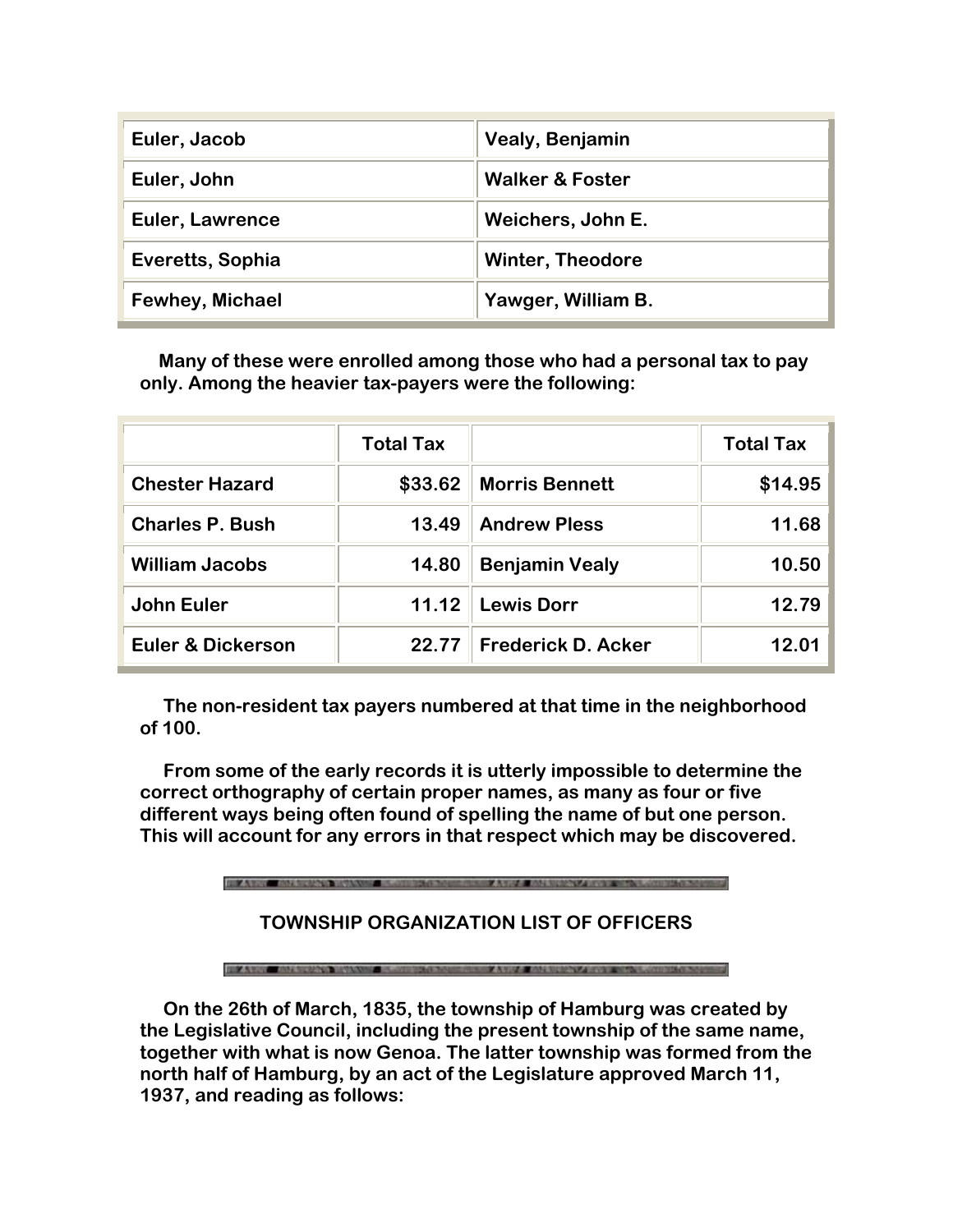**"All that portion of the county of Livingston designated in the United States survey as township 2 north, range 5 east, be, and the same is, hereby set off and organized into a separate township by the name of Genoa; and the first township-meeting therein shall be held at the house of Lucius H. Peet, in said township."** 

 **The first township-meeting was held in and for the township of Genoa, at Lucius H. Peet's inn, on the first Monday in April, 1837, and the following persons were elected to office, viz.: Supervisor, William T. Curtis; Township Clerk, Charles Benedict; Justices of the Peace, Chester Hazard, William Tompkins, Cornelius W. Burwell, David B. Harmon; Assessors, Daniel Jessup, Joseph Placeway, Asahel Dibble; Commissioners of Highways, David Hight, Freeman Fishbeck, Thomas Pinckney; Poormasters, Caleb Curtis, William T. Curtis; Commissioners of Schools, Zebulon M. Drew, David B. Pierce, Isaac Morse; School Inspectors, Z. M. Drew, Pardon Barnard, Jr., Lucius H. Peet; Collector, William C. Shaft; Constables, William C. Shaft, Lucius H. Peet.**

 **The following list comprises the officers for Genoa Township from 1838 to 1879, inclusive:**

| <b>SUPERVISORS</b> |                            |
|--------------------|----------------------------|
| 1838               | <b>Charles P. Bush</b>     |
| 1839               | <b>William T. Curtis</b>   |
| 1840               | <b>Charles Benedict</b>    |
| 1841-<br>42        | <b>Chester Hazard</b>      |
| 1843-<br>44        | <b>Charles Benedict</b>    |
| 1845-<br>46        | <b>James M. Murray</b>     |
| 1847               | Daniel D. T. Chandler      |
| 1848-<br>49        | <b>Charles Benedict</b>    |
| 1850-<br>51        | <b>William A. Buckland</b> |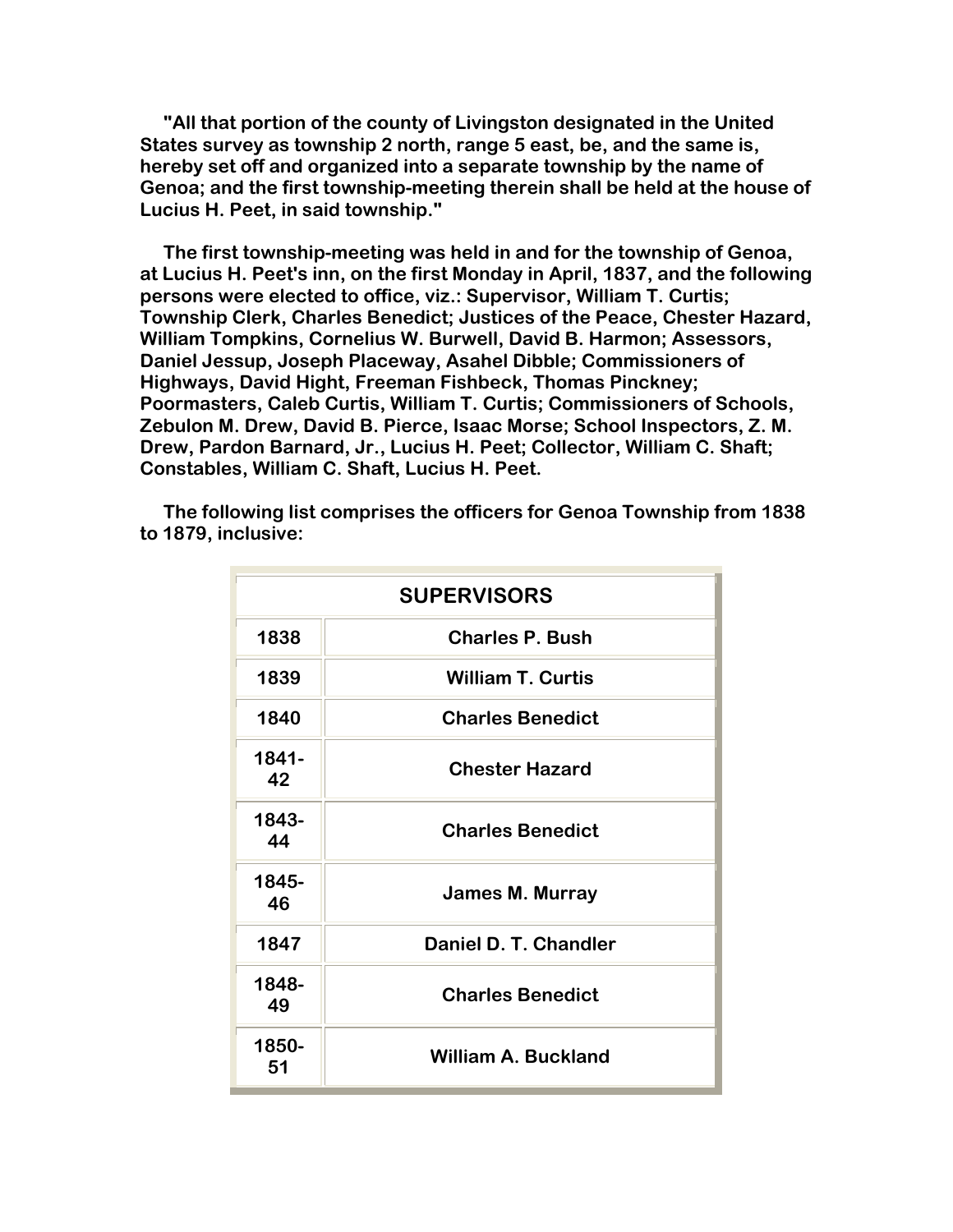| 1852-<br>54 | <b>Henry Hartman</b>        |
|-------------|-----------------------------|
| 1855        | <b>Chester Hazard</b>       |
| 1856-<br>57 | Oren H. Winegar             |
| 1858-<br>59 | <b>James M. Murray</b>      |
| 1860-<br>61 | <b>Cornelius W. Burwell</b> |
| 1862-<br>63 | <b>William B. Curtis</b>    |
| 1864        | Oren H. Winegar             |
| 1865        | <b>Ely Barnard</b>          |
| 1866-<br>67 | <b>Chester Hazard</b>       |
| 1868-<br>71 | <b>Charles Fishbeck</b>     |
| 1872        | <b>Omar H. Benedict</b>     |
| 1873        | <b>William H. Halleck</b>   |
| 1874        | <b>Chester Hazard</b>       |
| 1875        | <b>Charles Fishbeck</b>     |
| 1876-<br>77 | <b>Gustave J. Baetcke</b>   |
| 1878-<br>79 | <b>Louis Meyer</b>          |
|             | <b>TOWNSHIP CLERKS</b>      |
| 1838        | <b>Charles Benedict</b>     |
| 1839        | <b>Chester Hazard</b>       |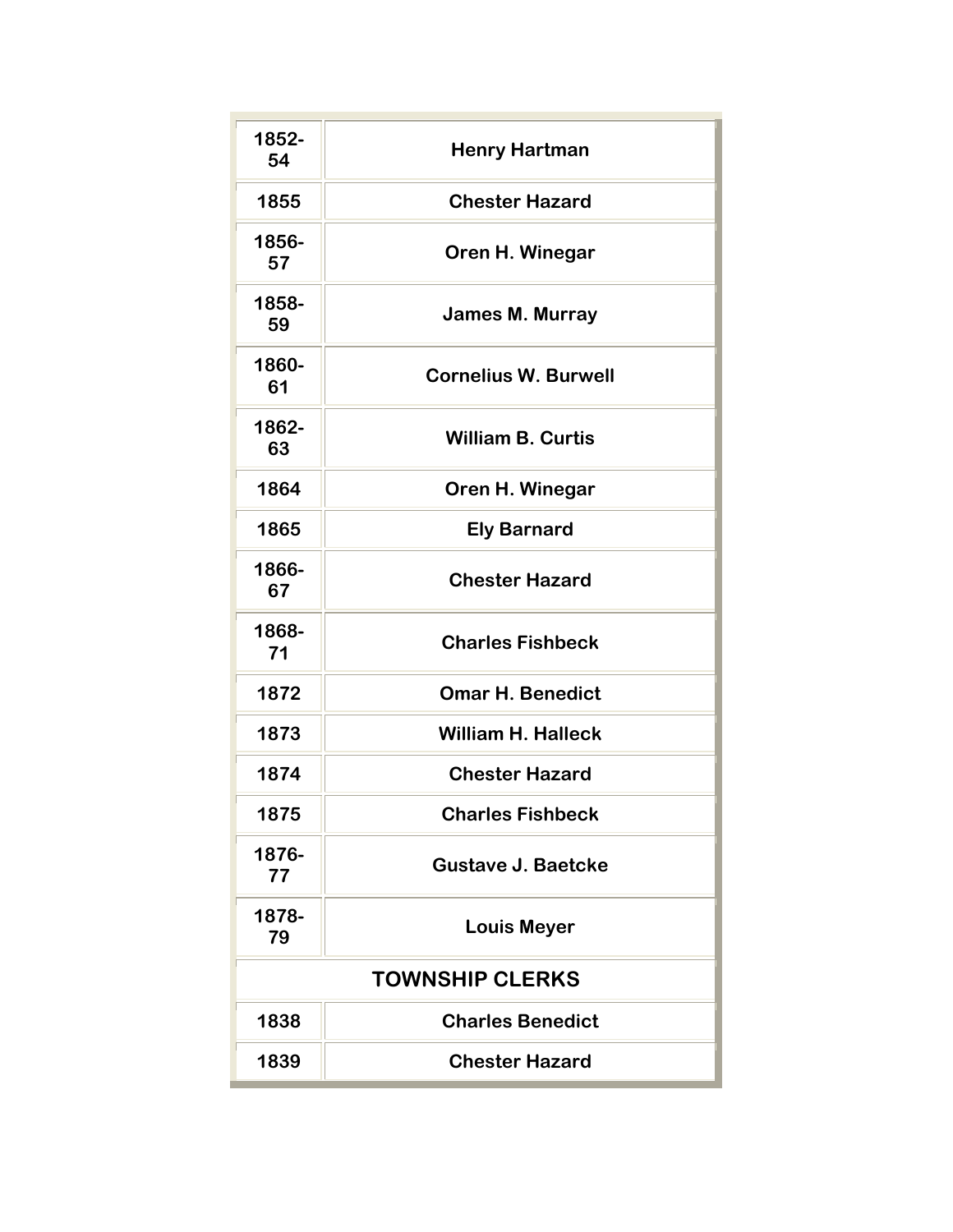| 1840-<br>42 | <b>Charles Benedict</b>  |
|-------------|--------------------------|
| 1843-<br>46 | Joseph Rider, Jr.        |
| 1847        | <b>Charles Benedict</b>  |
| 1848        | <b>Ely Barnard</b>       |
| 1849        | Oren H. Winegar          |
| 1850-<br>60 | <b>William Suhr</b>      |
| 1861-<br>63 | <b>William J. Hazard</b> |
| 1864-<br>79 | <b>William Suhr</b>      |
|             | <b>TREASURERS</b>        |
| 1839        | <b>William T. Curtis</b> |
| 1840-<br>41 | <b>David Hight</b>       |
| 1842-<br>46 | <b>John Davis</b>        |
| 1847-<br>50 | <b>Albert Tooley</b>     |
| 1851-<br>54 | John E. Dorn             |
| 1855        | O. H. Winegar            |
| 1856        | <b>John Hartman</b>      |
| 1857-<br>58 | <b>Richard Behrens</b>   |
| 1859-<br>60 | <b>James Bogan</b>       |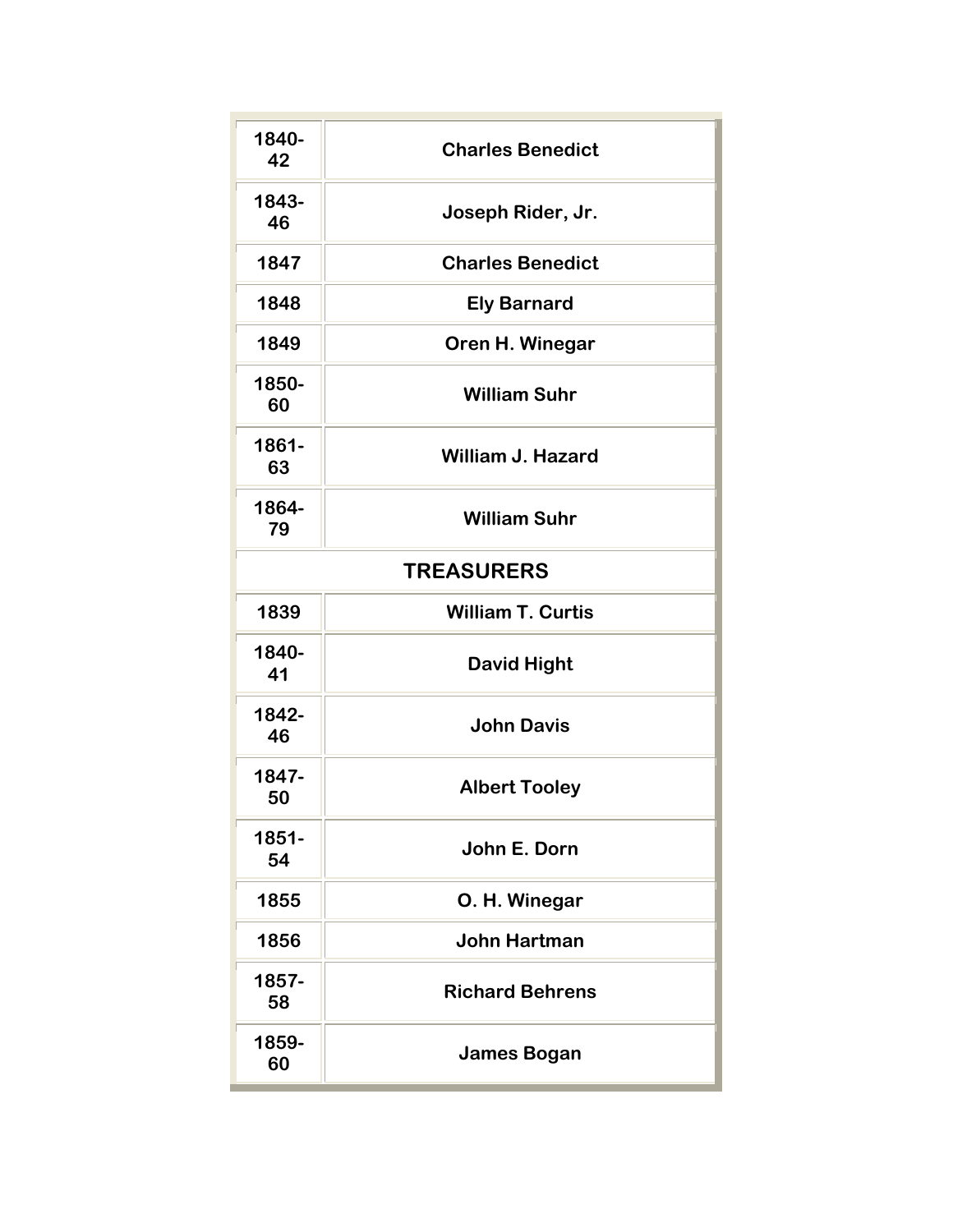| 1861-<br>63  | <b>Lewis Pless</b>                                                    |
|--------------|-----------------------------------------------------------------------|
|              |                                                                       |
| 1864-<br>66  | <b>Freeman F. Pierce</b>                                              |
| 1867-<br>68  | <b>Conrad Schoenhals, Jr.</b>                                         |
| 1869-<br>70  | <b>Samuel Stark</b>                                                   |
| 1871-<br>72  | <b>William Fishbeck</b>                                               |
| 1873-<br>74, | <b>Gustave J. Baetcke</b>                                             |
| 1875-<br>76  | <b>Charles Grosstick</b>                                              |
| 1877         | <b>Frank W. Benedict</b>                                              |
| 1878         | <b>Frederick C. Benedict</b>                                          |
| 1879         | John Seim, Jr.                                                        |
|              | <b>JUSTICES OF THE PEACE</b>                                          |
| 1838         | <b>Chester Hazard, David B. Pierce,</b><br><b>Gardner H.Carpenter</b> |
| 1839         | G. H. Carpenter, C. P. Bush                                           |
| 1840         | <b>Charles P. Bush, Chester Hazard</b>                                |
| 1841         | <b>Chester Hazard</b>                                                 |
| 1842         | <b>Ely Barnard</b>                                                    |
| 1843         | G. H. Carpenter, M. Murray                                            |
| 1844         | Wm. A. Buckland                                                       |
| 1845         | <b>Erastus Watrous, Charles P. Bush</b>                               |
| 1846         | <b>Ely Barnard</b>                                                    |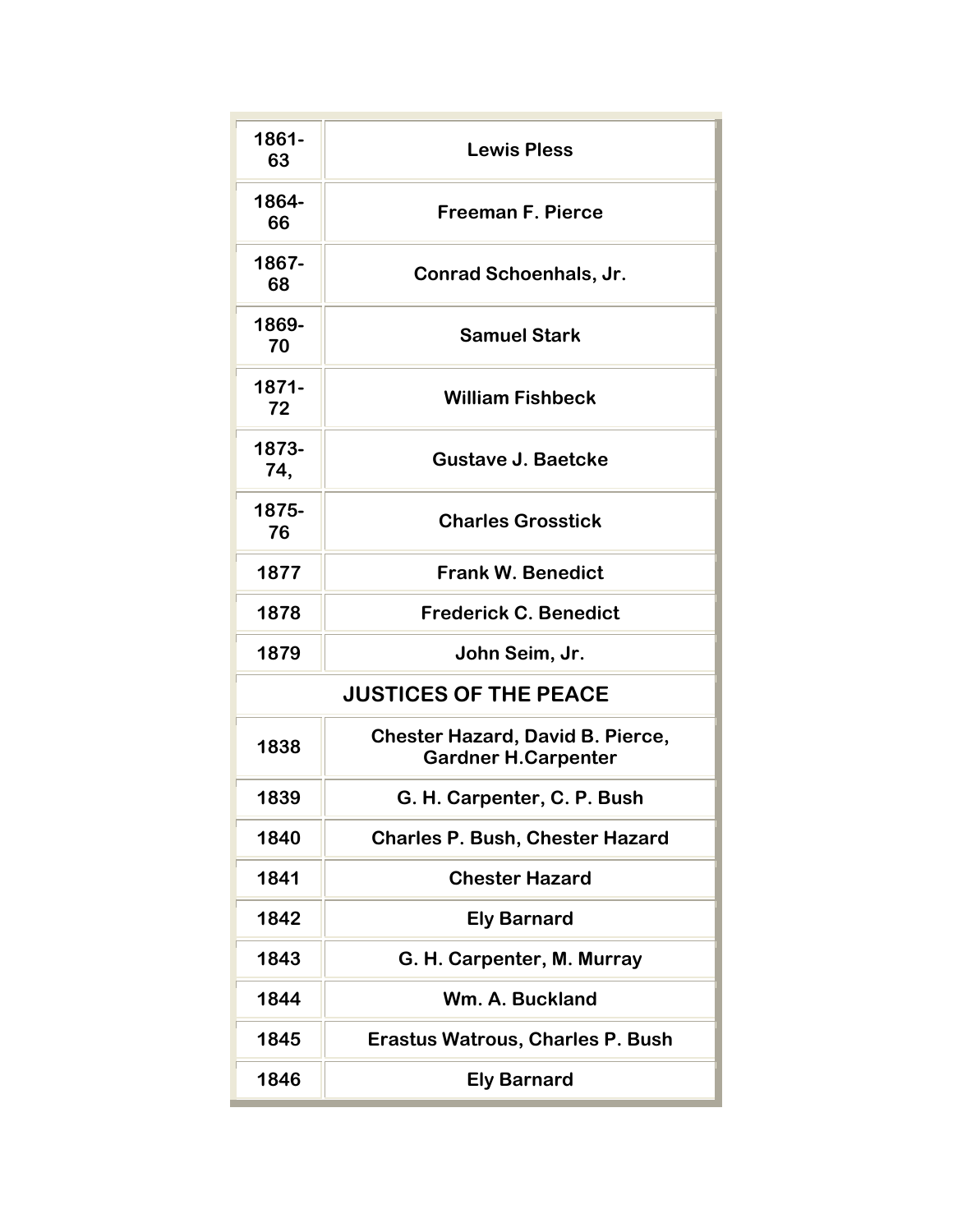| 1847 | Ely Barnard, Joseph Rider, Jr., H.<br><b>Hartman</b> |
|------|------------------------------------------------------|
| 1848 | Joseph Rider Jr.                                     |
| 1849 | <b>Cornelius W. Burwell</b>                          |
| 1850 | H. C.Hause                                           |
| 1851 | <b>Henry Hartman</b>                                 |
| 1852 | Joseph Rider, Jr.                                    |
| 1853 | <b>Cornelius W. Burwell</b>                          |
| 1854 | H. C. Hause                                          |
| 1855 | <b>James M. Murray</b>                               |
| 1856 | David B. Pierce                                      |
| 1857 | C. W. Burwell, Wm. B. Curtis                         |
| 1858 | Oren H. Winegar                                      |
| 1859 | <b>Chester Hazard</b>                                |
| 1860 | <b>Ely Barnard</b>                                   |
| 1861 | Ely Barnard, Floyd S. Wykoff                         |
| 1862 | Oren H. Winegar                                      |
| 1863 | <b>Chester Hazard, Isaac W. Bush</b>                 |
| 1864 | <b>Cornelius W. Burwell</b>                          |
| 1865 | <b>Charles Benedict, Samuel Stark</b>                |
| 1866 | <b>Charles Dingler</b>                               |
| 1867 | John A. Meyer, Chester Hazard                        |
| 1868 | C. W. Burwell, Joseph Rider                          |
| 1869 | <b>Andrew C. Pless</b>                               |
| 1870 | <b>Chester Hazard, Newberry H. Sweet</b>             |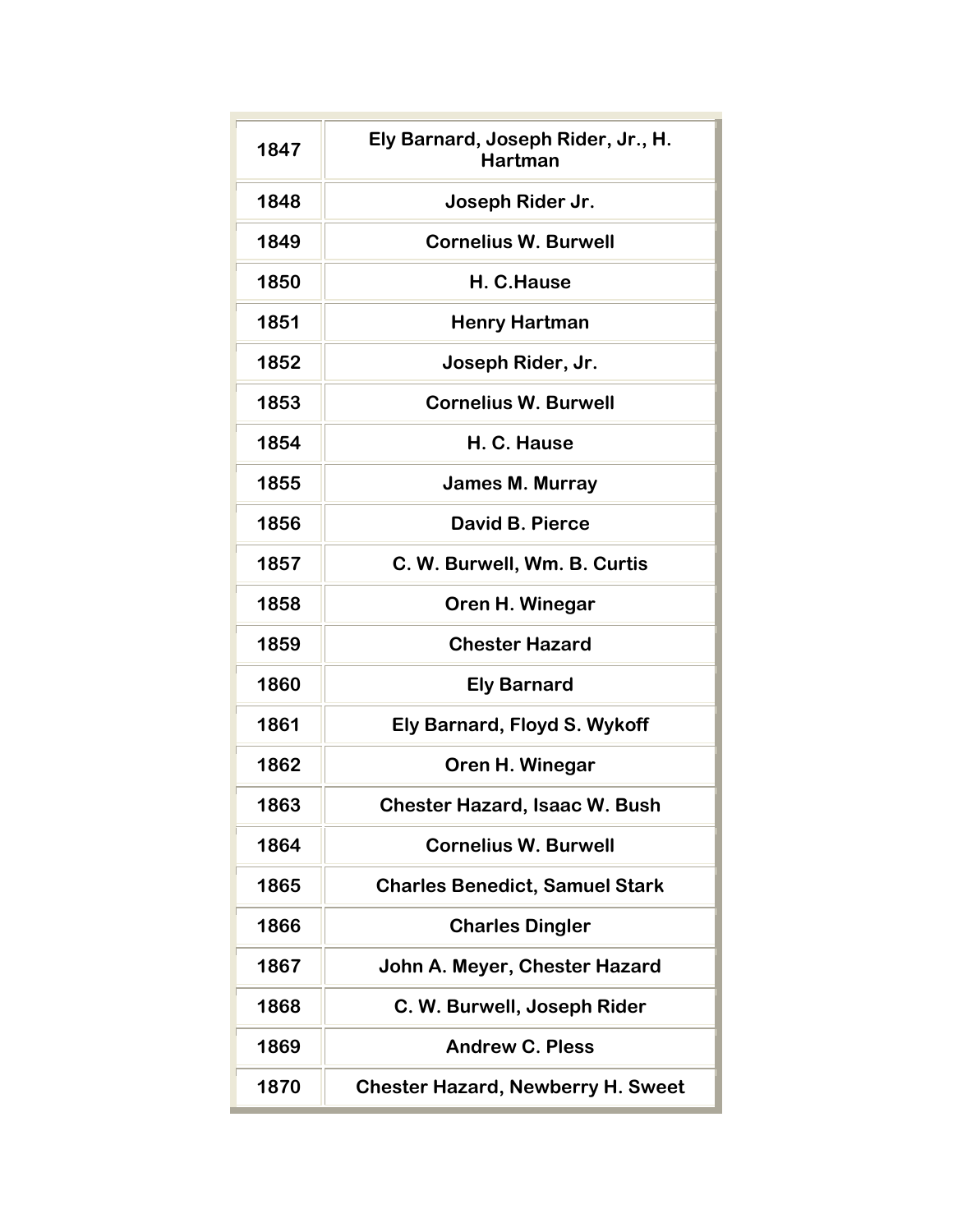| 1871        | N. C. Sweet, Richard Behrens                                     |
|-------------|------------------------------------------------------------------|
| 1872        | Joseph Rider, Joseph Birkenstock                                 |
| 1873        | <b>David Hughes</b>                                              |
| 1874        | Peter T. Gill, David Hughes                                      |
| 1875        | <b>James Timmons, John O'Connor</b>                              |
| 1876        | <b>George A. Whitehead</b>                                       |
| 1877        | <b>James Boylan, Henry Ratz</b>                                  |
| 1878        | Joseph Rider, William H. Trowbridge                              |
| 1879        | <b>George Bauer</b>                                              |
|             | <b>ASSESSORS</b>                                                 |
| 1838        | Joseph Rider, James M. Murray, Daniel<br>Jessup                  |
| 1839        | William B. Curtis, James J. Forsythe,<br><b>Charles Benedict</b> |
| 1840        | William A. Buckland, William B. Curtis,<br>John D. Bradner       |
| 1841        | C. P. Bush, C. Hazard, J. D. Bradner                             |
| 1842        | Ely Barnard, H. C. Hause                                         |
| 1843        | <b>Amos Foster, Daniel Jessup</b>                                |
| 1844        | J. D. Bradner, E. Watrous                                        |
| 1845        | Albert Tooley, John D. Bradner                                   |
| 1846        | Daniel Jessup, Albert Tooley.                                    |
|             | <b>COLLECTORS</b>                                                |
| 1838        | <b>Erastus Watrous</b>                                           |
| 1839-<br>40 | <b>Reuben Haight</b>                                             |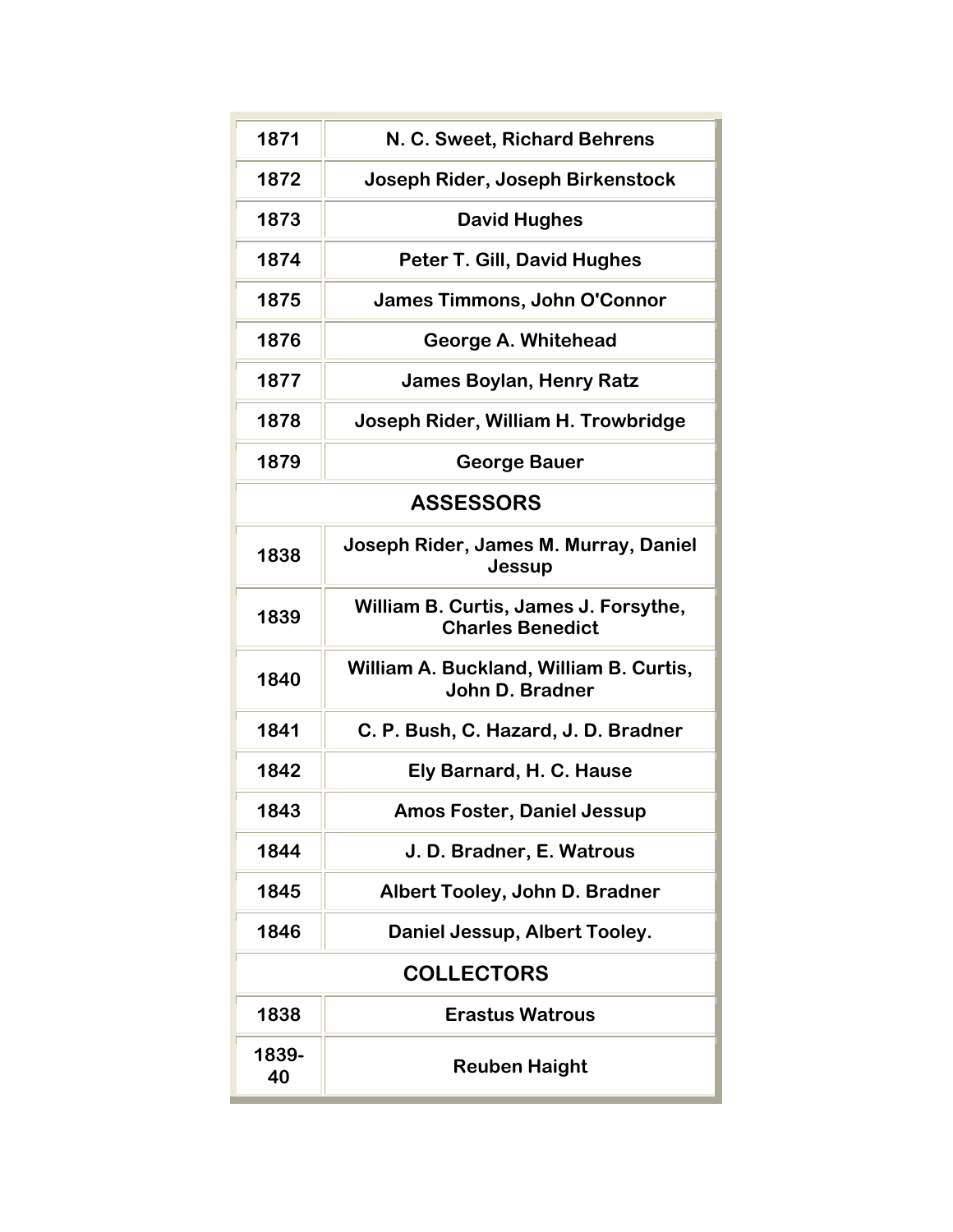| 1841                     | <b>John Davis</b>                                 |
|--------------------------|---------------------------------------------------|
| <b>SCHOOL INSPECTORS</b> |                                                   |
| 1838                     | C. P. Bush, C. Hazard, W. T. Curtis               |
| 1839                     | C. P. Bush, Lucius H. Peet, G. H.<br>Carpenter    |
| 1840                     | C. P. Bush, C. Hazard, Wm. A. Buckland            |
| 1841                     | C. P. Bush, C. Hazard, H. C. Hause                |
| 1842                     | W. A. Buckland, E. Barnard, Wm.<br><b>Stedman</b> |
| 1843                     | Wm. B. Curtis, Wm. A. Buckland                    |
| 1844                     | Wm. H. Beurman, D. D. T. Chandler                 |
| 1845                     | Wm. H. Beurman                                    |
| 1846                     | D. D. T. Chandler, Charles Benedict               |
| 1847                     | <b>William B. Curtis</b>                          |
| 1848                     | <b>William Suhr</b>                               |
| 1849                     | <b>Alexander Carpenter</b>                        |
| 1850                     | <b>Charles Benedict</b>                           |
| 1851                     | George A. Lawson                                  |
| 1852                     | <b>Alexander Carpenter</b>                        |
| 1853                     | <b>Chester Hazard</b>                             |
| 1854                     | <b>Olympus Spencer</b>                            |
| 1855                     | <b>Ely Barnard</b>                                |
| 1856                     | Wm. J. Hazard, B. H. Lawson                       |
| 1857-<br>58              | <b>Charles Benedict, Ely Barnard</b>              |
| 1859                     | <b>Omar H. Benedict, W. Wallace Carpenter</b>     |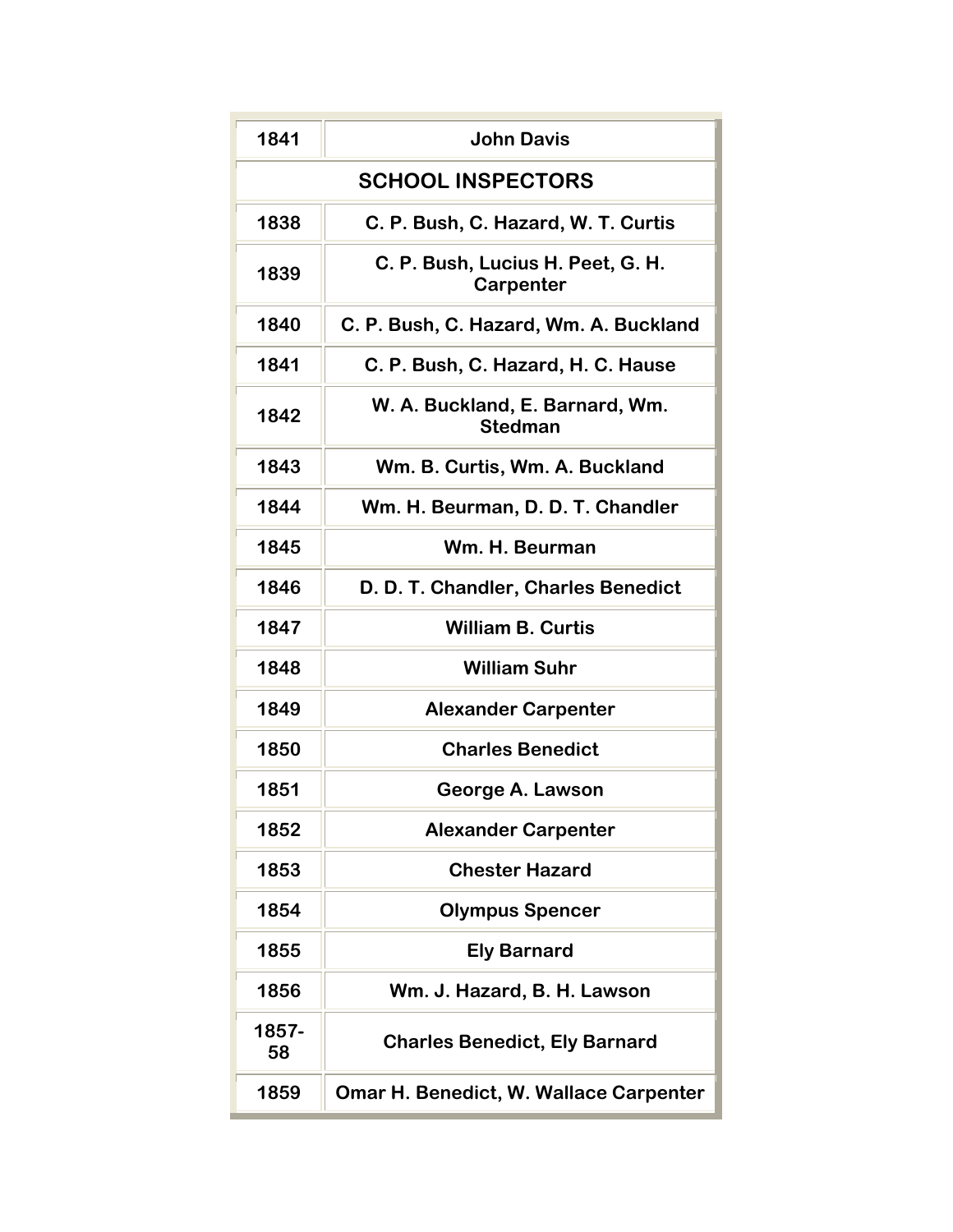| 1860                                                 | <b>W. Wallace Carpenter</b>               |  |
|------------------------------------------------------|-------------------------------------------|--|
| 1861                                                 | <b>Smith Benson, J. Bruce Fishbeck</b>    |  |
| 1862                                                 | <b>Ebenezer Culver</b>                    |  |
| 1863                                                 | <b>Charles Benedict, Charles Fishbeck</b> |  |
| 1864                                                 | O. H. Benedict, Dwight T. Curtis          |  |
| 1865                                                 | <b>Dwight T. Curtis</b>                   |  |
| 1866                                                 | A. M. Davis, O. H. Benedict               |  |
| 1867                                                 | <b>Omar H. Benedict</b>                   |  |
| 1868                                                 | A. M. Davis                               |  |
| 1869                                                 | O. H. Benedict                            |  |
| 1870                                                 | <b>Conrad Schoenhals</b>                  |  |
| 1871                                                 | A. M. Davis                               |  |
| 1872                                                 | Peter P. Gill                             |  |
| 1873                                                 | A. M. Davis                               |  |
| 1874                                                 | O. H. Benedict                            |  |
| 1875                                                 | <b>Frank W. Benedict</b>                  |  |
| 1876-<br>77                                          | Henry D. Rider                            |  |
| 1878                                                 | <b>Charles T. Barnard</b>                 |  |
| 1879                                                 | <b>Henry Holtforth</b>                    |  |
| <b>TOWNSHIP SUPERINTENDENTS OF</b><br><b>SCHOOLS</b> |                                           |  |
| 1875-<br>76                                          | A. M. Davis                               |  |
| 1877-<br>79                                          | Peter T. Gill.                            |  |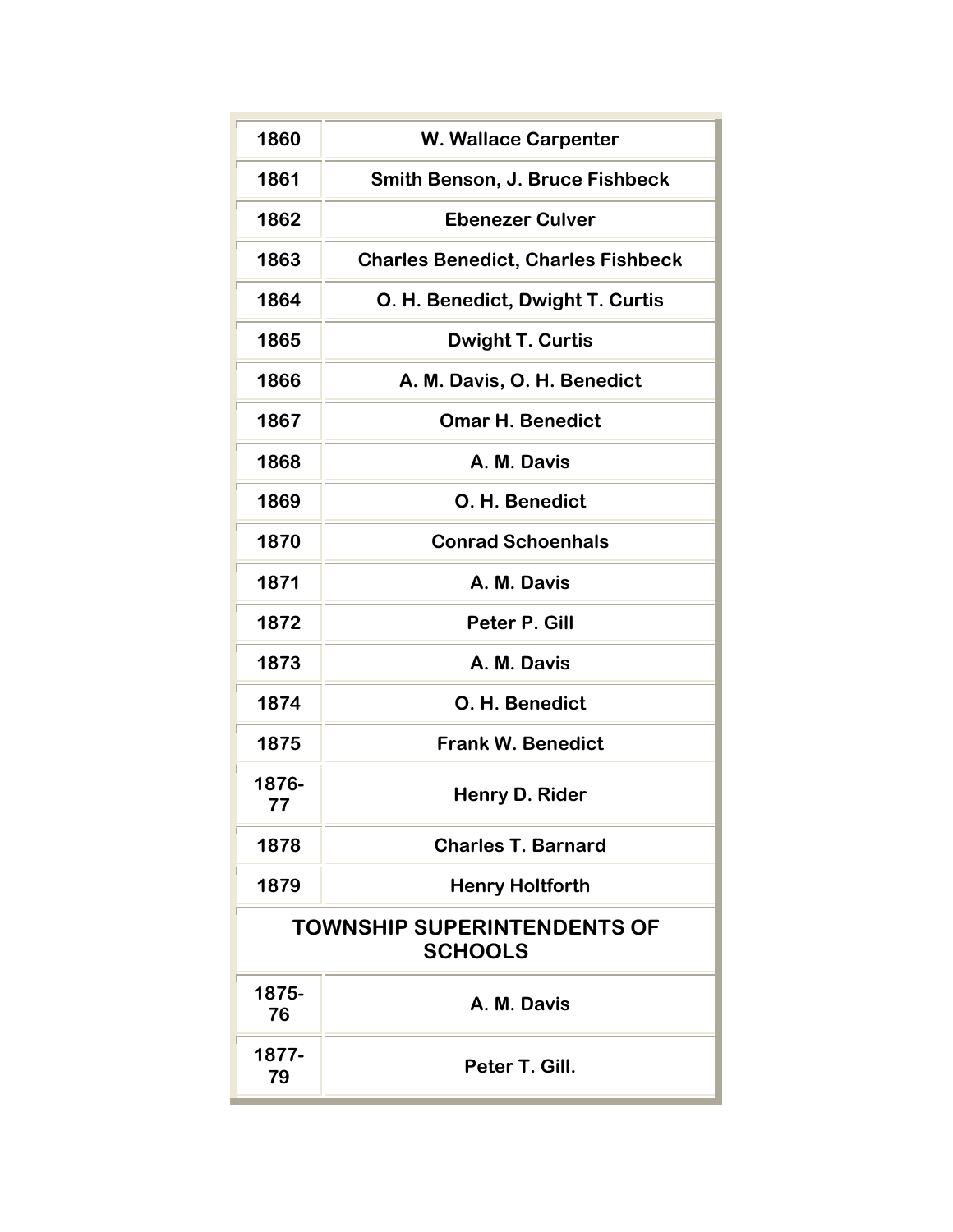**The vote on the license question of Genoa in 1845 stood 53 in favor to 19 against. In 1850 the following persons received the number of votes set opposite their names as delegates to the State Constitutional Convention:**

| Daniel S. Lee        |    | <b>Ira Jennings</b>        | 19             |
|----------------------|----|----------------------------|----------------|
| <b>Robert Crouse</b> | 61 | <b>James W. Stansbury</b>  | 9 <sup>1</sup> |
| Robert Warden, Jr.   | 66 | <b>Pierrepont P. Smith</b> | 15             |
| <b>Ely Barnard</b>   | 65 | <b>Austin Wakeman</b>      | 14             |

FOR AN ANY COMMUNISTY MANAGER BURNING CHARGES TO ANY A MAPLE AND CONTROLLED

## **SCHOOLS ¥**

 **The present District No. 1 was the first one formed in the township. Probably in 1836 or 1837, the first school in town was taught in this district by Alexander Carpenter, who was afterwards a school inspector. The school-house, Mr. Hazard thinks, was possibly a frame building, though said by some to have been constructed of logs. It stood near the site of the present frame school-house in the same district. A brick building was subsequently erected, and is now used as a blacksmith-shop.** 

 **In District No. 3 a log school-house was built about 1839-40. It stood on the south side of the road, a short distance east of the site of the present edifice. Mariette Hayner, a lady whose home was in Brighton, was one of the earliest teachers. The log schoolhouse was finally removed.** 

 **The first school in District No. 5 was taught by George Griffith, in the winter of about 1837-38, or the one following. A log school-house had been built, and was used also as a place in which to hold religious meetings. The building was used a number of years. The first school was not largely attended, as the number of children in the district was few. The first summer term was taught in the season following Griffith's term, by Mary Ann Hinkley, who was retained through several subsequent ones. Griffith returned East not long after his administration as a teacher here had closed. The present stone school-house was built about 1857.**

 **The following statement of the condition of the schools as appearing Sept. 2, 1878, is from the report of the township school inspectors for the year ending at that date:**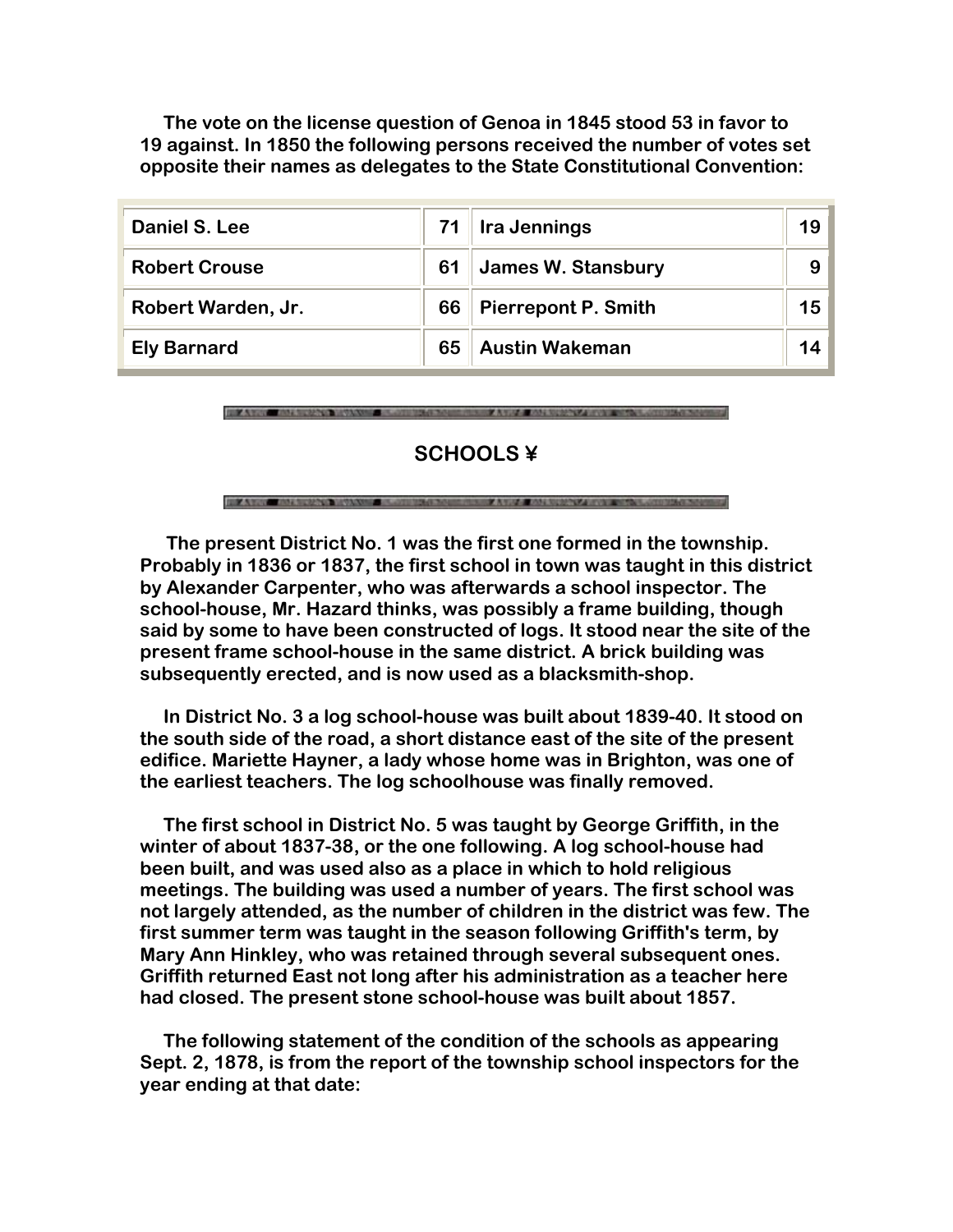| <b>Number of whole districts</b>      | 22        |
|---------------------------------------|-----------|
| <b>Number of fractional districts</b> | 10        |
| Number of children of school age      | 344       |
| <b>Attendance during year</b>         | 307       |
| <b>Number of school-houses</b>        | 9         |
| Value of school property              | \$6000    |
| Number of male teachers employed      | 8         |
| Number of female teachers employed    | 10        |
| Amount paid male teachers             | \$821.50  |
| <b>Amount paid female teachers</b>    | \$370     |
| Total receipts for year               | \$2096.46 |
| Amount on hand Sept. 2, 1878          | 410.23    |
| Expenditures, less amount on band     | \$1686.23 |

**BUILDING AND CONSTRUCTION AND A MANUFACT** 

# **RELIGIOUS SOCIETIES BAPTISTS**

### THE ANGEL MATERIALS IN SECTION OF STREET WAS CONSIDERED AND RELEASED FOR THE CONSTRUCTION OF STREET

 **Probably the first religious meetings in the township were held in the fall and winter of 1835-36, in the house of David Hight, continuing, with Sabbath-school, for a period of two years or more, or until the schoolhouse was built in District No. 5, when that was, made the place of meeting for such services. Elder Jonathan Stone, a Baptist minister, who had previously lived for several years in Webster, Washtenaw Co., purchased land in Genoa, south of Mr. Hight's place, and in the fall of 1836 built a house upon it, boarding with Mr. Hight during its construction. He, some years later, died on the farm where he had settled. Meetings were held also in the winter of 1835-36, at the house of Justus J. Bennett, in the north part of Hamburg, and Mr. Stone preached both there and in the Hight neighborhood. In a year or two a Baptist society was organized under the leadership of Elder Post. It was given the name "Hamburg," but was subsequently changed to "Hamburg and Genoa." It continued to hold**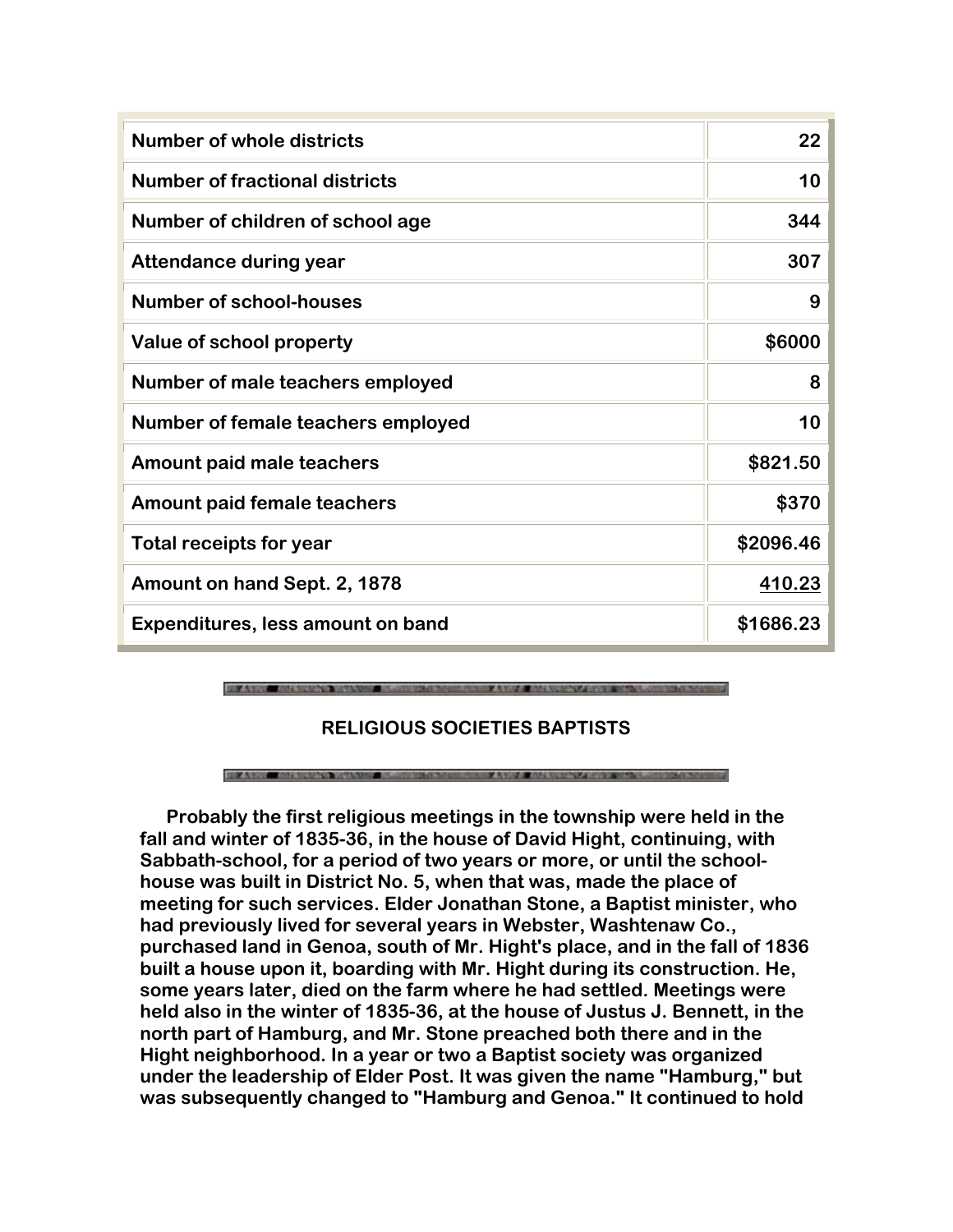**services until about 1865-67, when it was finally disbanded. No house of worship had been erected, the "stone school-house" furnishing accommodations for the congregation.** 

 **"Preaching" was also held in other parts of town at an early day, at the dwellings of numerous individuals, and by ministers of different denominations. Howell, however, was the principal place at which the settlers attended religious meetings, and has continued to be to the present.**

**FOR A WORK OF THE STATE OF A WORKS** 

**GERMAN LUTHERAN CHURCH**

**FIXARE ALEXAN REAGANT AND RELEASE AND AVEC AND ARREST FIXED FOR** 

 **About 1858 "St. George's German Evangelical Lutheran Congregation" was organized by Rev. Mr. Smith, of Ann Arbor. In 1861, three acres of land were donated by Richard Behrens, on section 14, for a church and burying-ground site, and at a later date three acres on section 13 were given for the use of the minister. Dr. Buck (LL.D.), father-in-law of John Weimeister, of Howell, after the organization of the society, went to Europe to raise sufficient funds to build a church. The sum of \$300 was given by Hamburg, Germany, and the present frame building was erected. Dr. Buck succeeded Smith as minister. The succeeding ones have been Revs. Meyer,\* of Genoa township, Christopher Watt, Mr. Kramer, and Mr. Sheibly, who is at present in charge. The resident membership of this church in July, 1879, was from 50 to 60, and others attend who do not live in the neighborhood. The church erected by this society is the only one built by any denomination in the township.**



# **CEMETERIES**

### **FOR ASSESSMENT CONTINUES OF THE ANNUAL PROPERTY AND EXAMI STATISTICS** INTERFERING

 **The oldest burial-ground in the township is the one on section 13, off land now owned by Nelson S. Benjamin, and it contains the dust of many of the early settlers of this and neighboring townships. A second one is located in the Benedict neighborhood, in the south part of the town, and is also old; and a third, belonging to the Germans, is near their church on section 14, east of Genoa Station.**

THE ANNUAL MANUSCRIPTION OF RESIDENCE AND RELEASED FOR THE CONTRACTOR OF A STREET OF A STREET OF A STREET OF A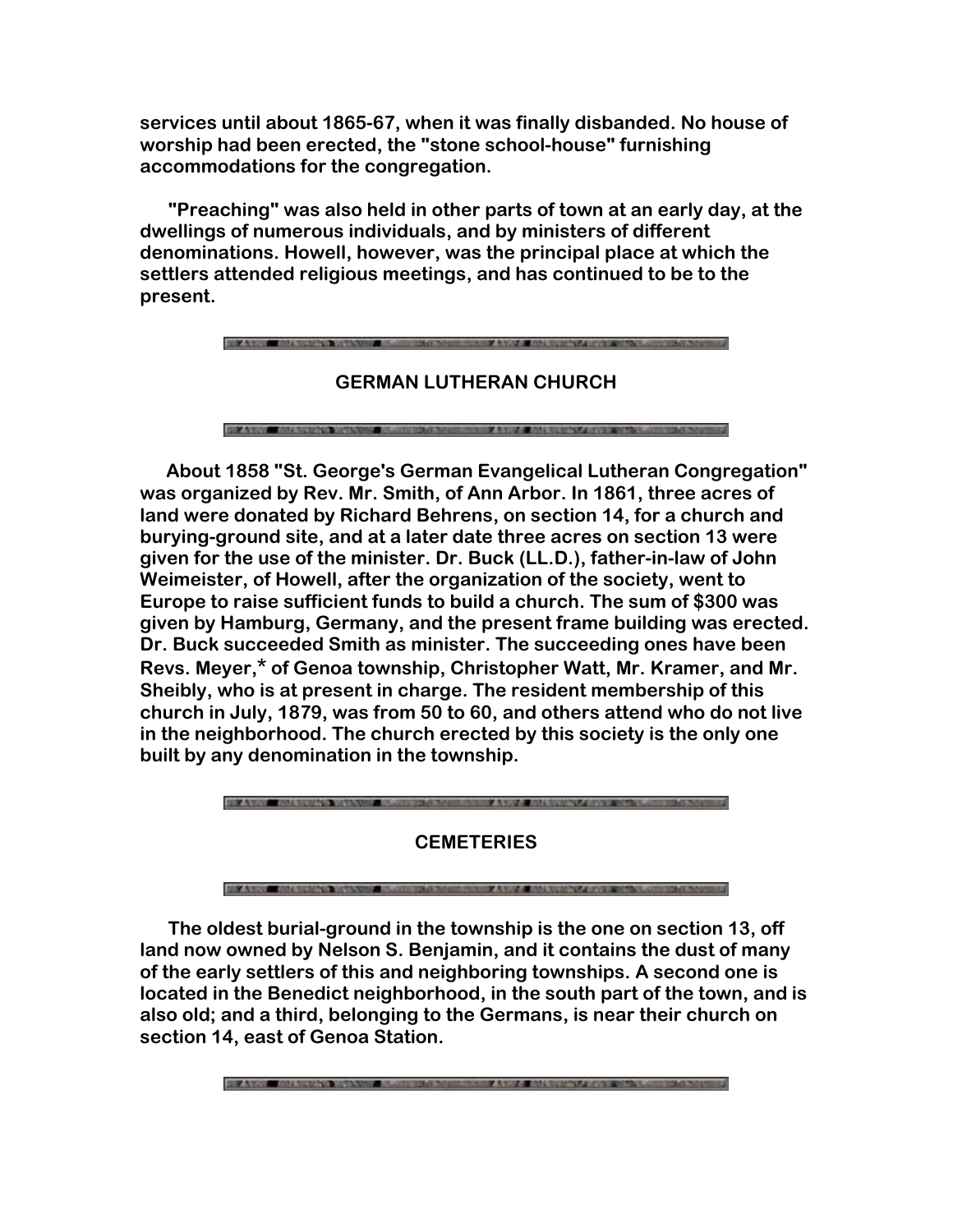# **POPULATION-STATISTICS**

### THE ANGLE AND LODGED TO LODGED AND THE SALE RELEASED AND LODGED AND LODGED AND LODGED AND LODGED AND LODGED AT

 **The number of white inhabitants in the township of Genoa in 1837 was 361. In 1874 the number had increased to 921, including 475 males and 446 females. From the census of the latter year are compiled the following statistics:**

| Number of acres of taxable land in township                            | 22,800    |
|------------------------------------------------------------------------|-----------|
| Number of acres of land owned by individuals and<br>companies improved | 22,890.50 |
| Number of acres of land exempt from taxation                           | 11,478    |
| Number of acres of                                                     | 90.50     |
| Value of same, with improvements                                       | \$11,119  |
| Number of acres in school-house sites                                  | 5.50      |
| Number of acres in church and parsonage sites                          | 2         |
| Number of acres in burying-ground                                      | 3         |
| Number of acres in railroad right of way and depot<br>grounds          | 80        |
| Number of acres in wheat raised in 1874                                | 3,193     |
| Number of acres in wheat raised in 1873                                | 2,881     |
| Number of acres in corn raised in 1873                                 | 1,229     |
| Number of bushels of wheat raised in 1873                              | 38,684    |
| Number of bushels of corn raised in 1873                               | 34,446    |
| Number of bushels of all other grain raised in 1873                    | 16,045    |
| Number of bushels of potatoes raised in 1873                           | 7,964     |
| Number of tons of hay cut in 1873                                      | 2,919     |
| Number of pounds wool sheared in 1873                                  | 27,137    |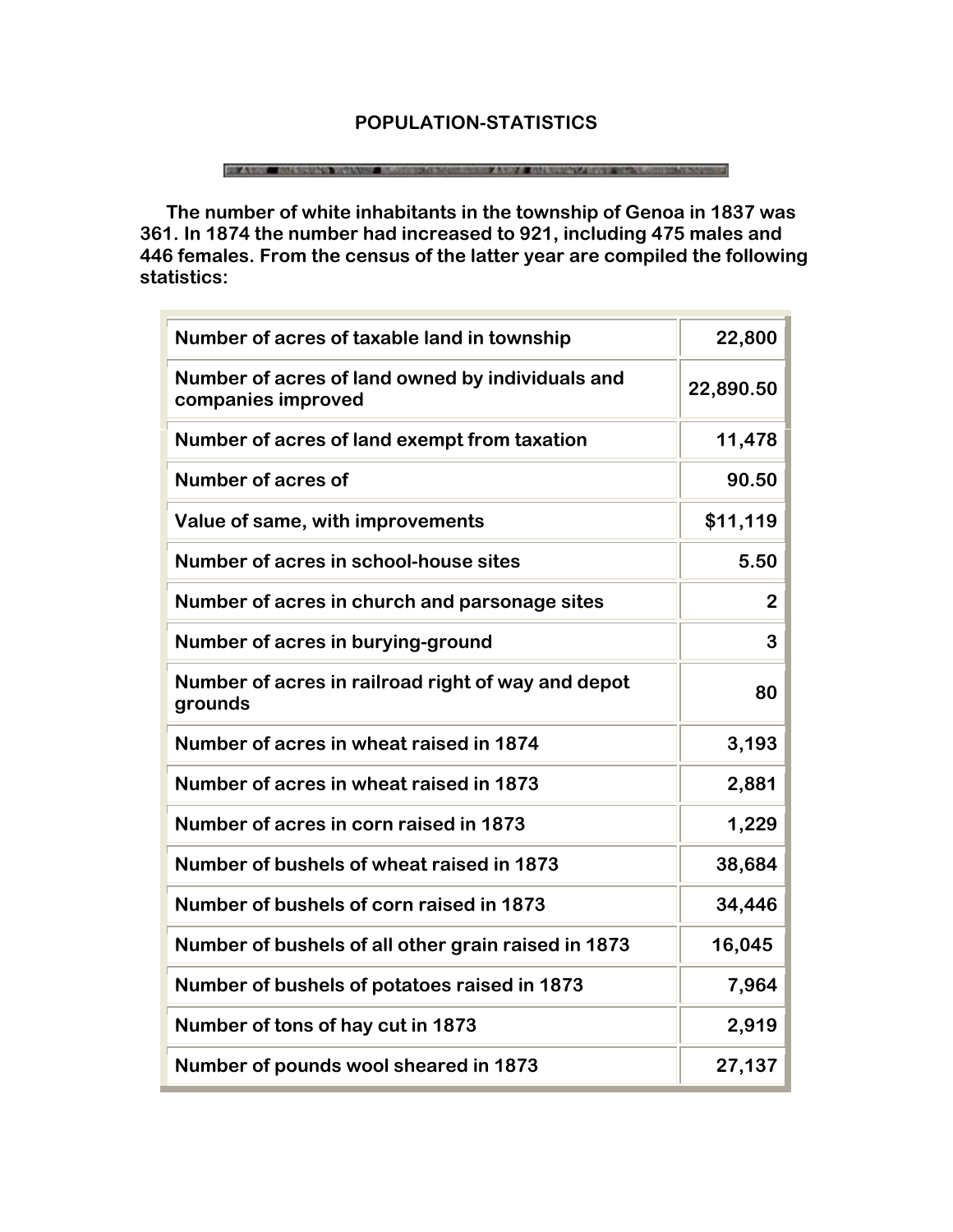| Number of pounds pork marketed in 1873                                | 82,772  |
|-----------------------------------------------------------------------|---------|
| Number of pounds cheese made in 1873                                  | 60      |
| Number of pounds butter made in 1873                                  | 37,483  |
| Number of pounds fruit dried for market in 1873                       | 6,707   |
| Number of barrels cider made in 1873                                  | 307     |
| Number of acres in orchards                                           | 407     |
| Number of bushels of apples raised in 1872                            | 13,282  |
| Number of bushels of apples raised in 1873                            | 10,846  |
| Number of bushels of pears, cherries, and<br>strawberries, 1872       | 126     |
| Number of bushels of pears, cherries, and<br>strawberries, 1873       | 115     |
| Value of fruit and garden vegetables, 1872                            | \$5,001 |
| Value of fruit and garden vegetables, 1873                            | \$5,015 |
| Number horses, one year old and over, 1874                            | 415     |
| Number mules, one year old and over, 1874                             | 9       |
| Number work oxen, one year old and over, 1874                         | 36      |
| Number milch cows, one year old and over, 1874                        | 482     |
| Number neat cattle, one year old and over, other than<br>oxen and cow | 373     |
| Number sheep over six months old                                      | 6,060   |
| Number sheep sheared in 1873                                          | 6,314   |
| <b>Number saw-mills</b>                                               | 1       |
| Persons employed in same                                              | 1       |
| <b>Amount of capital invested</b>                                     | \$1,800 |
| <b>Number feet of lumber sawed</b>                                    | 80,000  |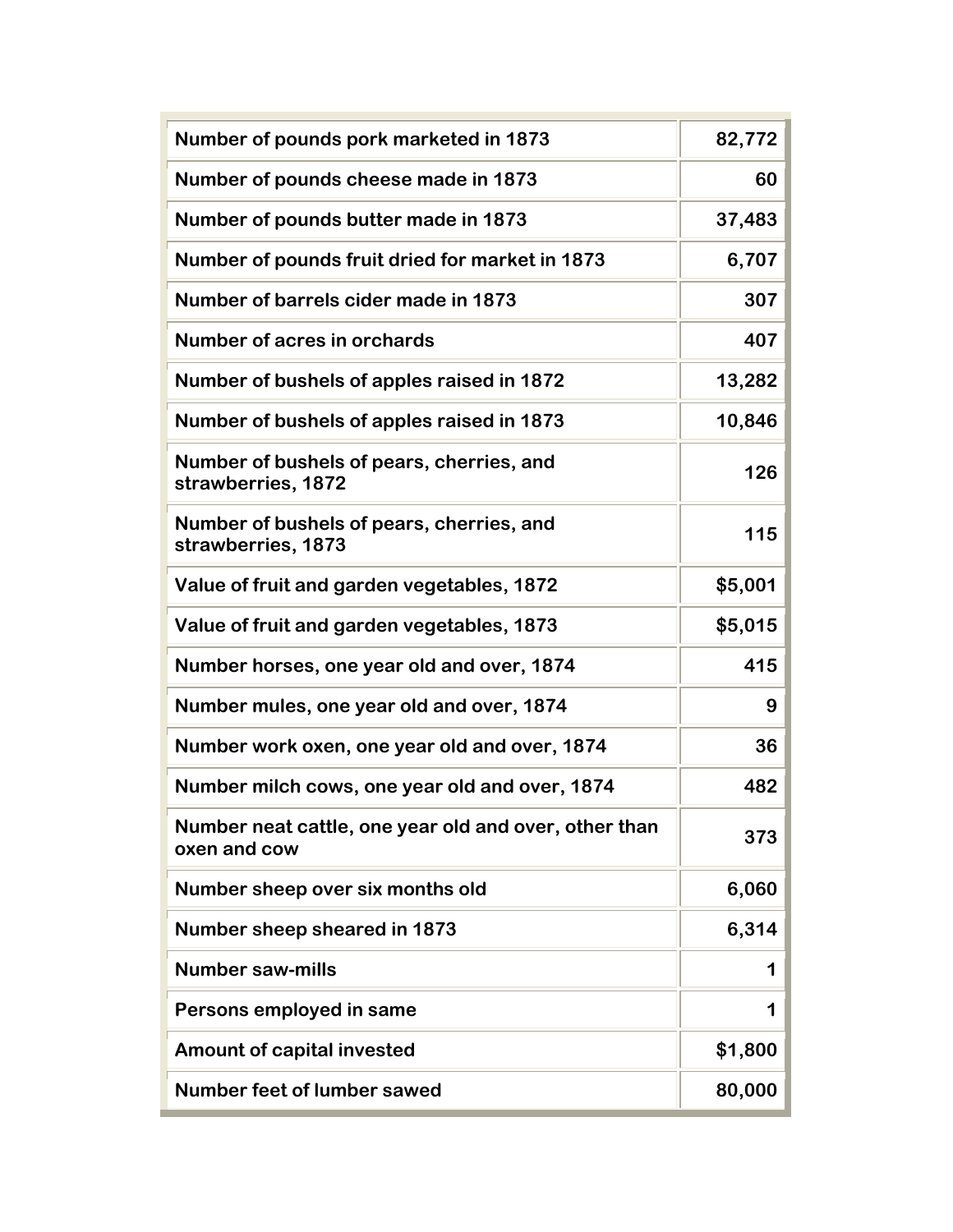| Value of products | \$960 |
|-------------------|-------|
|                   |       |

 **Among the many who have aided in furnishing the facts which are included in the foregoing history of Genoa are C. W. Burwell and wife, Chester Hazard, Isaac W. Bush, Esq., of Howell, Richard Behrens, William Suhr, Joseph Rider, Andrew Sharp, Mrs. Cyrus Hoyt, Miss Deborah Hight (daughter of David Hight), Mrs. Pardon Barnard, of Howell, and numerous others. The thanks which are justly due them are hereby tendered.** 

# **BIOGRAPHICAL SKETCHES**

# **JOSEPH RIDER**

### **BOOK STATE**

 **Among the names of those who are conspicuous in the early history of Genoa, and in the various enterprises connected with its interests, none stand higher than Joseph Rider. He has not only witnessed the transition of a thin settlement into a busy and prosperous community, of a semiwilderness into one of the most productive and wealthy towns in the county, but in his own person has typified so admirably the agencies that wrought many of these changes, that no history of Genoa would be complete without a sketch of his life.** 

 **He was the son of Joseph and Sarah Rider, and was born in the town of DeKalb, St. Lawrence Co., N.Y., March 25, 1817. The elder Rider was a shoemaker by trade, and previous to his emigration to Rockland Co., N.Y., in 1810, lived in New York City. When Joseph was ten years of age he removed to Oswego, where he purchased a farm, upon which he resided until his emigration to Oakland Co., Mich., in 1833. He purchased in the town of Milford fifty acres of land, which he sold in 1835 and removed to Genoa. Here he located one hundred and twenty acres, which is a part of his present productive farm of two hundred and eleven acres, a view of which is presented in the history of the town.** 

 **Mr. Rider has been prominently identified with the development of the town and all its material interests. His life has been one of industry, and his aim has been to earn the position he now occupies among the successful and wealthy farmers in the county. That he had a full portion of hardships and privations in his pioneer life, none will deny.** 

 **In 1840, Mr. Rider was married to Miss Isabella M., daughter of Jacob**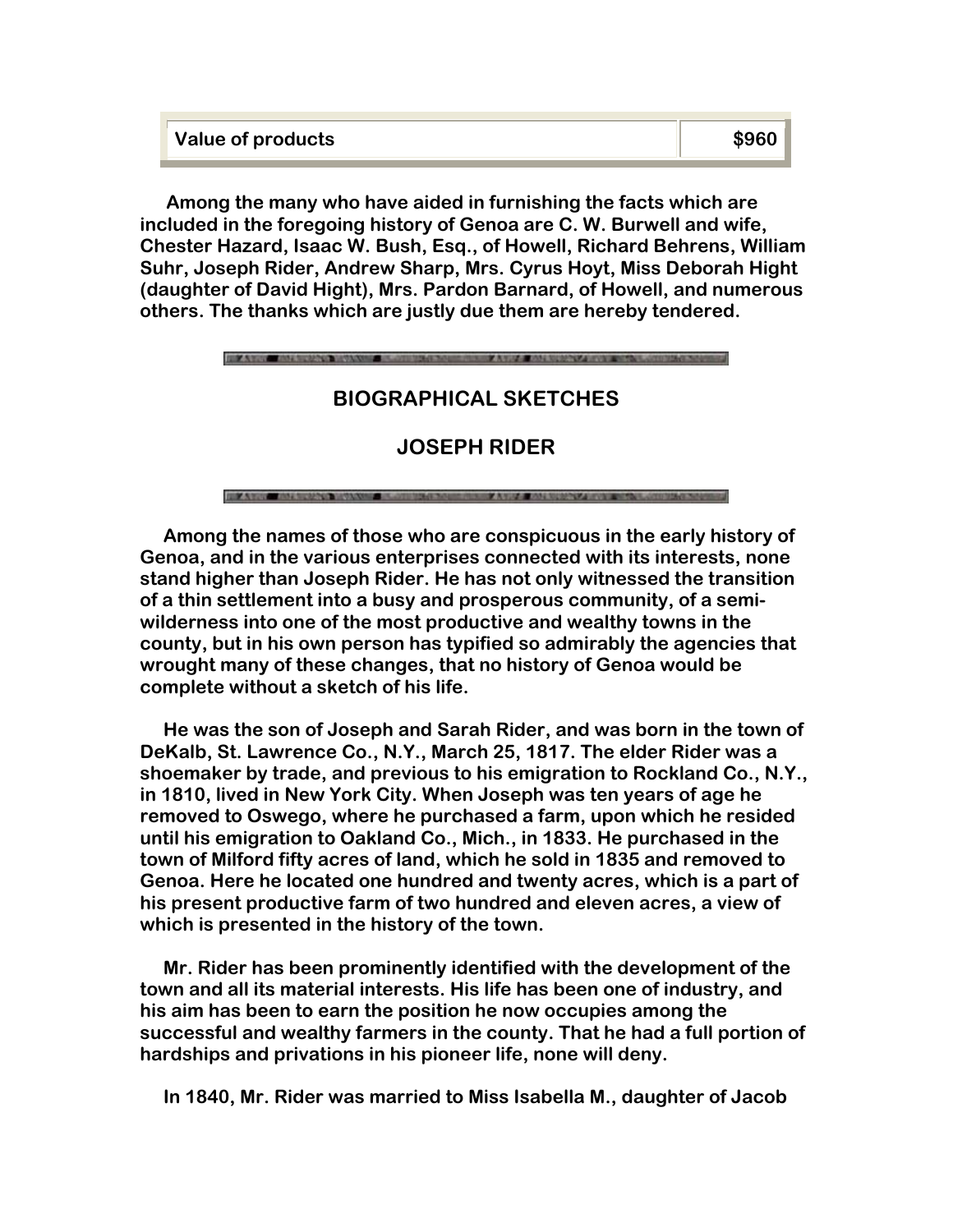**and Elsie Fishbeck, one of the well-known early families of Genoa. Mrs. Rider was born in the town of De Peyster, St. Lawrence Co., N.Y., in 1824, and emigrated to Michigan with her parents in 1836. She, like her husband, is one of that noble band of pioneers to whom the present generation is indebted for much that they now enjoy. Mr. Rider is a selfmade man. Early in life he learned that the way leading to success was no royal road, but was open to strong hands and willing hearts; that** 

**"Honor and fame from no condition rise.**

**Act well your part, there all the honor lies."**

 **He early established methodical habits, and his energy and perseverance, coupled with integrity of character, have rendered his life a success.**

 **Politically, he is a Democrat. In his religious affiliations he is a Free-Will Baptist, and manifests a deep interest in religious matters.**

**FOR A VISIT AND AUTOMOTIVE VIOLENCE AND A** 

**CHESTER HAZARD**

**FOR A RIVER HAVE THE REPORT OF A VIOLATION COMPANY** 

 **was born at Arlington, Bennington Co.; Vt., June 23, 1796, being the oldest of a family of nine children. His parents were Evans and Abigail (Hawley) Hazard. His mother belonged to one of the old Puritan families of Connecticut. His father was of Scotch-Irish descent, born in Connecticut in 1774, and lived at various times in the States of New York, Pennsylvania, and Vermont. He finally removed to Michigan, where he died in 1851. Chester Hazard was a studious boy, and acquired a thorough common-school education. In 1806 he went to the home of an uncle, with whom he lived until he was seventeen years old. He then spent four years in learning the tanner's and shoemaker's trades. He worked at these trades four years in Cambridge, Washington Co., N.Y. In 1821 he took a partner, by whose dishonesty he lost everything he had accumulated. By working his father's farm in Chenango Co., N.Y., two years, and his grandfather's in Broome County, N.Y., five years, he saved five hundred dollars. With this capital he engaged in farming and tanning at Wheeler, Steuben Co., N.Y. After ten years of successful labor there, in 1836, he purchased three hundred and twenty acres, of wild land in Genoa, Livingston Co., Mich., and worked till 1842 in clearing it. In that year he was elected county treasurer, and removed to Howell. This office he held for two terms, and in 1847 was elected to the State Legislature, where he was instrumental in procuring the passage of the bill**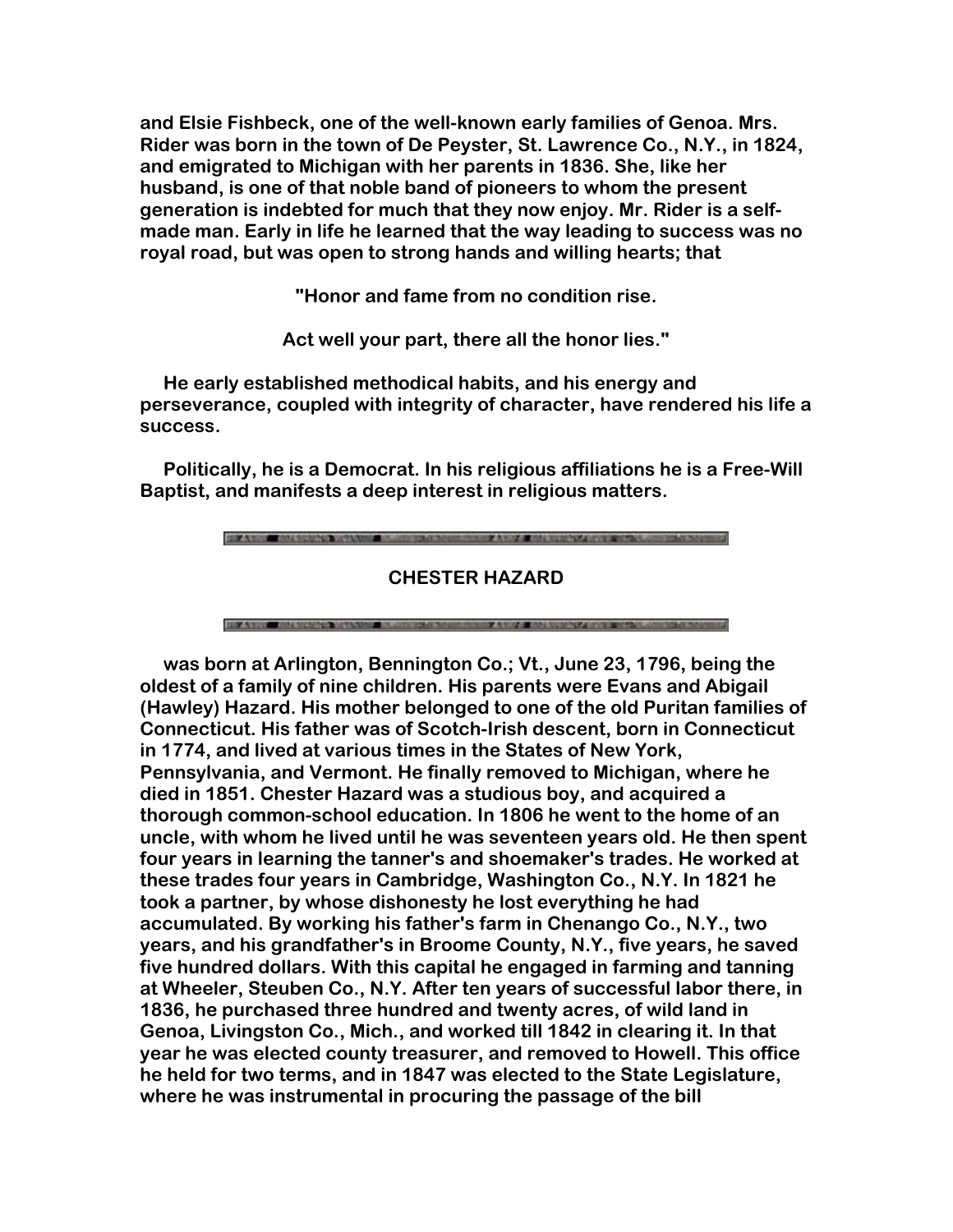**appropriating ten thousand acres of land for internal improvements. Since 1849 he has resided on his farm. He has been supervisor of the town and chairman of the Board of Supervisors for many years, and justice of the peace for forty years, besides holding many other offices. He cast his first vote for Andrew Jackson, and has always been a Democrat. Simple in his manner of life, Mr. Hazard has acquired a fortune by honesty, industry, and economy. He is a man of marked character and striking appearance. Now, at eighty-three years of age, he is still hale and vigorous, and his voice is as strong and clear as at the age of forty. No man ever questioned his integrity, and no one more than he deserves the respect which is universally accorded to him. His first wife, to whom he was married Aug. 31, 1817, died March 6, 1858, leaving six children. His second wife was Julia A. Buck, to whom he was married Sept. 8, 1863. 302a.**



**Image of Joseph Rider Residence, Genoa, Michigan**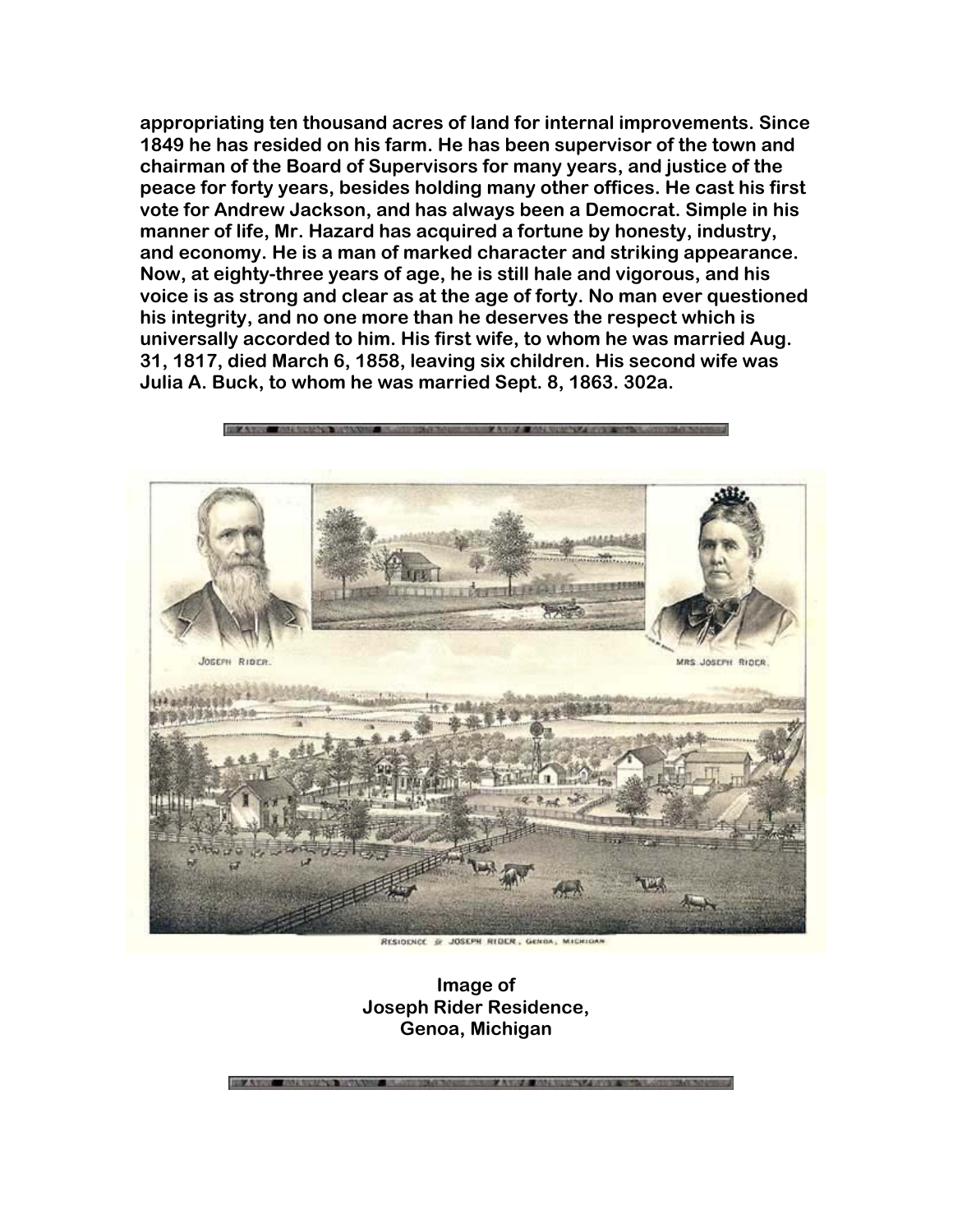### **CHARLES BENEDICT**



**was born in Cambridge, Washington Co., N.Y., May 4, 1809. His father, Isaac Benedict, was a soldier in the war of the Revolution; after the war he settled on a farm at Cambridge, where he died at an advanced age.** 

 **Charles Benedict lived with his father until he grew to manhood, assisting on the farm, and receiving such educational advantages as were offered by the district schools.** 

 **When a young man, he taught school several terms in the neighborhood of Cambridge. In 1830 he emigrated to Michigan, purchasing some land near Dexter, where he remained two years, teaching school a portion of the time. In 1832 he returned to New York, and married Miss Amy Church,**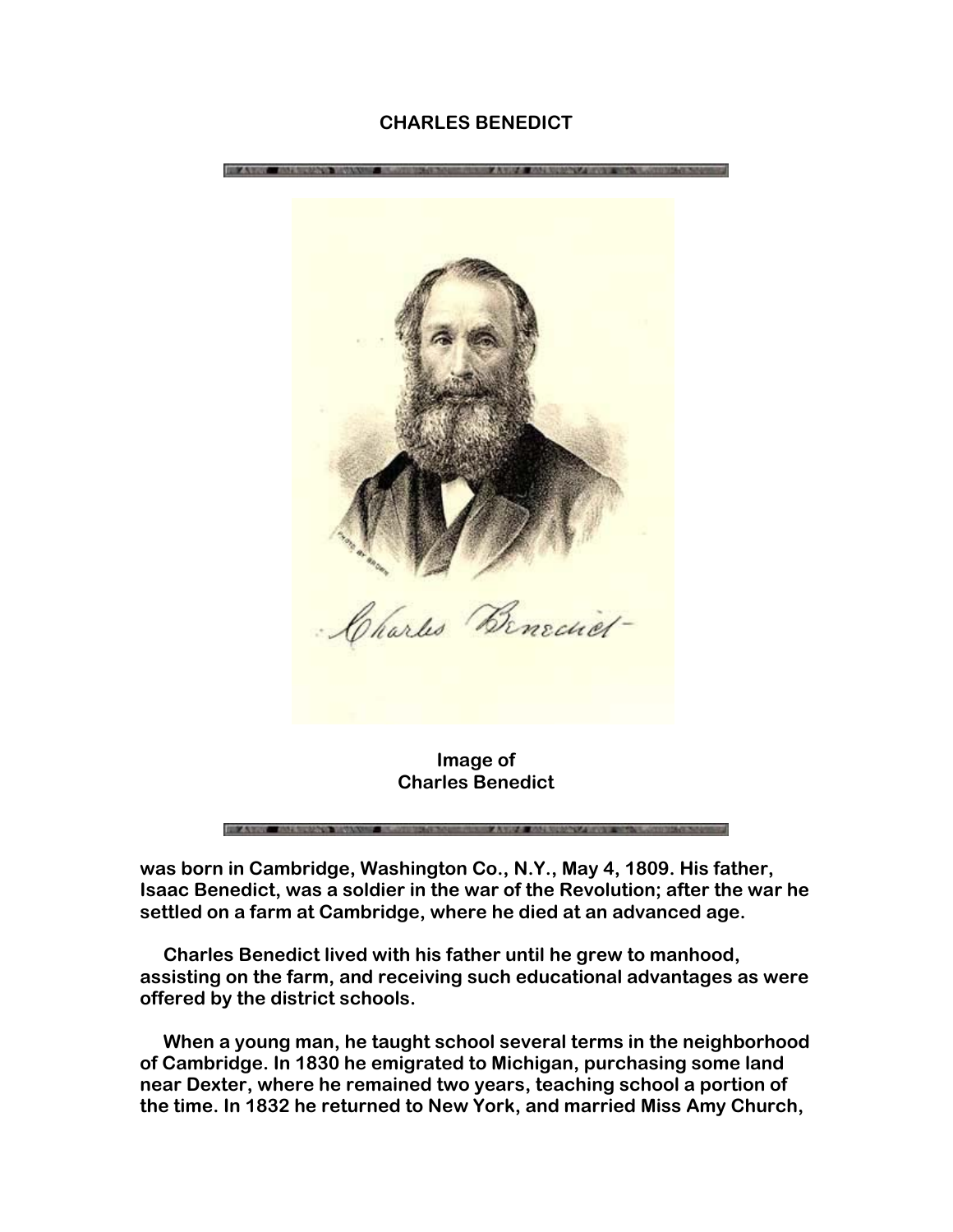**of Otsego Co., N.Y. They came to Livingston County in 1836, and settled on section 21, in what is now the town of Genoa. At that time neither the town or State were yet organized. Mr. Benedict at once took an active and important part in the erection and organization of the town. The first town election was held at his house, when he was elected township clerk, an office he filled for several years. Subsequently he filled several of the town and county offices, among others that of supervisor; and was for two terms county treasurer.**

 **He was a man much respected for his sterling integrity and sound judgment. He died Nov. 22, 1870, leaving a family of seven children,--four sons and three daughters. Alexander, the oldest child, lives at Fowlerville, this county; Omer H. married the oldest daughter of the late Ely Barnard, is a farmer, and lives adjoining the old home; Mariette married James Taylor, of Chelsea, Mich.; Martha A. married Freeman W. Allison; a farmer in Putnam; Alida C. married Dwight T. Curtis, a farmer in Genoa; Frank W. married Henrietta Beurman, and died October, 1878, in his twenty- eighth year; Fred. C. married Julia E. Beurman, lives on the home-farm with his mother, who is now in her sixty-seventh year, but vigorous and healthy. Having shared in the hardships and privations of pioneer life and witnessed the transformation of the wilderness into a prosperous community, she now looks back over a long and industrious life with the satisfaction of having acted well her part.**



**was born in Madison Co., N.Y., Sept. 19, 1807, and emigrated in company with his brother, Pardon Barnard, to, Michigan in 1834, settling on the farm in Genoa, where he died Sept. 9, 1871.** 

 **Possessing abilities of a commanding order, Ely Barnard soon took a prominent**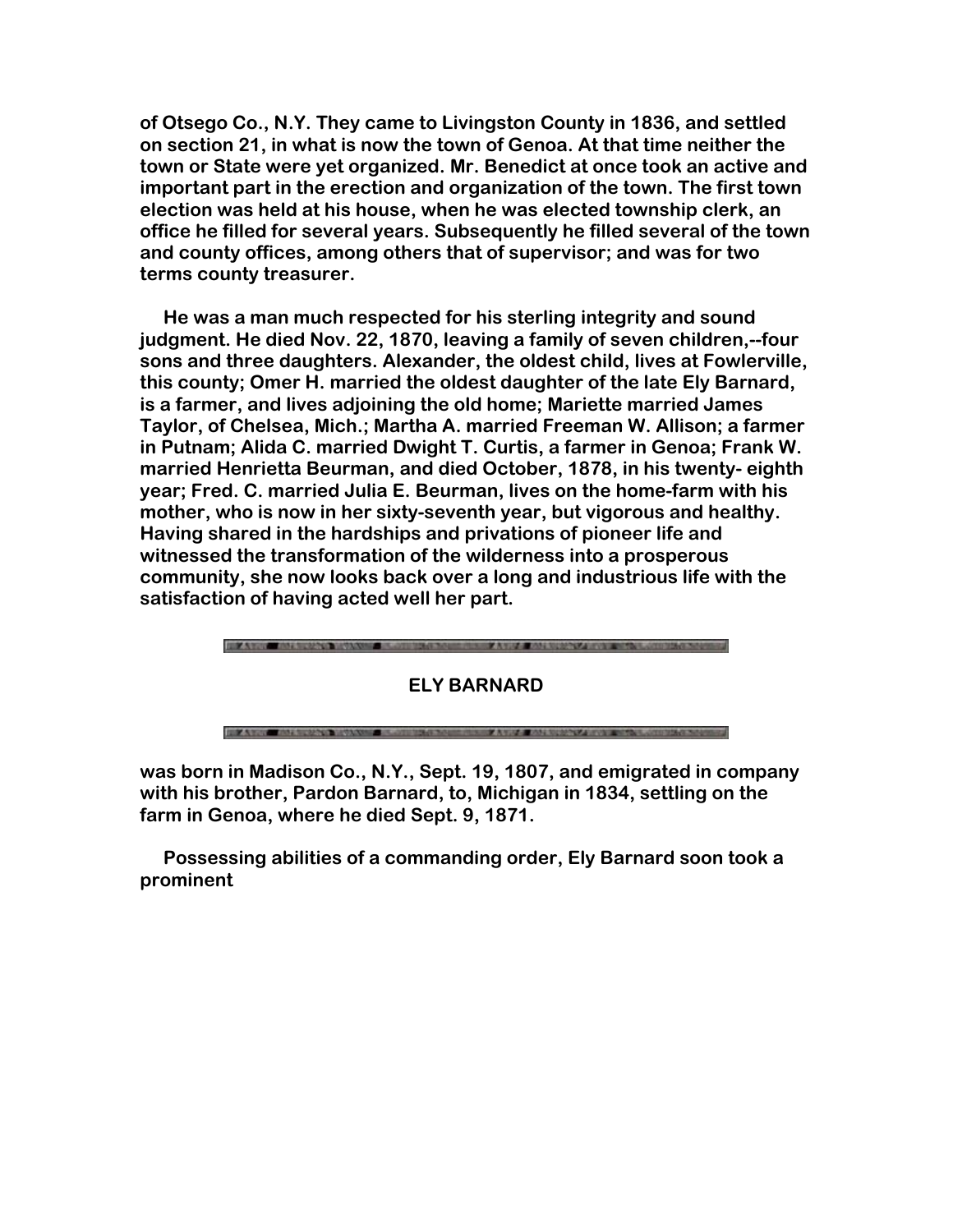

### **Image of Ely Barnard**

**and active part in the early history of the county, and in the formation here of the Democratic party, of which he was an influential member throughout his life. Aside from local offices, at the first election, after Michigan became a State, he was elected to the office of register of deeds, and in 1842 and 1843 he was one of the two members to represent the county in the State Legislature, which then met in Detroit. He was also a member of the State Convention, which met in 1850, to revise the Constitution. In all these positions Mr. Barnard commanded the respect and confidence of his fellow-citizens for his signal ability and rigid honesty. After his return from the constitutional convention he refused to accept office again. He retired to his farm, which he cultivated assiduously, and he was considered one of the best agriculturists of the county. In the private relations of life he was held in high esteem. Judge Turner, in an address before the Pioneer Society, said of him, "Well do we remember with what nobility and independence he always bore himself in all the business of life. He was a man who never abdicated his dignity for a moment, but was a gentleman at all times and on all occasions."**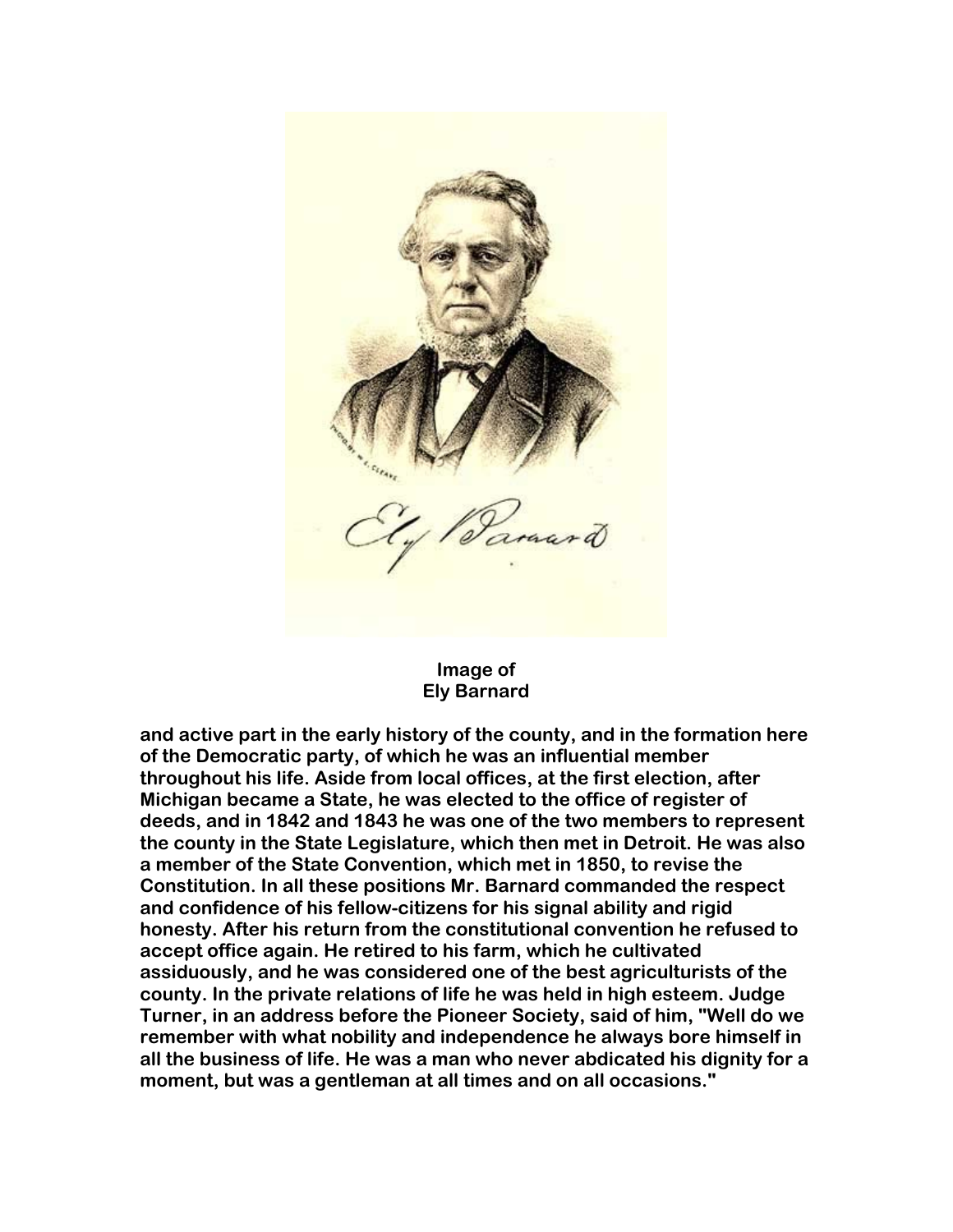**Mr. Barnard was married, Jan. 31, 1839, to Miss Aristine Curtis, daughter of William Curtis, who emigrated from Madison Co., N.Y., in 1836, and settled on lands adjoining Mr. Barnard, where he died April 8, 1850, in the seventy-third year of his age.** 

 **Mrs. Barnard has conducted the farm since her husband's death. She has been the mother of nine children, seven of whom are now living,- three sons and four daughters.**

> **BUILDING CONTROLLED BUILDING WILLIAM BLOODWORTH** *SILEY A WANTED AND RESEARCH* WILLIAM BLOODWORTH.

> > **Image of William Bloodworth**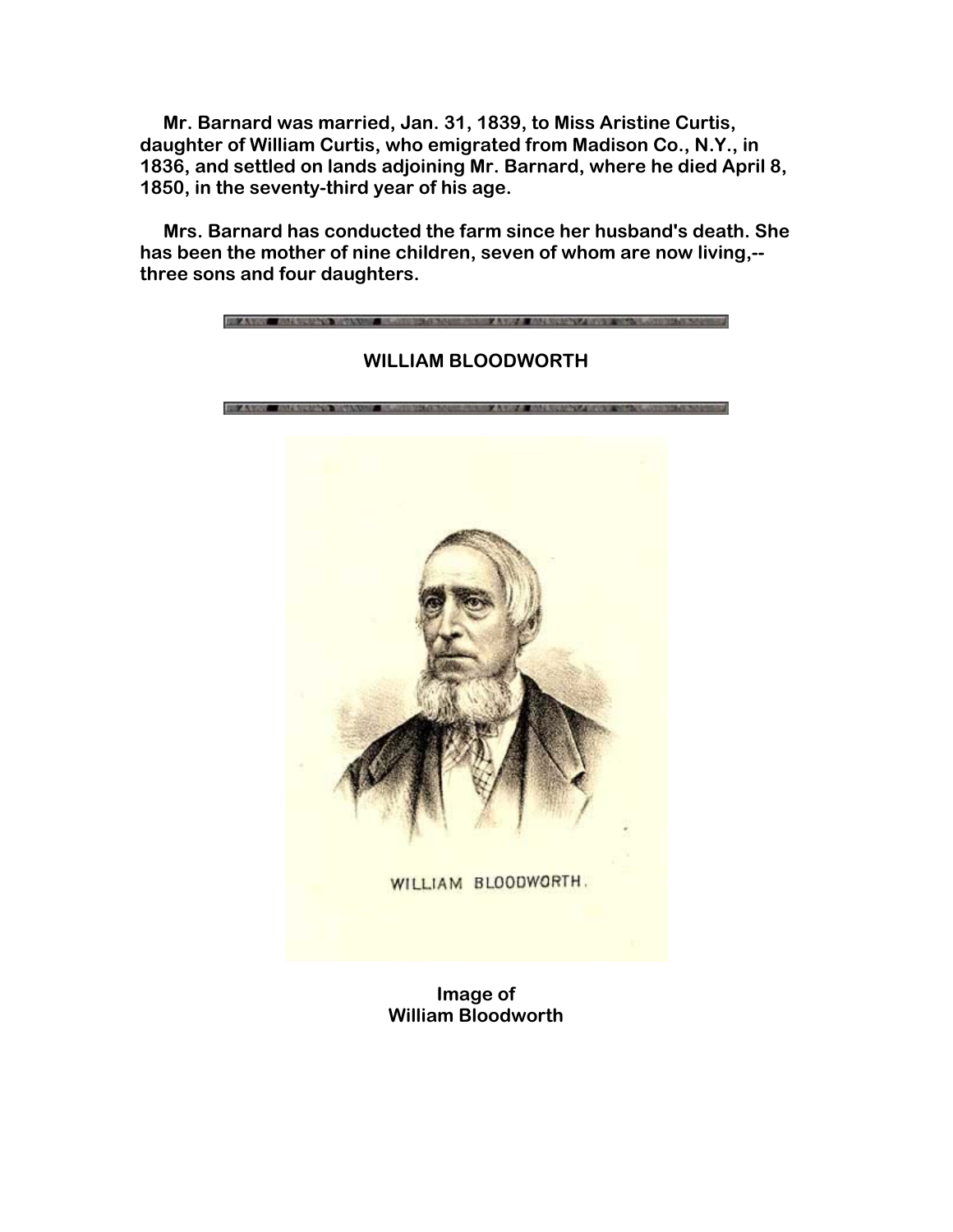

 **Image of Mrs. William Bloodworth** 

**was born in Creeton, Lincolnshire, England, Dec. 3, 1803. His parents, William and Elizabeth Bloodworth, were farmers, and reared a family of four children,--three sons and one daughter, -- William being the youngest. He received the advantages of the schools of his native town, and at the age of nineteen enlisted in the "King's Guard," in which he served twelve years, In 1833 he emigrated to this country. He spent the first winter in Ann Arbor, and in the spring following, removed with his family upon the farm-which he had located in Genoa the previous fall; here he has since resided. The pioneer life of Mr. and Mrs. Bloodworth was one of much hardship and privation. 304.**

 **Did our space permit we could pen from their lips many a tale of early life in Genoa that to the present generation would sound more like fiction than fact. But they are now receiving the full fruition of their long and**